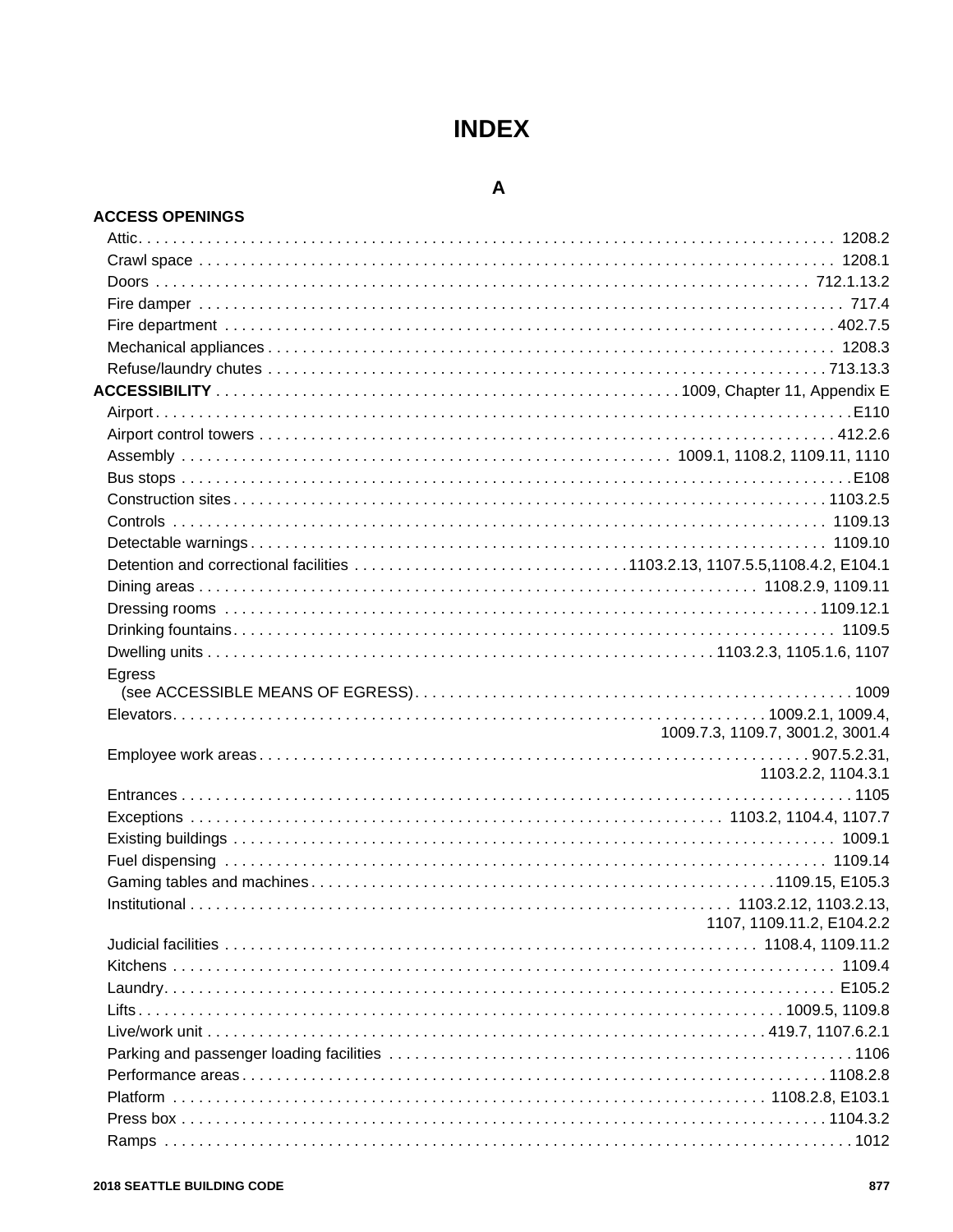| <b>Recreational facilities</b>                                               |                              |
|------------------------------------------------------------------------------|------------------------------|
|                                                                              |                              |
|                                                                              |                              |
|                                                                              |                              |
|                                                                              |                              |
|                                                                              |                              |
|                                                                              |                              |
|                                                                              |                              |
|                                                                              |                              |
|                                                                              |                              |
|                                                                              |                              |
|                                                                              |                              |
|                                                                              |                              |
|                                                                              |                              |
|                                                                              |                              |
|                                                                              |                              |
|                                                                              |                              |
|                                                                              |                              |
| Areas of refuge (see AREA OF REFUGE)                                         |                              |
|                                                                              |                              |
|                                                                              |                              |
|                                                                              |                              |
| Exterior area for assisted rescue<br>(see EXTERIOR AREA FOR ASSISTED RESCUE) |                              |
| Horizontal exit (see HORIZONTAL EXIT)                                        |                              |
|                                                                              |                              |
|                                                                              |                              |
|                                                                              |                              |
|                                                                              |                              |
|                                                                              |                              |
| <b>ACCESSORY OCCUPANCIES</b>                                                 |                              |
|                                                                              | 305.1.1, 311.1.1, 312.1      |
|                                                                              |                              |
|                                                                              |                              |
|                                                                              |                              |
|                                                                              |                              |
|                                                                              |                              |
|                                                                              |                              |
|                                                                              |                              |
|                                                                              |                              |
|                                                                              |                              |
|                                                                              |                              |
|                                                                              |                              |
|                                                                              |                              |
|                                                                              | 414.1.2.1, 414.2.5, 907.2.16 |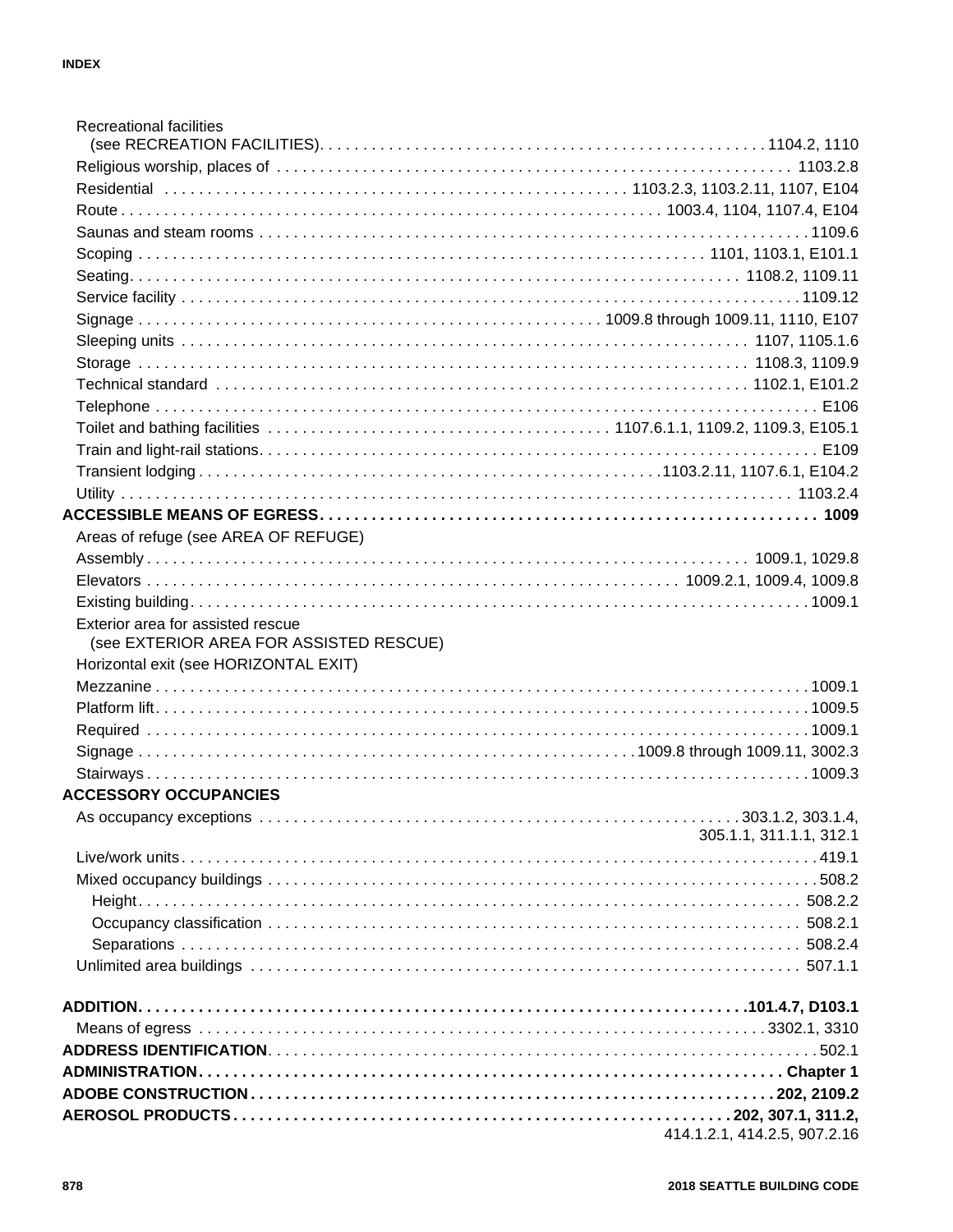| <b>AGRICULTURAL BUILDINGS</b>                                                                                                                                                                                                                                                     |  |
|-----------------------------------------------------------------------------------------------------------------------------------------------------------------------------------------------------------------------------------------------------------------------------------|--|
|                                                                                                                                                                                                                                                                                   |  |
| <b>AIR CONDITIONING</b>                                                                                                                                                                                                                                                           |  |
|                                                                                                                                                                                                                                                                                   |  |
| <b>AIR INTAKES</b>                                                                                                                                                                                                                                                                |  |
|                                                                                                                                                                                                                                                                                   |  |
|                                                                                                                                                                                                                                                                                   |  |
|                                                                                                                                                                                                                                                                                   |  |
|                                                                                                                                                                                                                                                                                   |  |
|                                                                                                                                                                                                                                                                                   |  |
|                                                                                                                                                                                                                                                                                   |  |
|                                                                                                                                                                                                                                                                                   |  |
|                                                                                                                                                                                                                                                                                   |  |
|                                                                                                                                                                                                                                                                                   |  |
|                                                                                                                                                                                                                                                                                   |  |
|                                                                                                                                                                                                                                                                                   |  |
|                                                                                                                                                                                                                                                                                   |  |
|                                                                                                                                                                                                                                                                                   |  |
|                                                                                                                                                                                                                                                                                   |  |
|                                                                                                                                                                                                                                                                                   |  |
|                                                                                                                                                                                                                                                                                   |  |
|                                                                                                                                                                                                                                                                                   |  |
|                                                                                                                                                                                                                                                                                   |  |
|                                                                                                                                                                                                                                                                                   |  |
|                                                                                                                                                                                                                                                                                   |  |
|                                                                                                                                                                                                                                                                                   |  |
|                                                                                                                                                                                                                                                                                   |  |
|                                                                                                                                                                                                                                                                                   |  |
|                                                                                                                                                                                                                                                                                   |  |
|                                                                                                                                                                                                                                                                                   |  |
| $\sum_{i=1}^{n}$ Construction and $\sum_{i=1}^{n}$ and $\sum_{i=1}^{n}$ and $\sum_{i=1}^{n}$ and $\sum_{i=1}^{n}$ and $\sum_{i=1}^{n}$ and $\sum_{i=1}^{n}$ and $\sum_{i=1}^{n}$ and $\sum_{i=1}^{n}$ and $\sum_{i=1}^{n}$ and $\sum_{i=1}^{n}$ and $\sum_{i=1}^{n}$ and $\sum_{$ |  |
|                                                                                                                                                                                                                                                                                   |  |
|                                                                                                                                                                                                                                                                                   |  |
|                                                                                                                                                                                                                                                                                   |  |
|                                                                                                                                                                                                                                                                                   |  |
|                                                                                                                                                                                                                                                                                   |  |
|                                                                                                                                                                                                                                                                                   |  |
|                                                                                                                                                                                                                                                                                   |  |
|                                                                                                                                                                                                                                                                                   |  |
|                                                                                                                                                                                                                                                                                   |  |
|                                                                                                                                                                                                                                                                                   |  |
|                                                                                                                                                                                                                                                                                   |  |
|                                                                                                                                                                                                                                                                                   |  |
| <b>ALARMS, FIRE</b>                                                                                                                                                                                                                                                               |  |

(see FIRE ALARM AND SMOKE DETECTION SYSTEMS)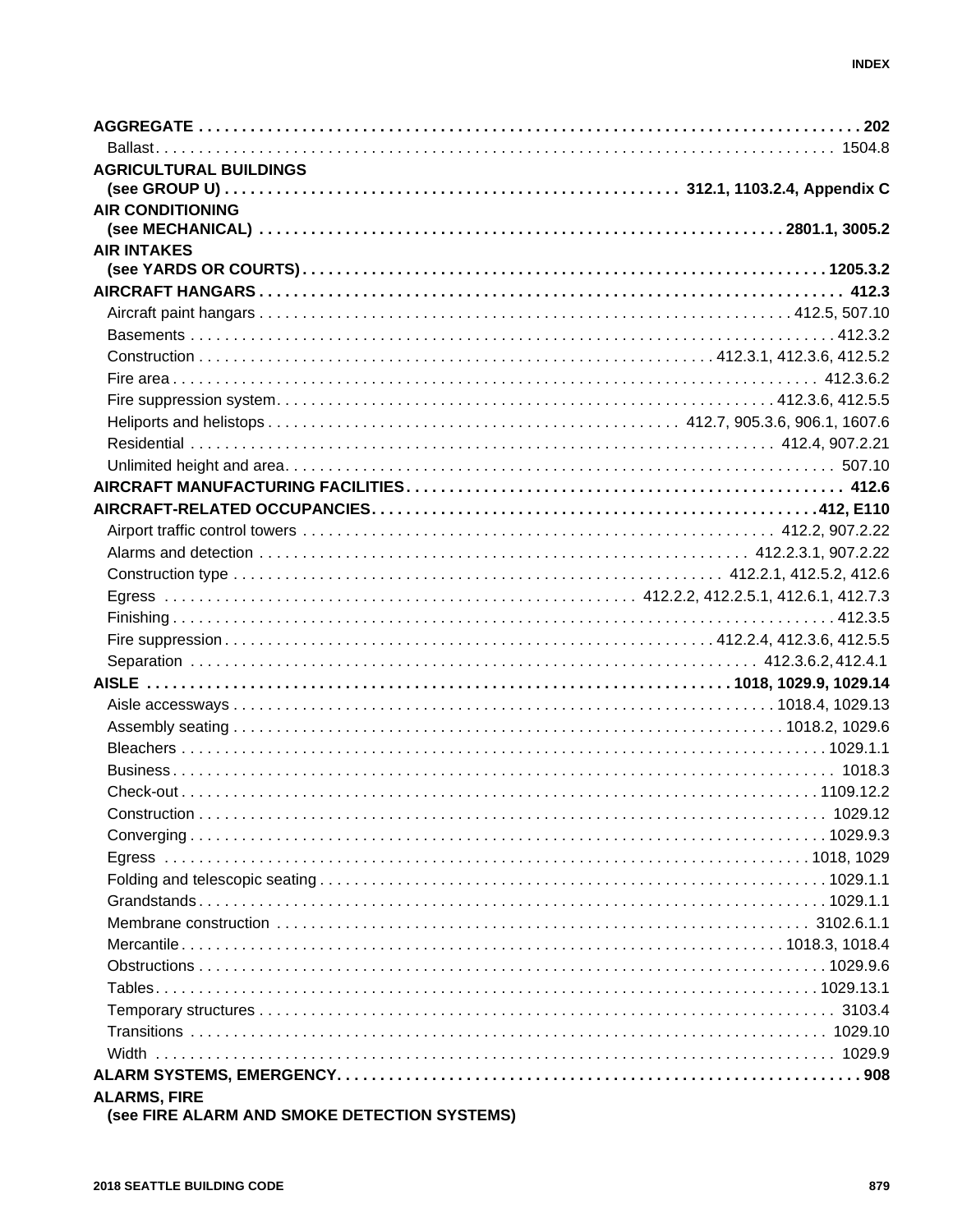|                                   | 907.2.20 |
|-----------------------------------|----------|
|                                   |          |
|                                   |          |
|                                   |          |
|                                   |          |
|                                   |          |
|                                   |          |
|                                   |          |
|                                   |          |
|                                   |          |
|                                   |          |
|                                   |          |
|                                   |          |
|                                   |          |
|                                   |          |
|                                   |          |
| <b>ALTERNATIVE MATERIALS,</b>     |          |
|                                   |          |
|                                   |          |
|                                   |          |
|                                   |          |
|                                   |          |
|                                   |          |
|                                   |          |
|                                   |          |
|                                   |          |
|                                   |          |
|                                   |          |
|                                   |          |
|                                   |          |
|                                   |          |
|                                   |          |
|                                   |          |
|                                   |          |
| ANCHOR BUILDING (see COVERED MALL |          |
|                                   |          |
|                                   |          |
|                                   |          |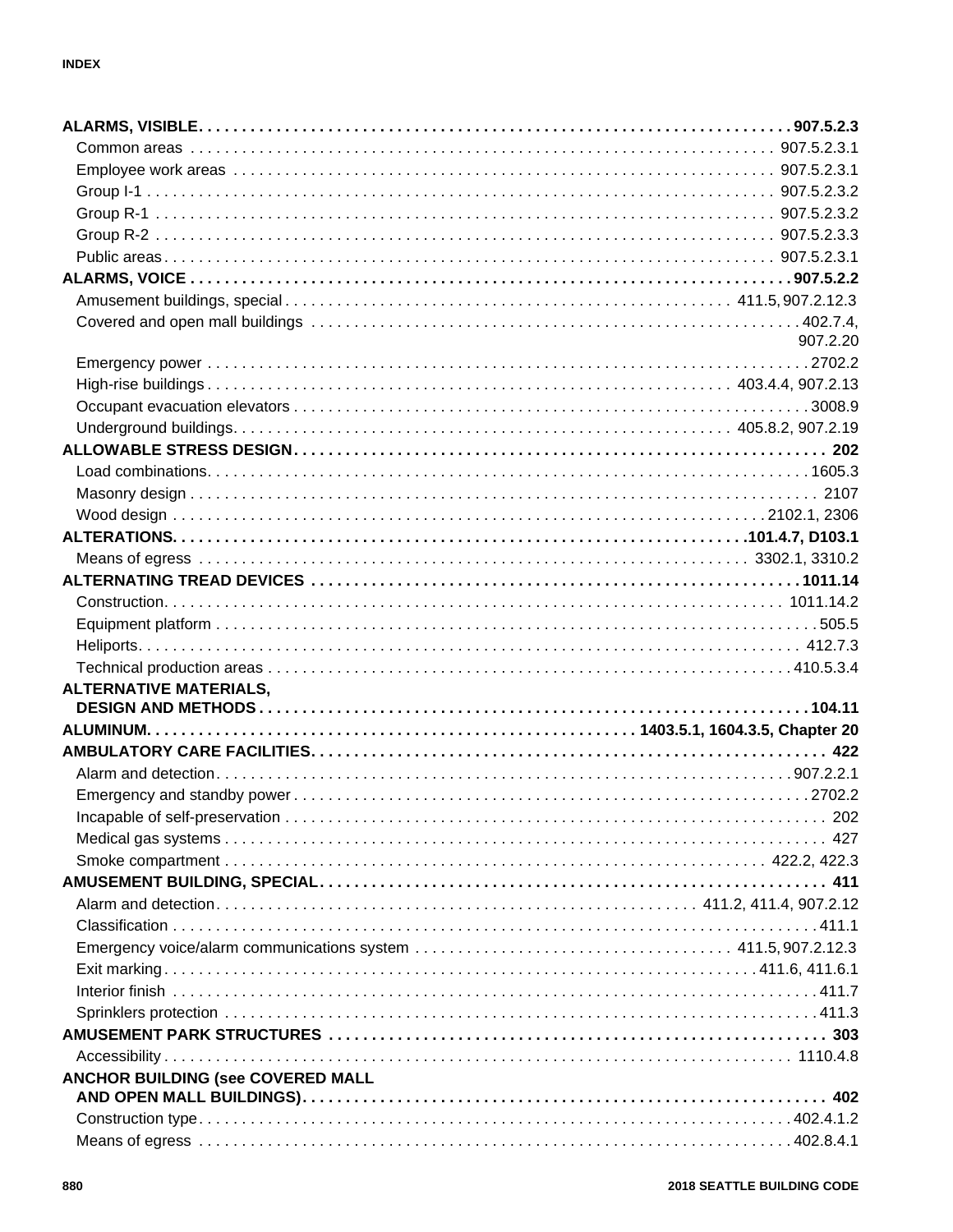|                                                 | 2308.6.7, 2308.6.7.3       |
|-------------------------------------------------|----------------------------|
|                                                 |                            |
|                                                 |                            |
|                                                 |                            |
|                                                 |                            |
|                                                 |                            |
|                                                 |                            |
|                                                 |                            |
|                                                 |                            |
|                                                 |                            |
|                                                 |                            |
| <b>ARCHITECT (see definition for REGISTERED</b> |                            |
| <b>DESIGN PROFESSIONAL)</b>                     |                            |
|                                                 |                            |
|                                                 |                            |
|                                                 |                            |
|                                                 |                            |
|                                                 |                            |
|                                                 |                            |
|                                                 |                            |
|                                                 |                            |
|                                                 |                            |
|                                                 |                            |
|                                                 |                            |
|                                                 |                            |
|                                                 |                            |
|                                                 |                            |
|                                                 |                            |
|                                                 |                            |
|                                                 |                            |
|                                                 |                            |
|                                                 |                            |
|                                                 |                            |
|                                                 |                            |
|                                                 | 406.5.5, 510.2, 510.3,     |
|                                                 | 510.4, 510.7, 510.8, 510.9 |
|                                                 |                            |
|                                                 |                            |
|                                                 |                            |
|                                                 | 506.1.1, 506.2, 507        |

#### AREA FOR ASSISTED RESCUE, EXTERIOR (see EXTERIOR AREAS FOR ASSISTED RESCUE)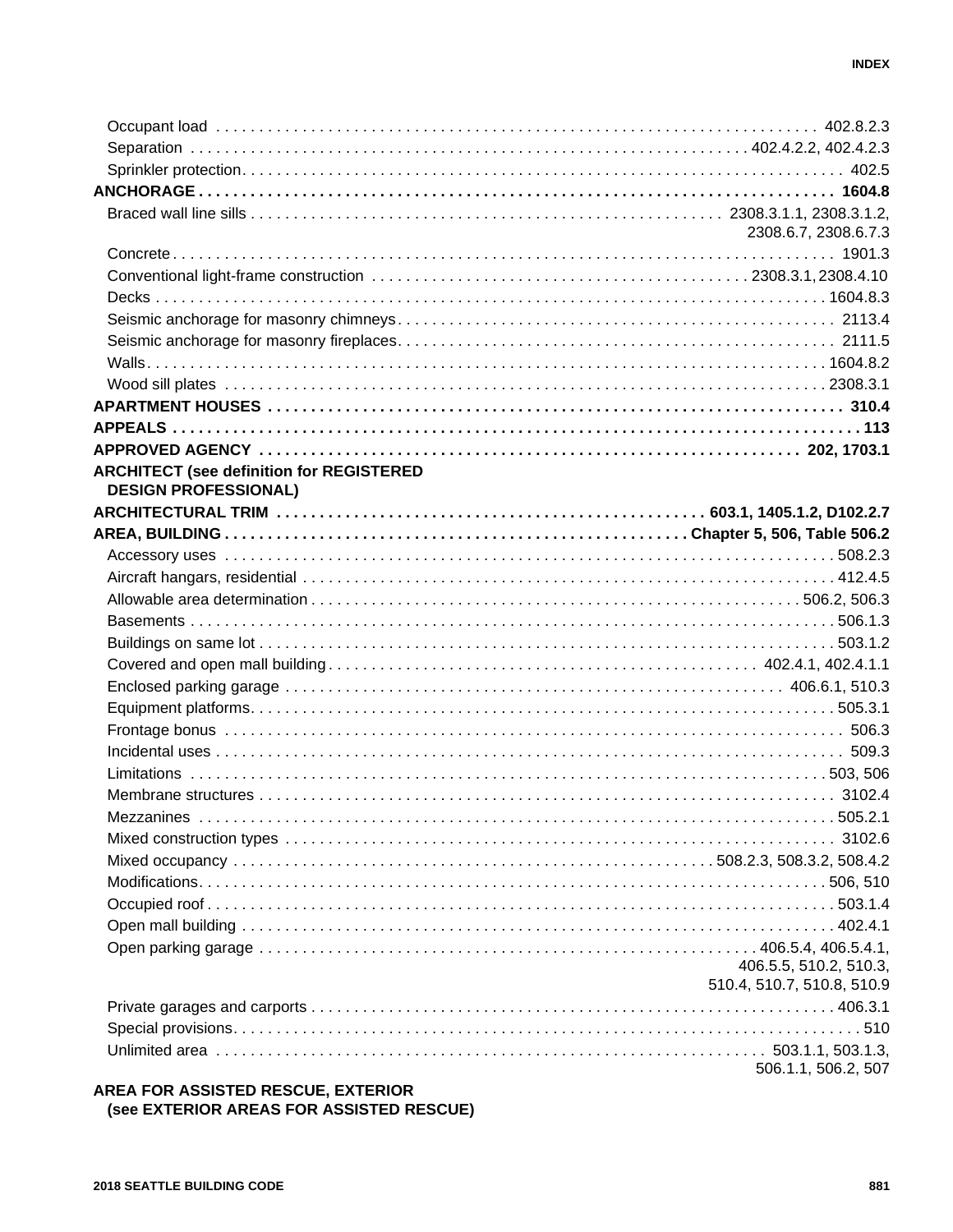| <b>AREA OF REFUGE</b><br>(see ACCESSIBLE MEANS OF EGRESS) |
|-----------------------------------------------------------|
|                                                           |
|                                                           |
|                                                           |
|                                                           |
|                                                           |
|                                                           |
| 1109.2.1, 1110, E103                                      |
|                                                           |
|                                                           |
|                                                           |
| Bleachers (see BLEACHERS)                                 |
| Folding and telescopic seating (see BLEACHERS)            |
|                                                           |
| Grandstands (see GRANDSTANDS)                             |
| Group-specific provisions                                 |
|                                                           |
|                                                           |
|                                                           |
|                                                           |
|                                                           |
|                                                           |
|                                                           |
|                                                           |
|                                                           |
|                                                           |
|                                                           |
|                                                           |
| Means of egress                                           |
|                                                           |
|                                                           |
|                                                           |
|                                                           |
|                                                           |
|                                                           |
| 1006.3, 1009.6.4, 1019.3, 1027, 1029.6.2                  |
|                                                           |
|                                                           |
| 1006.3, 1009.6.4,                                         |
| 1019.3, 1027, 1029.6.2                                    |
|                                                           |
| 1006.3, 1029.7                                            |
|                                                           |
|                                                           |
|                                                           |
|                                                           |
|                                                           |
|                                                           |
|                                                           |
|                                                           |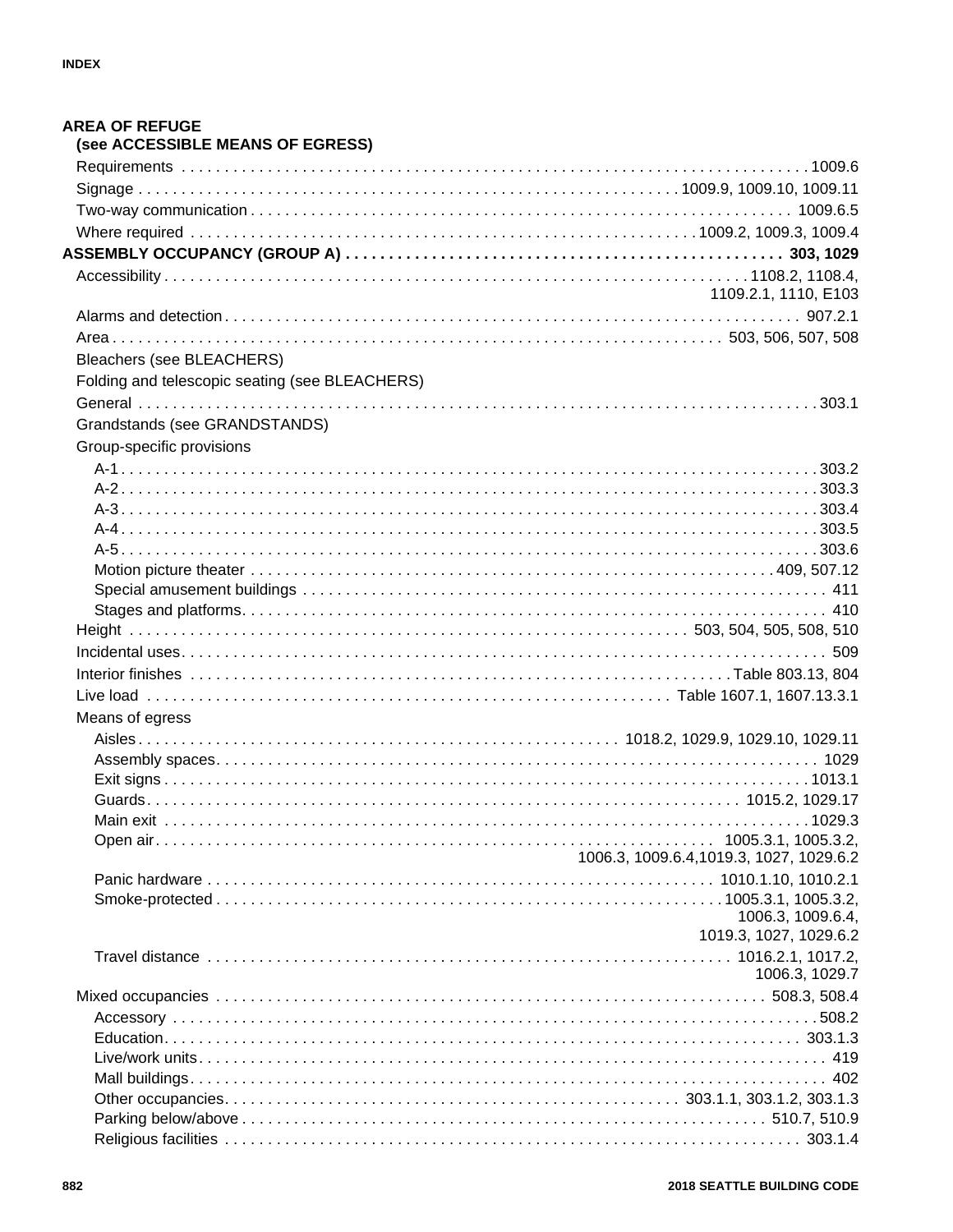|                                     | 303.1.3, 303.1.4, 305.1.1, 305.2.1 |
|-------------------------------------|------------------------------------|
|                                     |                                    |
|                                     |                                    |
| Seating, fixed (see SEATING, FIXED) |                                    |
|                                     |                                    |
|                                     |                                    |
|                                     | 507.3, 507.4, 507.6,               |
|                                     | 507.7, 507.12, 903.2.1             |
|                                     |                                    |
|                                     |                                    |
|                                     |                                    |
|                                     | 507.6, 507.7, 507.12               |
|                                     |                                    |
|                                     |                                    |
|                                     |                                    |
|                                     |                                    |
|                                     |                                    |
|                                     |                                    |
|                                     |                                    |
|                                     |                                    |
|                                     |                                    |
|                                     |                                    |
|                                     |                                    |
|                                     |                                    |
| <b>ATTIC</b>                        |                                    |
|                                     |                                    |
|                                     |                                    |
|                                     |                                    |
|                                     |                                    |
|                                     |                                    |
|                                     |                                    |
|                                     |                                    |
|                                     |                                    |
|                                     |                                    |
|                                     |                                    |
|                                     |                                    |
|                                     |                                    |
|                                     |                                    |
|                                     |                                    |
| <b>AUTOMOBILE PARKING GARAGE</b>    |                                    |
|                                     |                                    |
|                                     |                                    |
|                                     |                                    |
|                                     |                                    |
|                                     |                                    |
|                                     |                                    |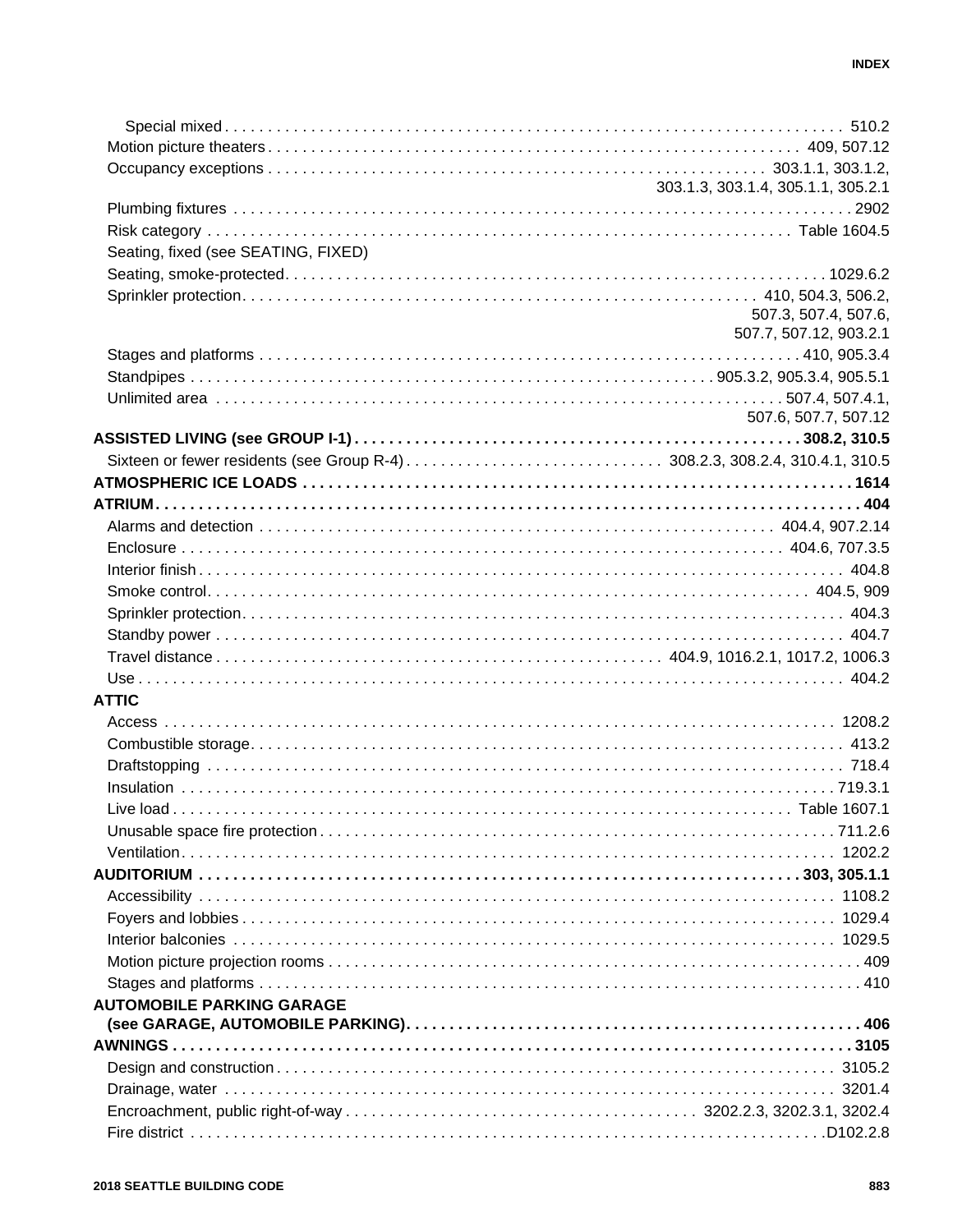## $\, {\bf B}$

#### **BALCONIES**

| <b>BARRIERS</b>               |                          |
|-------------------------------|--------------------------|
| Fire (see FIRE BARRIER)       |                          |
|                               |                          |
| Smoke (see SMOKE BARRIER)     |                          |
|                               |                          |
| <b>BASEMENT</b>               |                          |
|                               |                          |
|                               |                          |
|                               |                          |
|                               |                          |
|                               |                          |
|                               |                          |
|                               |                          |
|                               |                          |
|                               | 415.11.5.2, 418.1, 421.2 |
|                               |                          |
|                               |                          |
|                               |                          |
| <b>BASEMENT WALLS</b>         |                          |
|                               |                          |
|                               |                          |
| <b>BATH AND BATHING ROOMS</b> |                          |
|                               |                          |
|                               |                          |
|                               |                          |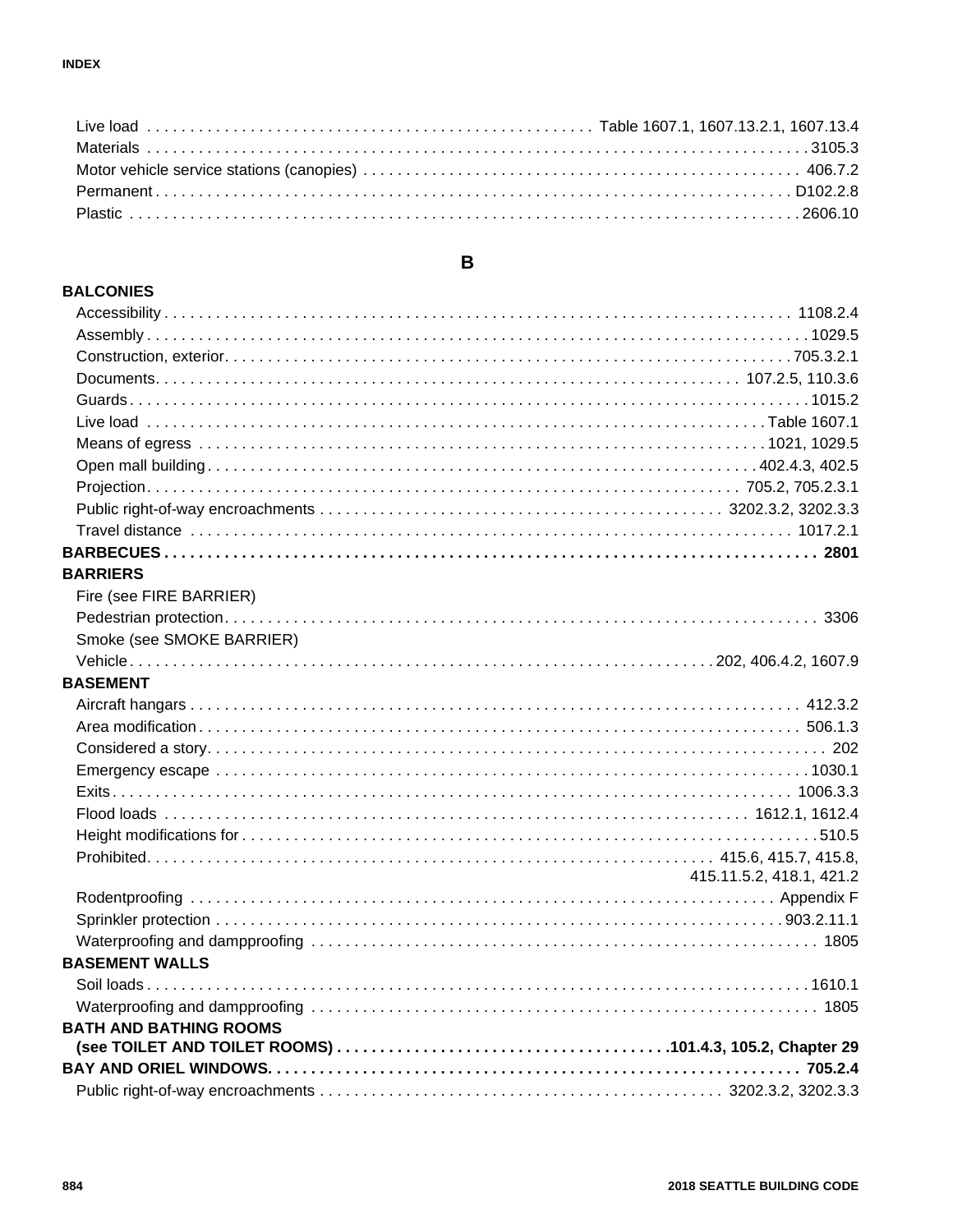| <b>BLEACHERS</b>                                  |                    |
|---------------------------------------------------|--------------------|
|                                                   |                    |
|                                                   |                    |
|                                                   |                    |
|                                                   |                    |
|                                                   |                    |
|                                                   |                    |
| BLOCK (see CONCRETE BLOCK AND GLASS UNIT MASONRY) |                    |
|                                                   |                    |
|                                                   |                    |
|                                                   |                    |
|                                                   |                    |
|                                                   |                    |
|                                                   |                    |
|                                                   |                    |
|                                                   |                    |
| <b>BOILER ROOM</b>                                |                    |
|                                                   |                    |
|                                                   |                    |
|                                                   |                    |
|                                                   |                    |
|                                                   |                    |
|                                                   |                    |
|                                                   |                    |
|                                                   |                    |
|                                                   |                    |
|                                                   |                    |
|                                                   |                    |
|                                                   |                    |
|                                                   |                    |
|                                                   |                    |
|                                                   |                    |
|                                                   |                    |
| <b>BRICK (see MASONRY)</b>                        |                    |
| <b>BUILDING</b>                                   |                    |
|                                                   |                    |
|                                                   | 506, 507, 508, 510 |
|                                                   |                    |
|                                                   |                    |
|                                                   |                    |
|                                                   |                    |
|                                                   | 505, 508, 510      |
|                                                   |                    |
|                                                   |                    |
|                                                   |                    |
|                                                   |                    |
|                                                   |                    |
|                                                   |                    |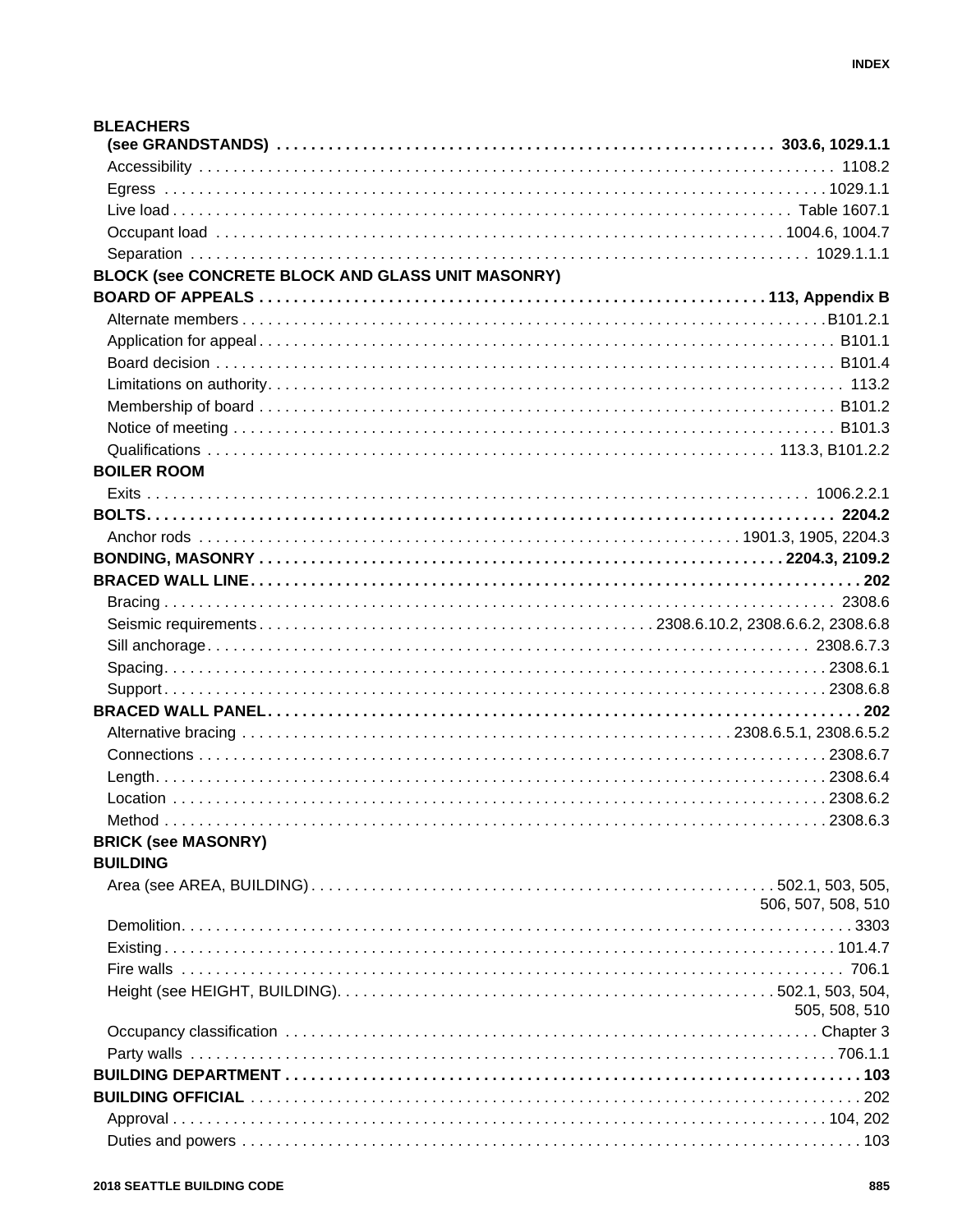| Means of egress |  |
|-----------------|--|
|                 |  |
|                 |  |
|                 |  |
|                 |  |
|                 |  |
|                 |  |
|                 |  |
|                 |  |
|                 |  |
|                 |  |
|                 |  |
|                 |  |
|                 |  |
|                 |  |
|                 |  |
|                 |  |
|                 |  |

## $\mathbf C$

| <b>CALCULATED FIRE RESISTANCE</b><br>(see FIRE RESISTANCE, CALCULATED) |  |
|------------------------------------------------------------------------|--|
|                                                                        |  |
|                                                                        |  |
|                                                                        |  |
|                                                                        |  |
|                                                                        |  |
|                                                                        |  |
|                                                                        |  |
|                                                                        |  |
|                                                                        |  |
|                                                                        |  |
| <b>CARE FACILITIES (see HEALTH CARE)</b>                               |  |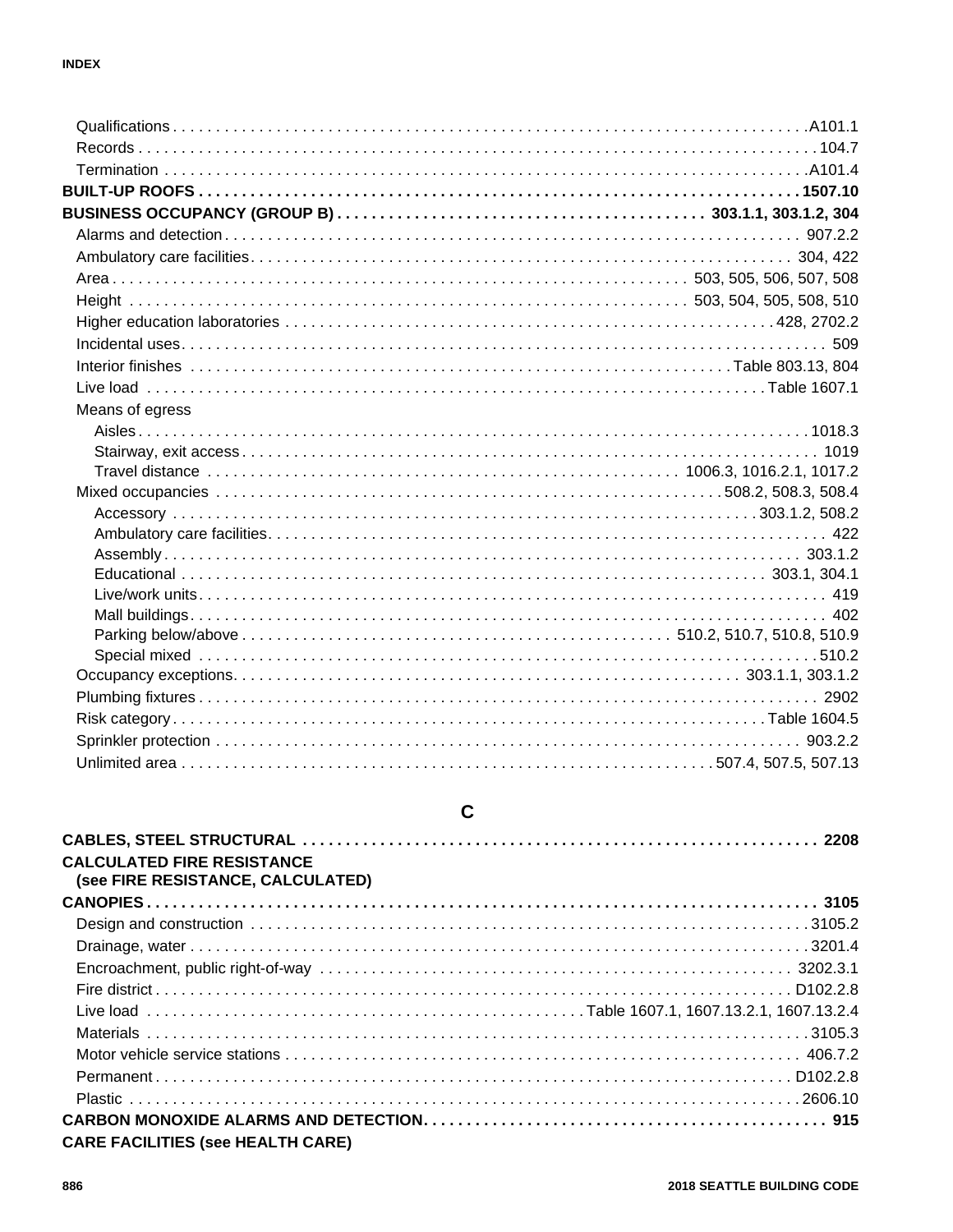| <b>CARPET</b>                                       |                                            |
|-----------------------------------------------------|--------------------------------------------|
|                                                     |                                            |
|                                                     |                                            |
|                                                     |                                            |
| <b>CATWALKS</b>                                     |                                            |
| (see TECHNICAL PRODUCTION AREAS)                    |                                            |
|                                                     |                                            |
|                                                     |                                            |
|                                                     |                                            |
|                                                     |                                            |
| <b>CEILING</b>                                      |                                            |
|                                                     |                                            |
|                                                     |                                            |
|                                                     | 1003.2, 1011.3, 1012.5.2, 1204.2.2, 1207.2 |
|                                                     |                                            |
|                                                     |                                            |
|                                                     |                                            |
|                                                     |                                            |
|                                                     |                                            |
| <b>CERAMIC TILE</b>                                 |                                            |
|                                                     |                                            |
|                                                     |                                            |
|                                                     |                                            |
|                                                     |                                            |
|                                                     |                                            |
|                                                     |                                            |
|                                                     |                                            |
|                                                     |                                            |
|                                                     |                                            |
|                                                     |                                            |
|                                                     |                                            |
|                                                     |                                            |
| <b>CHURCHES</b>                                     |                                            |
| (see RELIGIOUS WORSHIP, PLACES OF)                  |                                            |
| <b>CIRCULAR STAIRWAYS</b><br>(see CURVED STAIRWAYS) |                                            |
|                                                     |                                            |
|                                                     |                                            |
| <b>CLINIC</b>                                       |                                            |
| Hospital                                            |                                            |
|                                                     |                                            |
| Outpatient                                          |                                            |
|                                                     |                                            |
|                                                     |                                            |
|                                                     |                                            |
|                                                     | 102.4, 102.6, Chapter 35                   |
|                                                     |                                            |

#### **COLD STORAGE (see FOAM PLASTIC INSULATION)**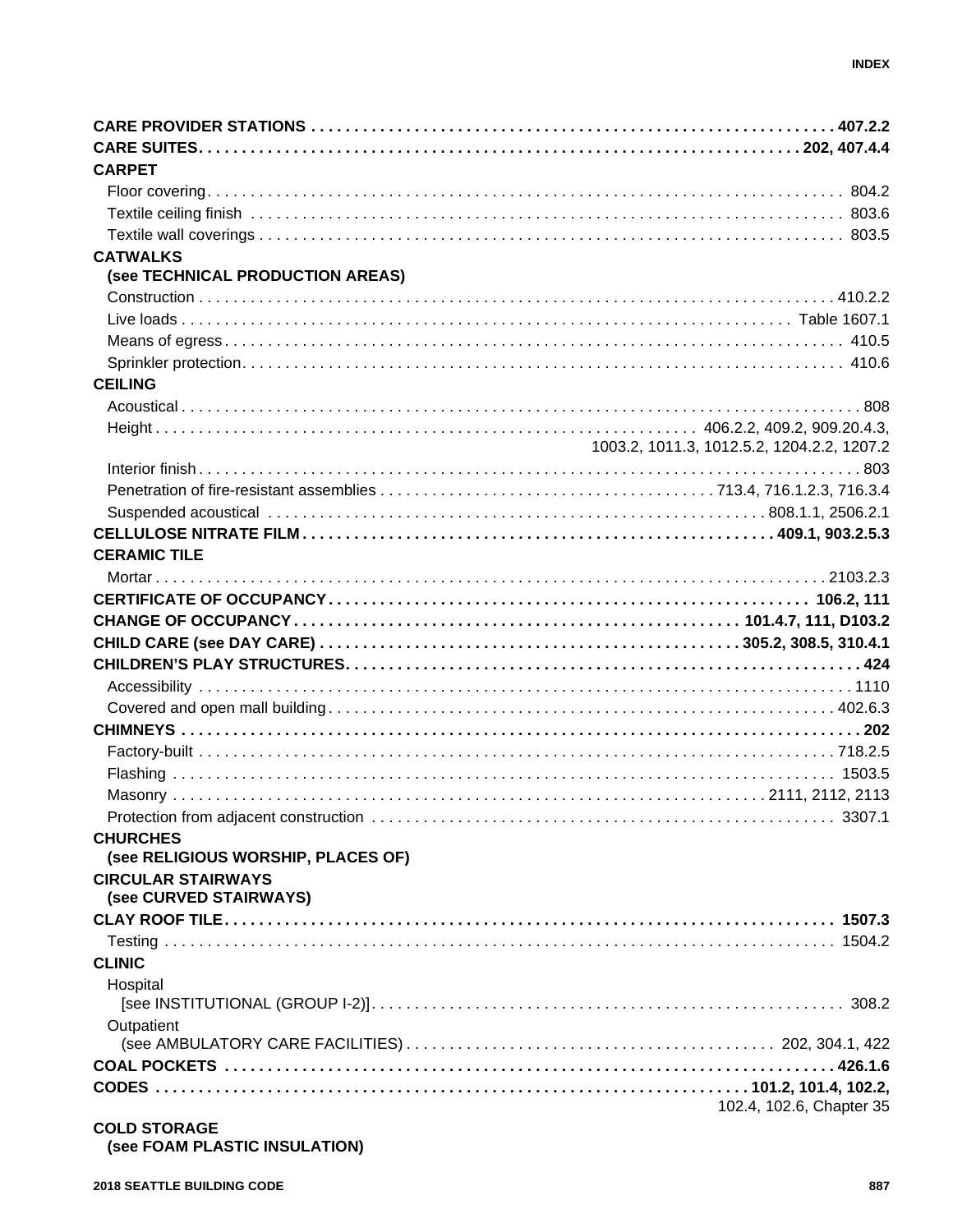|                             | 1705.11.2, 1705.12.3                          |
|-----------------------------|-----------------------------------------------|
|                             |                                               |
|                             |                                               |
|                             | 414.2.5, 414.5.3,<br>415.9.2, 415.10.1, 418.6 |
| <b>COMBUSTIBLE MATERIAL</b> |                                               |
|                             |                                               |
|                             |                                               |
|                             |                                               |
|                             |                                               |
|                             |                                               |
|                             |                                               |
|                             |                                               |
| <b>COMPARTMENTATION</b>     |                                               |
|                             |                                               |
|                             |                                               |
|                             |                                               |
|                             |                                               |
|                             |                                               |
|                             |                                               |
|                             |                                               |
|                             |                                               |
|                             |                                               |
|                             |                                               |
|                             |                                               |
|                             |                                               |
|                             |                                               |
|                             |                                               |
|                             |                                               |
|                             |                                               |
|                             |                                               |
|                             |                                               |
|                             |                                               |
|                             |                                               |
|                             |                                               |
|                             |                                               |
|                             |                                               |
|                             |                                               |
|                             |                                               |
|                             |                                               |
|                             |                                               |
|                             |                                               |
| <b>CONCRETE MASONRY</b>     |                                               |
|                             |                                               |
|                             |                                               |
|                             |                                               |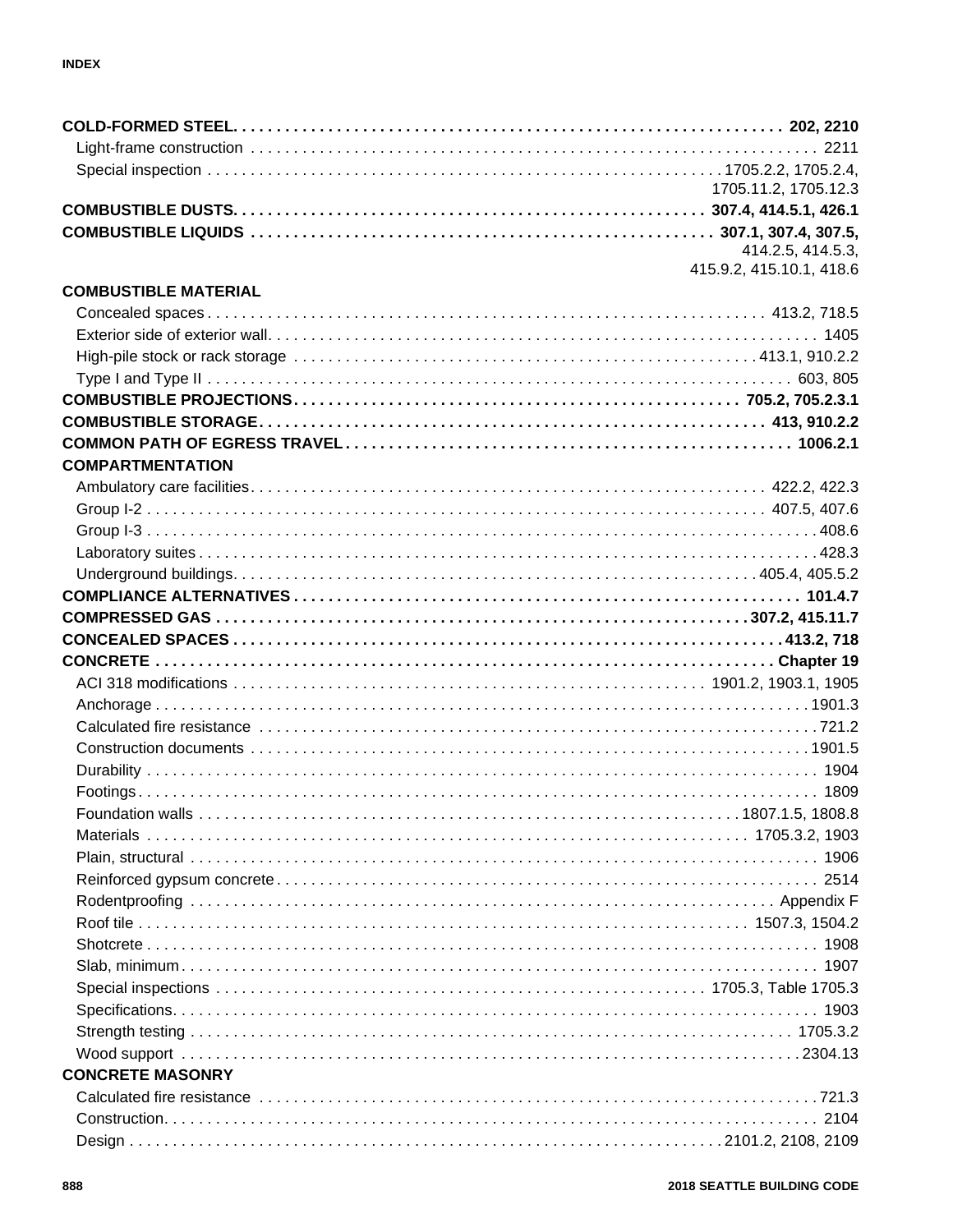| <b>CONDOMINIUM (see APARTMENT HOUSES)</b> |                  |
|-------------------------------------------|------------------|
|                                           |                  |
|                                           |                  |
|                                           |                  |
|                                           | 310.3, 310.4     |
| <b>CONSTRUCTION</b>                       |                  |
| (see SAFEGUARDS DURING CONSTRUCTION)      |                  |
|                                           |                  |
|                                           |                  |
|                                           |                  |
|                                           |                  |
|                                           |                  |
|                                           |                  |
|                                           |                  |
|                                           |                  |
|                                           |                  |
|                                           |                  |
|                                           |                  |
|                                           |                  |
|                                           |                  |
|                                           |                  |
|                                           |                  |
|                                           |                  |
|                                           |                  |
|                                           |                  |
|                                           |                  |
|                                           |                  |
|                                           |                  |
|                                           |                  |
|                                           |                  |
|                                           |                  |
|                                           |                  |
|                                           |                  |
| <b>CONSTRUCTION JOINTS</b>                |                  |
|                                           |                  |
|                                           |                  |
|                                           |                  |
|                                           | 412.5.2, 412.6.2 |
|                                           |                  |
|                                           |                  |
|                                           |                  |
|                                           |                  |
|                                           |                  |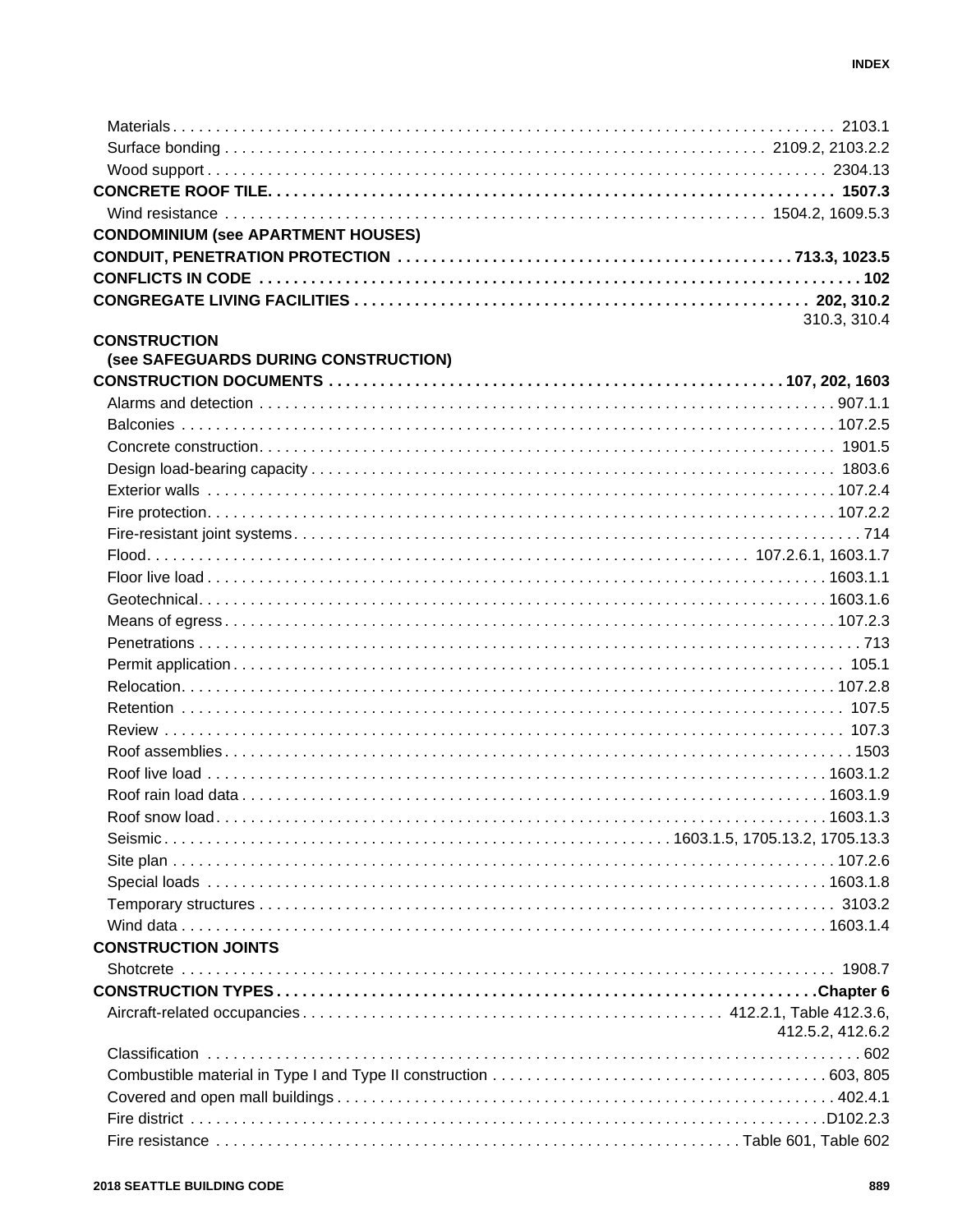| <b>CORNICES</b>                        |  |
|----------------------------------------|--|
|                                        |  |
|                                        |  |
|                                        |  |
|                                        |  |
|                                        |  |
|                                        |  |
|                                        |  |
| <b>CORRIDOR</b>                        |  |
| (see CORRIDOR PROTECTION, EXIT ACCESS, |  |
|                                        |  |
|                                        |  |
|                                        |  |
|                                        |  |
|                                        |  |
|                                        |  |
|                                        |  |
|                                        |  |
|                                        |  |
|                                        |  |
|                                        |  |
|                                        |  |
|                                        |  |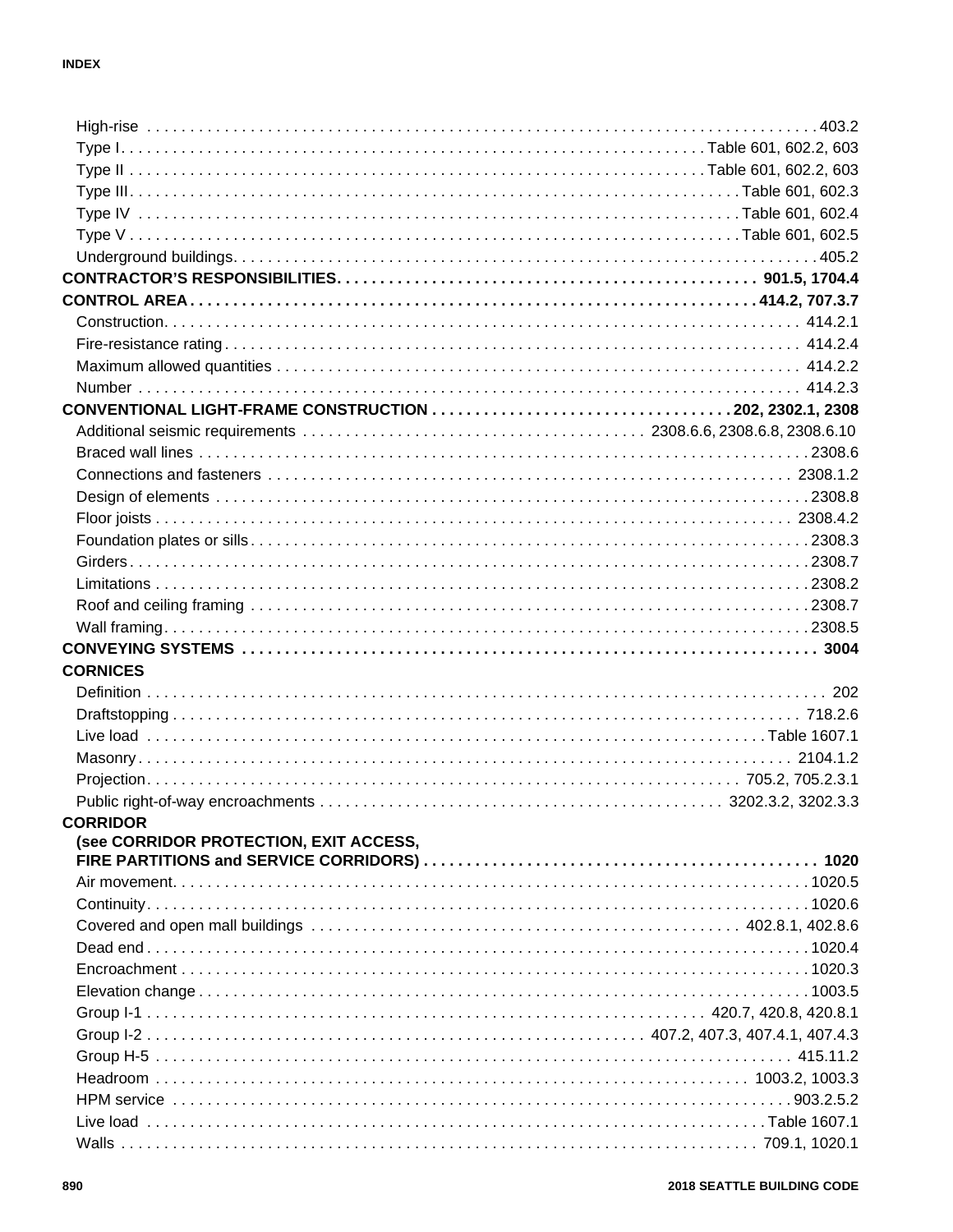|                                         | 1005.3.2, 1005.7, 1020.2, 1020.3    |
|-----------------------------------------|-------------------------------------|
| <b>CORRIDOR PROTECTION, EXIT ACCESS</b> |                                     |
|                                         |                                     |
|                                         |                                     |
|                                         |                                     |
|                                         |                                     |
|                                         |                                     |
|                                         |                                     |
|                                         |                                     |
|                                         |                                     |
|                                         |                                     |
|                                         |                                     |
|                                         | 414.3, 415.10.3, Table 415.11.1.1.1 |
|                                         |                                     |
|                                         |                                     |
|                                         |                                     |
|                                         | 402.5, 402.8.2.3, 402.8.4.1         |
|                                         |                                     |
|                                         |                                     |
|                                         |                                     |
|                                         |                                     |
|                                         |                                     |
|                                         |                                     |
|                                         |                                     |
|                                         |                                     |
|                                         |                                     |
|                                         |                                     |
|                                         |                                     |
|                                         |                                     |
|                                         |                                     |
|                                         |                                     |
|                                         |                                     |
|                                         |                                     |
|                                         |                                     |
|                                         |                                     |
|                                         | 1017.2, 2902.3.2,                   |
|                                         | 2902.3.3, 2902.5                    |
| <b>COVERED WALKWAY</b>                  |                                     |
| <b>CRAWL SPACE</b>                      |                                     |
|                                         |                                     |
|                                         |                                     |
|                                         |                                     |
|                                         |                                     |
|                                         |                                     |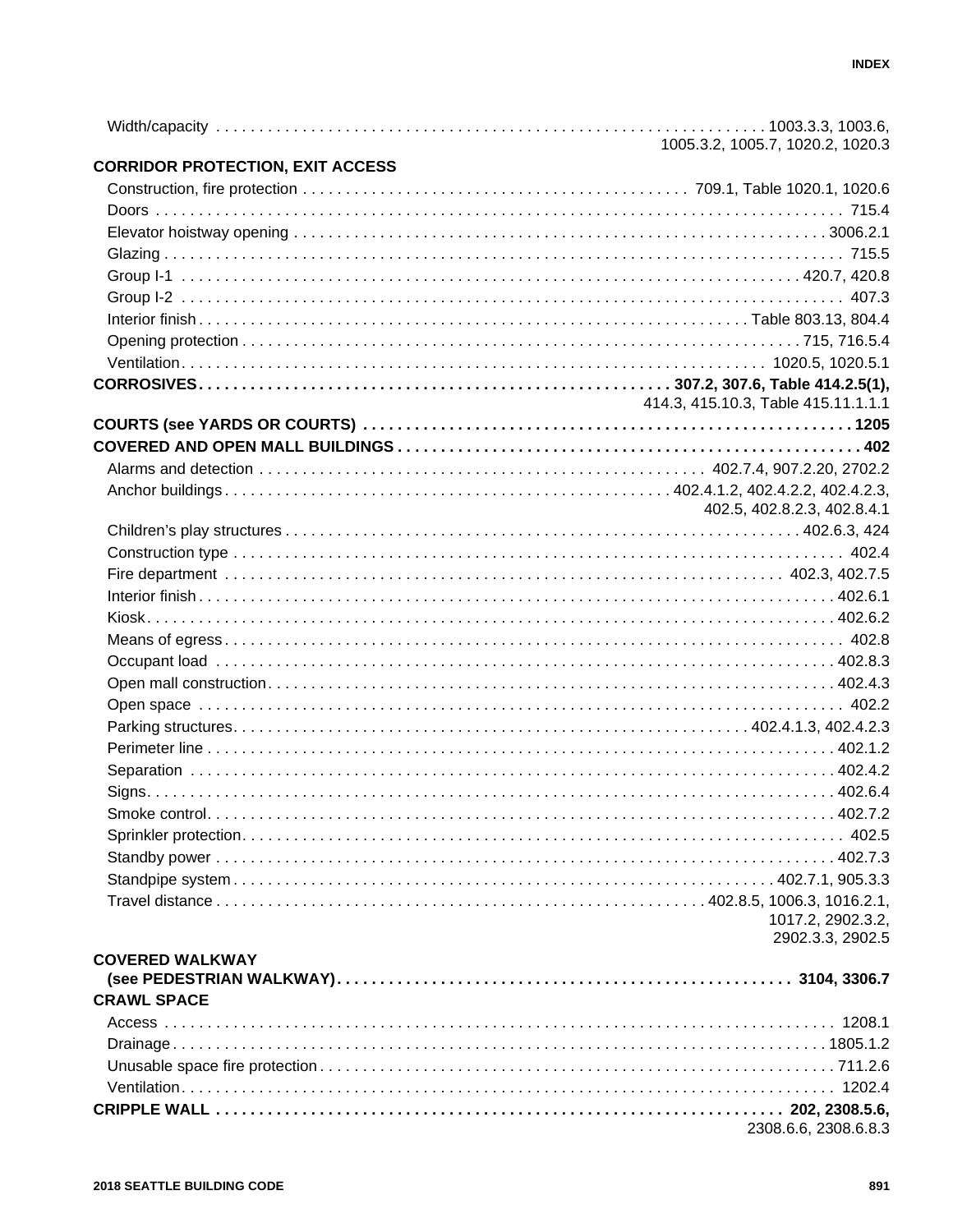| Table 414.5.1. Table 415.11.1.1.1 |
|-----------------------------------|

## D

| <b>DAY SURGERY CENTER</b>        |  |
|----------------------------------|--|
| (see AMBULATORY CARE FACILITIES) |  |
|                                  |  |
|                                  |  |
|                                  |  |
| <b>DECK</b>                      |  |
|                                  |  |
|                                  |  |
|                                  |  |
|                                  |  |
|                                  |  |
|                                  |  |
|                                  |  |
|                                  |  |
|                                  |  |
|                                  |  |
|                                  |  |
|                                  |  |
|                                  |  |
|                                  |  |
|                                  |  |
|                                  |  |
|                                  |  |
|                                  |  |
|                                  |  |
|                                  |  |
|                                  |  |
|                                  |  |
|                                  |  |
|                                  |  |
|                                  |  |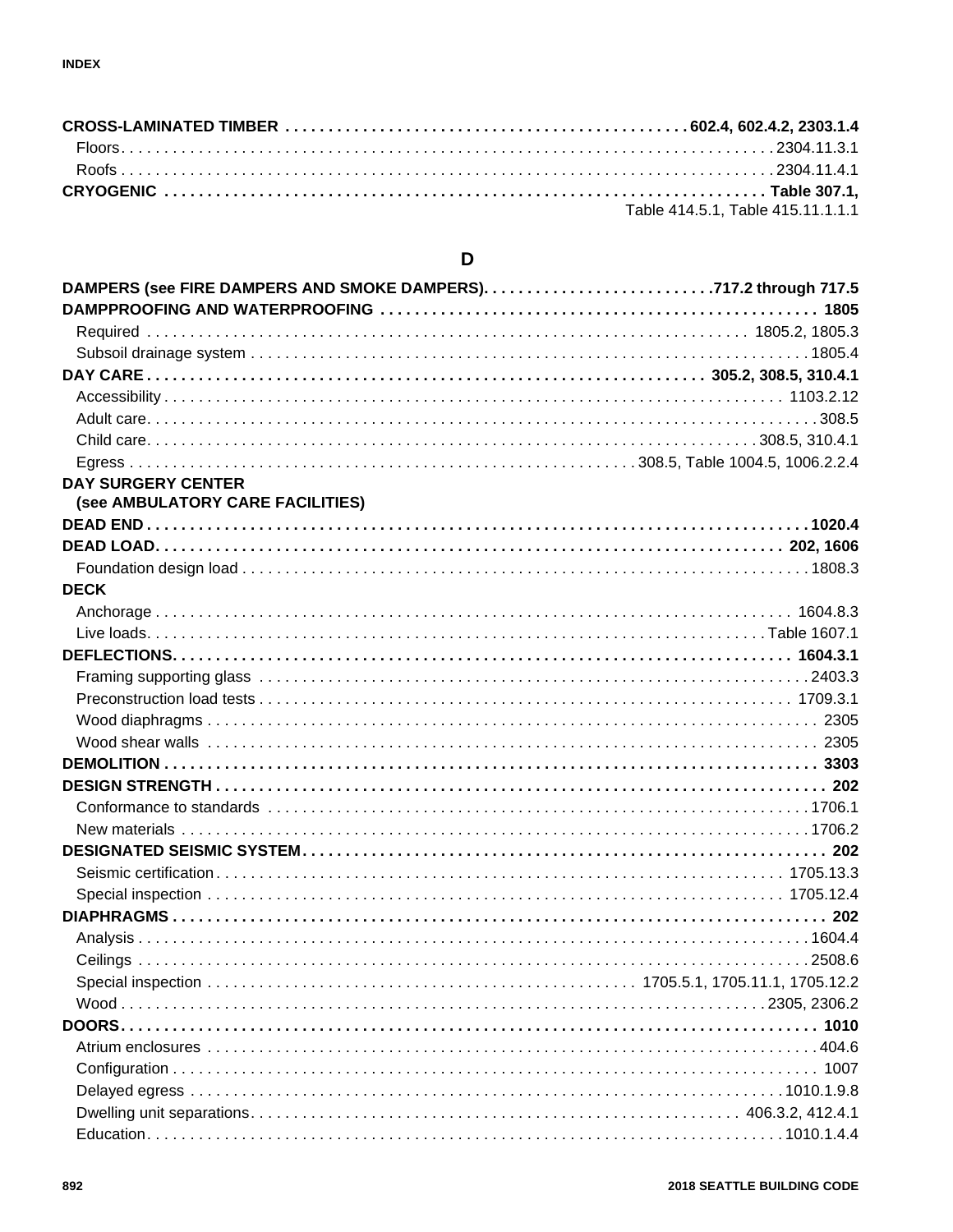| Fire                                                |                        |
|-----------------------------------------------------|------------------------|
|                                                     |                        |
|                                                     |                        |
|                                                     |                        |
| Hardware                                            |                        |
|                                                     |                        |
|                                                     |                        |
|                                                     |                        |
|                                                     |                        |
|                                                     |                        |
|                                                     | 408.8.4, 1010.1.9.11   |
|                                                     |                        |
|                                                     |                        |
|                                                     |                        |
|                                                     |                        |
|                                                     |                        |
|                                                     |                        |
|                                                     |                        |
|                                                     |                        |
|                                                     |                        |
|                                                     |                        |
|                                                     |                        |
|                                                     |                        |
|                                                     |                        |
|                                                     |                        |
|                                                     |                        |
|                                                     |                        |
|                                                     |                        |
|                                                     |                        |
|                                                     |                        |
|                                                     |                        |
|                                                     |                        |
| <b>DRAFTSTOPPING</b>                                |                        |
|                                                     |                        |
|                                                     |                        |
|                                                     |                        |
|                                                     |                        |
|                                                     |                        |
| DUCTS AND AIR TRANSFER OPENINGS<br>(see MECHANICAL) |                        |
|                                                     |                        |
|                                                     |                        |
|                                                     |                        |
|                                                     | 1105.1.6, 1106.2, 1107 |
|                                                     |                        |
|                                                     | 907.2.9, 907.2.11      |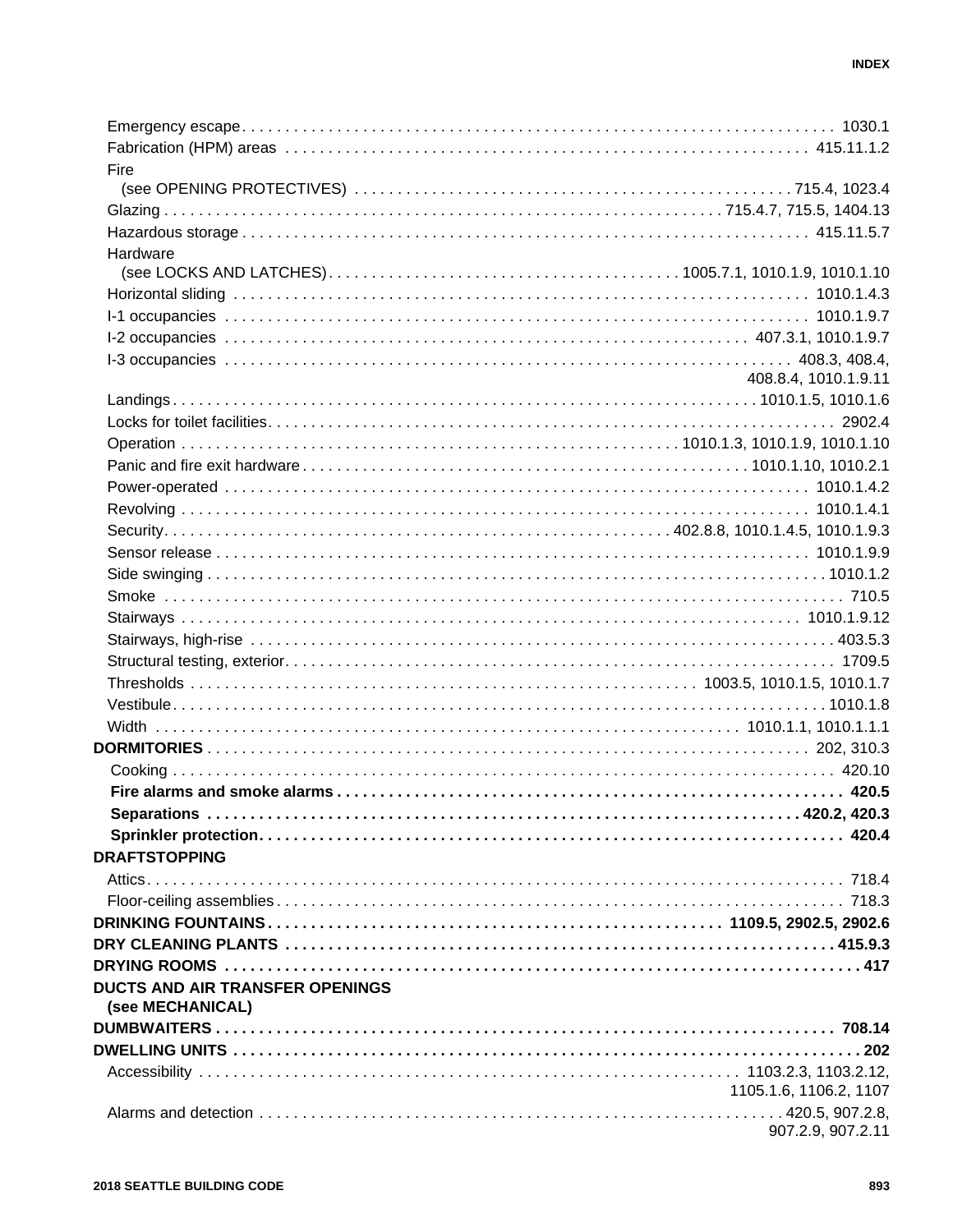| Live/work units (see LIVE/WORK UNITS) |  |
|---------------------------------------|--|
|                                       |  |
|                                       |  |
|                                       |  |
|                                       |  |
|                                       |  |

| <b>EAVES (see COMBUSTIBLE PROJECTIONS AND CORNICES)</b> |                        |
|---------------------------------------------------------|------------------------|
|                                                         |                        |
|                                                         |                        |
|                                                         |                        |
|                                                         |                        |
|                                                         |                        |
|                                                         |                        |
|                                                         |                        |
|                                                         |                        |
|                                                         |                        |
| Means of egress                                         |                        |
|                                                         |                        |
|                                                         |                        |
|                                                         |                        |
|                                                         |                        |
|                                                         |                        |
|                                                         |                        |
|                                                         |                        |
|                                                         |                        |
|                                                         |                        |
|                                                         |                        |
|                                                         |                        |
|                                                         |                        |
|                                                         |                        |
|                                                         |                        |
|                                                         |                        |
|                                                         |                        |
|                                                         |                        |
|                                                         |                        |
|                                                         |                        |
|                                                         |                        |
|                                                         | Chapter 27, Appendix K |
|                                                         |                        |
|                                                         |                        |
|                                                         | 1009.8, 1109.7, 3001.4 |
|                                                         |                        |

## $E$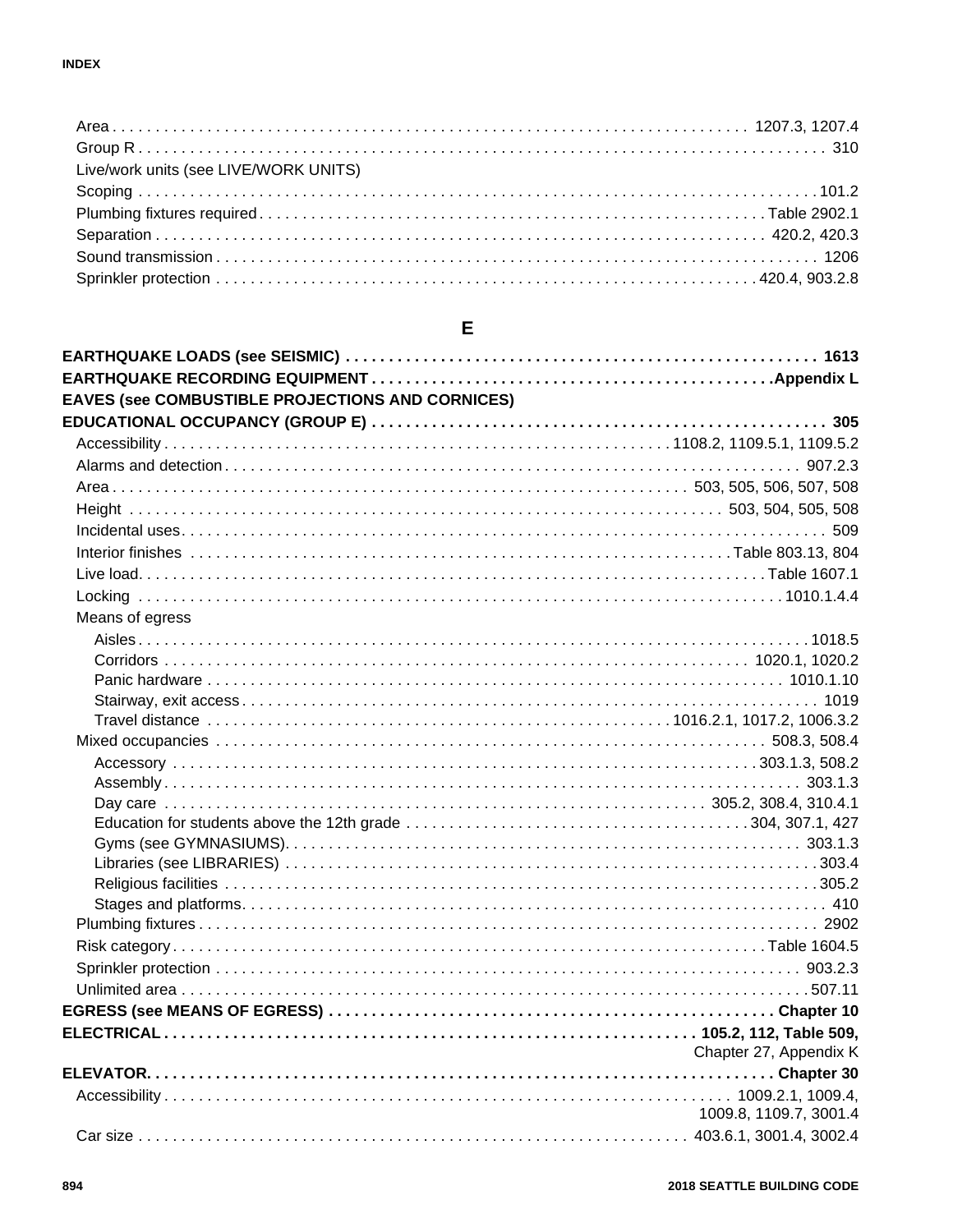|                                 | 3003, 3007.1, 3008.1.4       |
|---------------------------------|------------------------------|
|                                 |                              |
|                                 |                              |
|                                 |                              |
|                                 |                              |
|                                 | 1024.3, 3002, 3007.5, 3008.5 |
|                                 |                              |
|                                 |                              |
|                                 |                              |
|                                 |                              |
|                                 |                              |
|                                 | 3007.6, 3008.6               |
|                                 |                              |
|                                 |                              |
|                                 | 1009.2.1, 1009.4, 3008       |
|                                 |                              |
|                                 |                              |
|                                 |                              |
|                                 |                              |
|                                 |                              |
|                                 |                              |
|                                 |                              |
|                                 |                              |
|                                 |                              |
|                                 |                              |
|                                 |                              |
| <b>EMERGENCY COMMUNICATIONS</b> |                              |
|                                 |                              |
| Alarms (see FIRE ALARMS)        |                              |
|                                 |                              |
|                                 |                              |
|                                 |                              |
|                                 | 3007.7, 3008.6.6, 3008.7     |
|                                 |                              |
|                                 |                              |
|                                 |                              |
|                                 | Table 1006.3.3(2), 1030.1    |
|                                 |                              |
|                                 |                              |
|                                 |                              |
|                                 |                              |
|                                 |                              |
|                                 |                              |
|                                 |                              |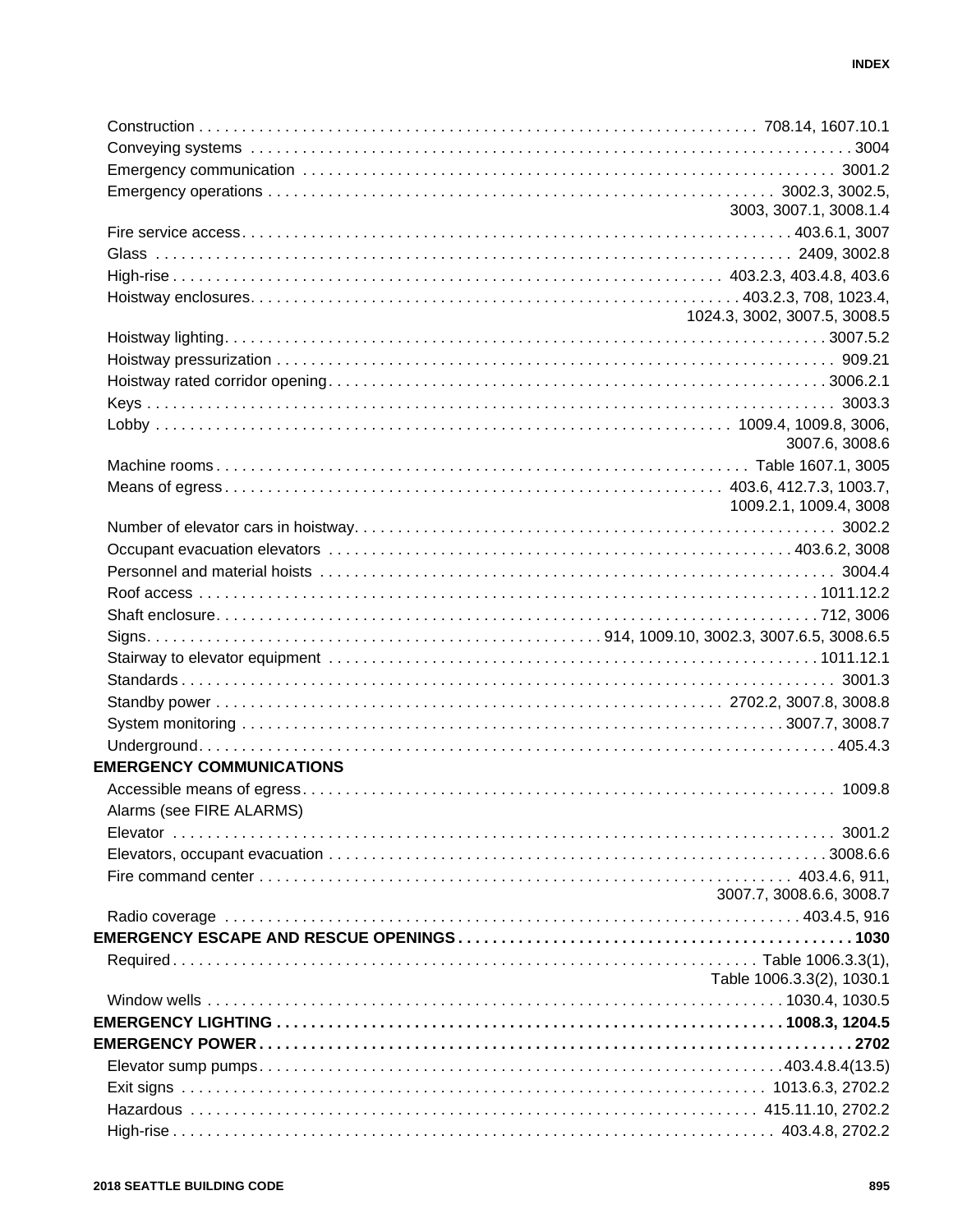| <b>EMERGENCY RESPONDERS</b>            |                          |
|----------------------------------------|--------------------------|
|                                        |                          |
|                                        |                          |
|                                        | 3002.4, 3003, 3007, 3008 |
|                                        |                          |
|                                        | 3007.7, 3008.6.6, 3008.7 |
|                                        |                          |
|                                        |                          |
|                                        |                          |
|                                        |                          |
| <b>EMPIRICAL DESIGN OF MASONRY</b>     |                          |
|                                        |                          |
|                                        |                          |
|                                        |                          |
| <b>EMPLOYEE</b>                        |                          |
|                                        |                          |
|                                        |                          |
|                                        |                          |
|                                        |                          |
|                                        |                          |
|                                        |                          |
|                                        |                          |
|                                        |                          |
|                                        |                          |
|                                        |                          |
|                                        |                          |
| <b>ENGINEER</b> (see definition for    |                          |
| <b>REGISTERED DESIGN PROFESSIONAL)</b> |                          |
| <b>EQUIPMENT PLATFORM</b>              | 505.3                    |
|                                        |                          |
|                                        |                          |
|                                        |                          |
|                                        |                          |
|                                        |                          |
|                                        |                          |
| <b>ESSENTIAL FACILITIES</b>            |                          |
|                                        |                          |
|                                        |                          |
|                                        |                          |
|                                        |                          |
|                                        |                          |
|                                        |                          |
|                                        |                          |
|                                        |                          |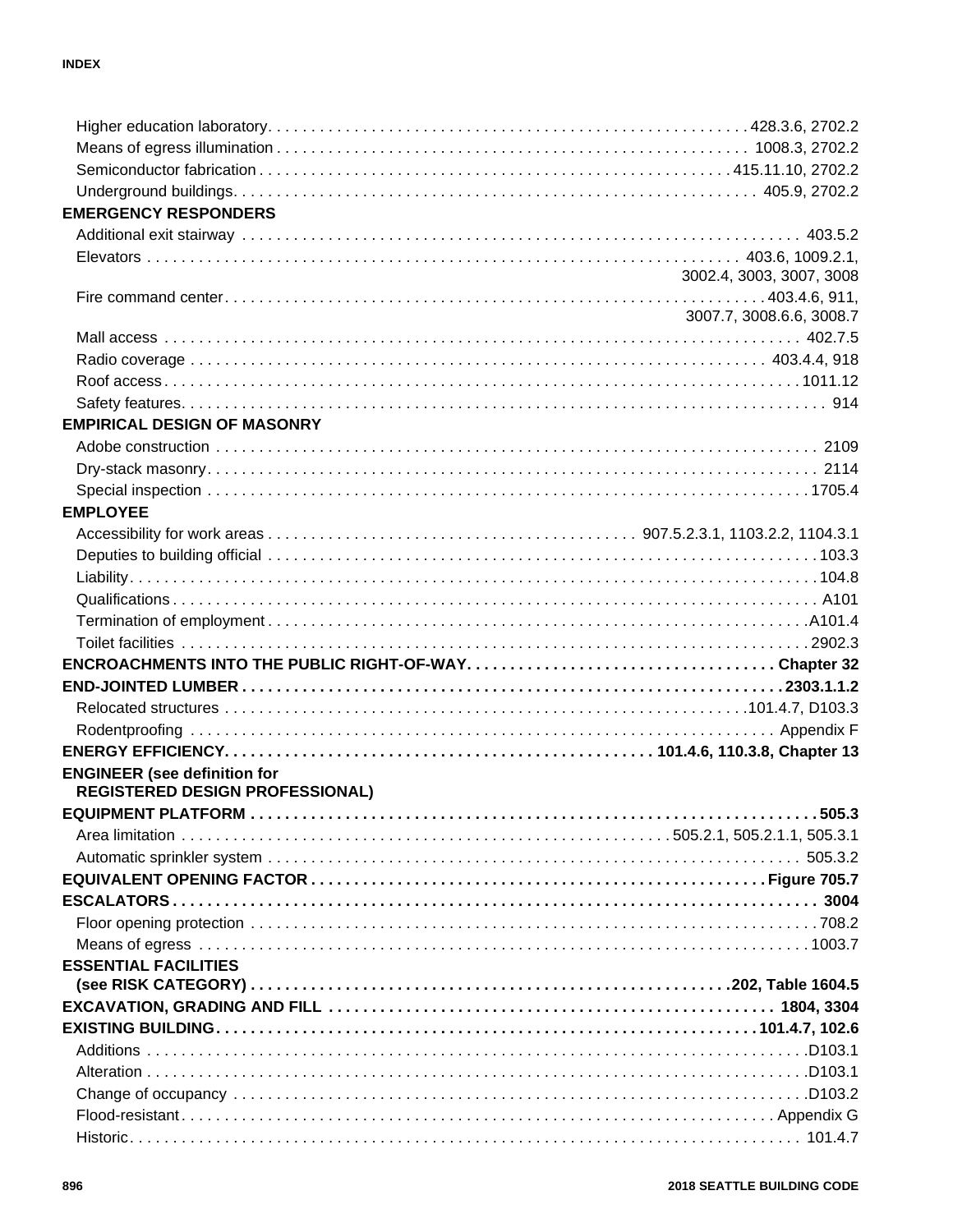| <b>EXIT</b> |                                   |
|-------------|-----------------------------------|
|             |                                   |
|             |                                   |
|             |                                   |
|             |                                   |
|             |                                   |
|             |                                   |
|             |                                   |
|             |                                   |
|             |                                   |
|             |                                   |
|             |                                   |
|             |                                   |
|             |                                   |
|             |                                   |
|             |                                   |
|             |                                   |
|             |                                   |
|             |                                   |
|             |                                   |
|             |                                   |
|             |                                   |
|             |                                   |
|             |                                   |
|             |                                   |
|             |                                   |
|             |                                   |
|             |                                   |
|             |                                   |
|             |                                   |
|             |                                   |
|             |                                   |
|             |                                   |
|             |                                   |
|             | 404.9, 407.4.2, 408.6.1, 408.8.1, |
|             | 410.5.3.2, 411.3, 1006.3,         |
|             | 1016.2.1, 1017, 1029.7, 1029.8    |
|             |                                   |
|             |                                   |
|             |                                   |
|             |                                   |
|             |                                   |
|             |                                   |
|             |                                   |
|             |                                   |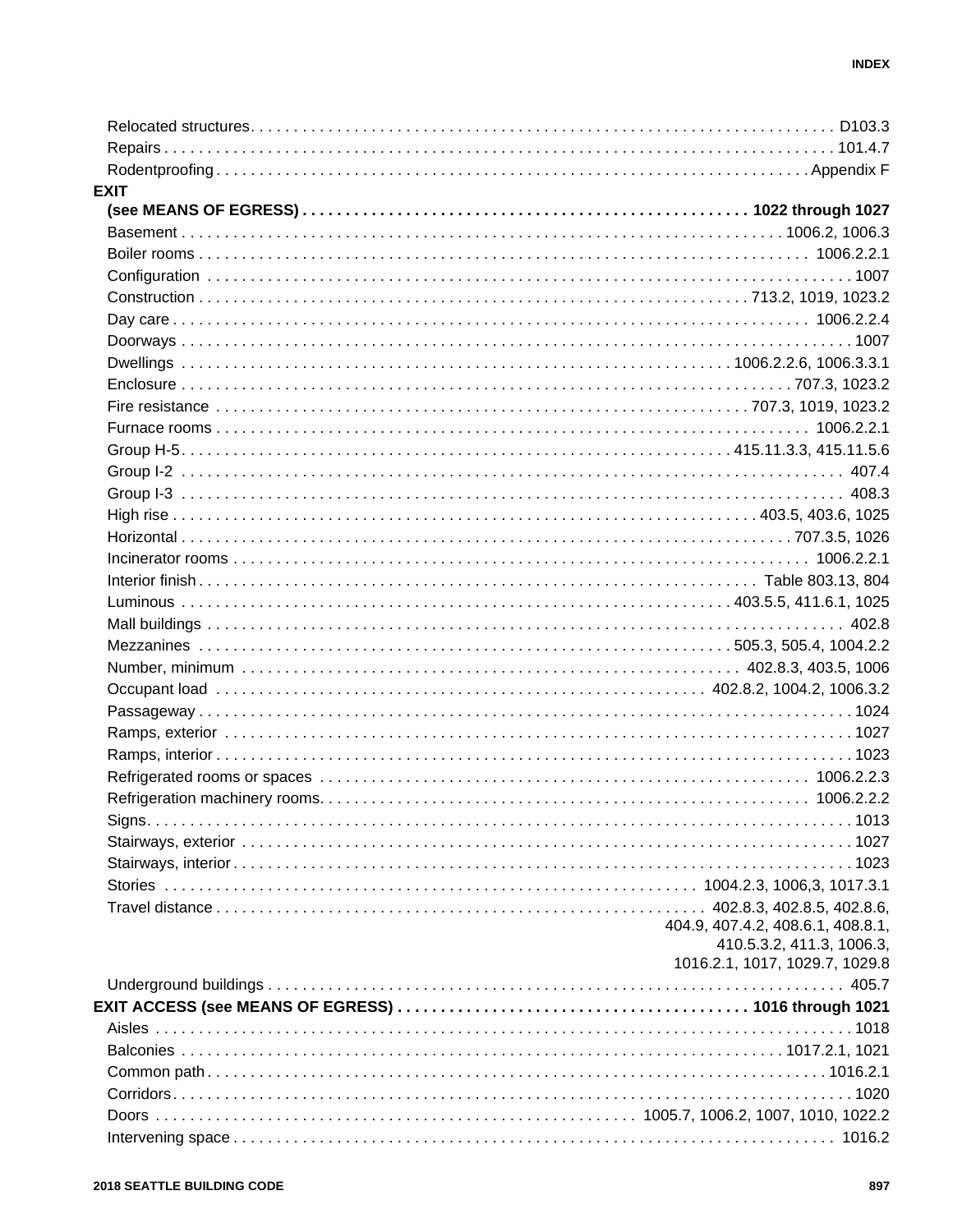|                                           | 402.8.6, 404.9, 408.6.1,   |
|-------------------------------------------|----------------------------|
|                                           | 408.8.1, 410.5.3.2, 411.3, |
|                                           | 1006.2, 1006.3, 1016.2.1,  |
| <b>EXIT DISCHARGE</b>                     | 1017, 1029.7               |
|                                           |                            |
|                                           |                            |
|                                           |                            |
|                                           |                            |
|                                           |                            |
|                                           |                            |
|                                           |                            |
|                                           |                            |
|                                           |                            |
| <b>EXIT PASSAGEWAY</b>                    |                            |
|                                           |                            |
|                                           |                            |
|                                           |                            |
|                                           |                            |
|                                           |                            |
|                                           |                            |
|                                           |                            |
|                                           |                            |
|                                           |                            |
|                                           |                            |
|                                           |                            |
|                                           |                            |
|                                           |                            |
|                                           |                            |
|                                           |                            |
|                                           |                            |
|                                           |                            |
|                                           |                            |
|                                           |                            |
|                                           |                            |
|                                           |                            |
|                                           |                            |
| <b>EXPOSURE CATEGORY</b>                  |                            |
|                                           |                            |
| <b>EXTERIOR AREAS FOR ASSISTED RESCUE</b> |                            |
|                                           |                            |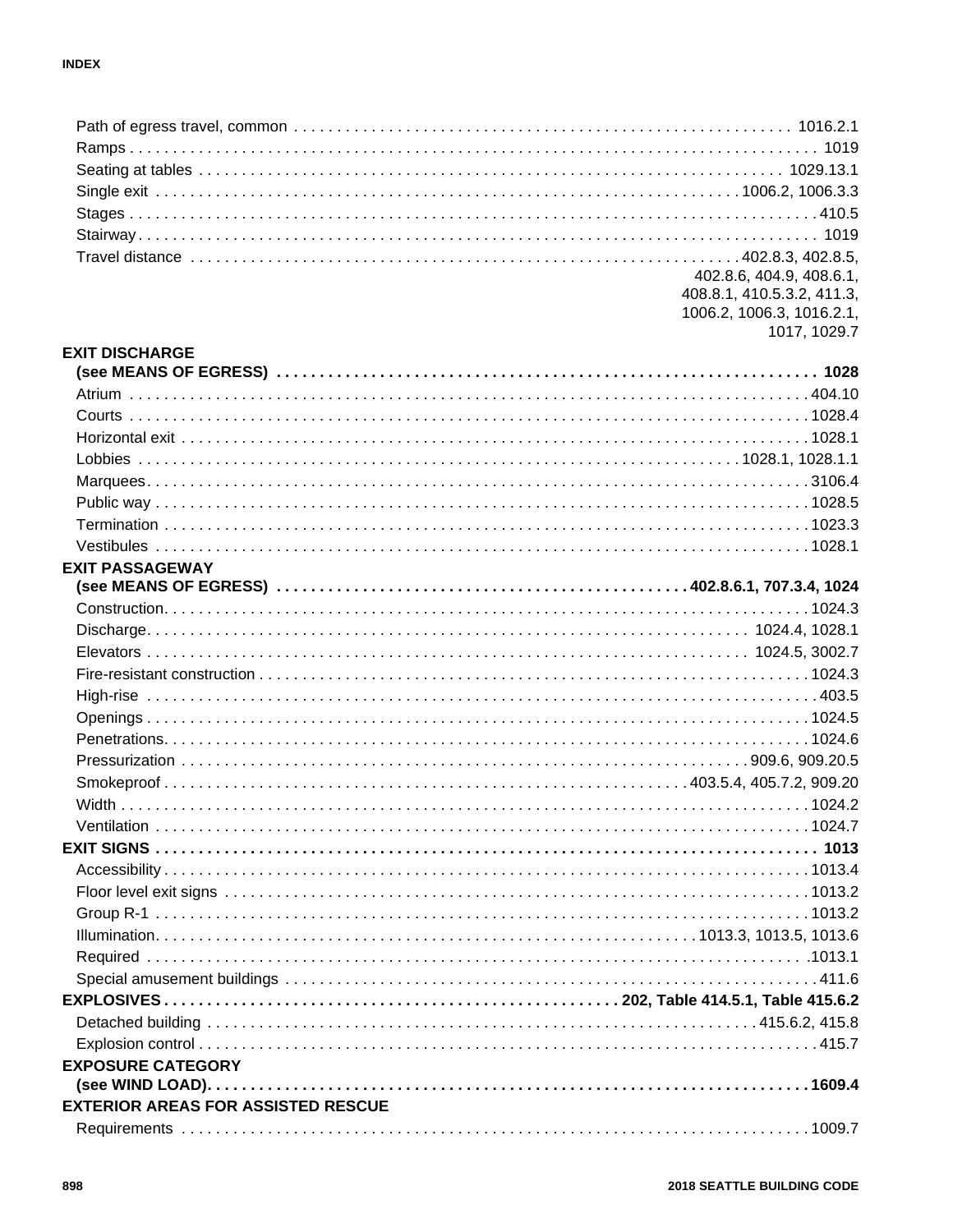| <b>EXTERIOR WALLS</b> |                      |
|-----------------------|----------------------|
|                       |                      |
|                       | 602, 705, Chapter 14 |

| Groups                                                   |                   |
|----------------------------------------------------------|-------------------|
|                                                          |                   |
|                                                          |                   |
|                                                          |                   |
|                                                          |                   |
|                                                          |                   |
|                                                          |                   |
| Means of Egress                                          |                   |
|                                                          |                   |
|                                                          |                   |
|                                                          |                   |
|                                                          |                   |
|                                                          | 1017.2, 1017.2.2, |
|                                                          |                   |
|                                                          |                   |
|                                                          |                   |
|                                                          |                   |
|                                                          |                   |
|                                                          |                   |
|                                                          |                   |
|                                                          |                   |
|                                                          |                   |
|                                                          |                   |
|                                                          |                   |
|                                                          |                   |
|                                                          |                   |
|                                                          |                   |
|                                                          |                   |
| <b>FINGER-JOINTED LUMBER</b><br>(see END-JOINTED LUMBER) |                   |
| FIRE ALARM AND SMOKE DETECTION SYSTEMS                   |                   |
|                                                          |                   |
|                                                          |                   |
|                                                          |                   |
|                                                          |                   |

## $\overline{\mathsf{F}}$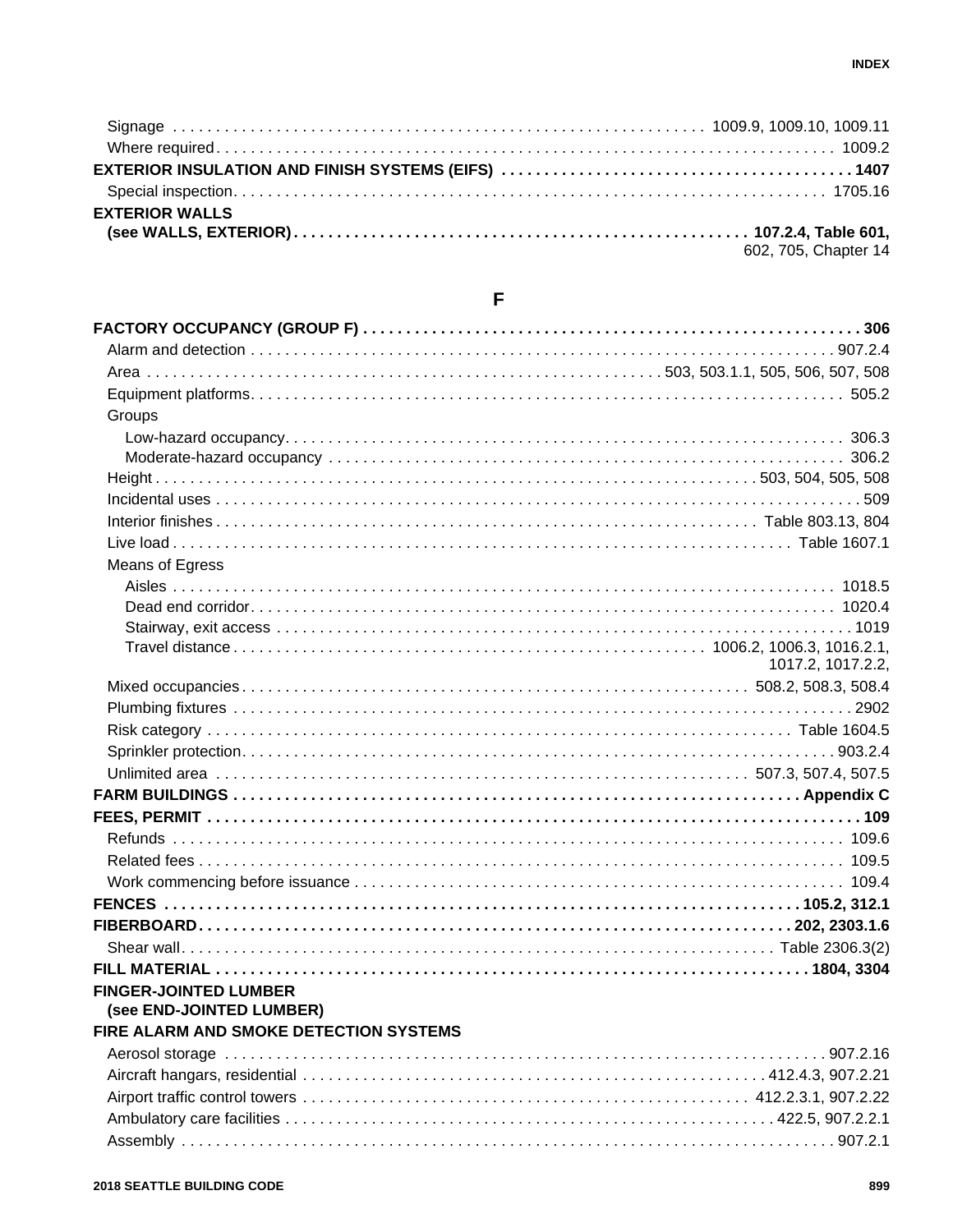| 907.2.10, 907.2.11,      |
|--------------------------|
| 907.5.2.3.2, 907.5.2.3.3 |
|                          |
|                          |
|                          |
|                          |
|                          |
|                          |
|                          |
|                          |
|                          |
|                          |
|                          |
|                          |
|                          |
|                          |
|                          |
|                          |
|                          |
|                          |
|                          |
|                          |
|                          |
|                          |
|                          |
| 703, 707.3, 713.4        |
|                          |
|                          |
|                          |
|                          |
|                          |
|                          |
|                          |
| 713.7, 713.10, 714.4,    |
| 716, 717.5.2             |
|                          |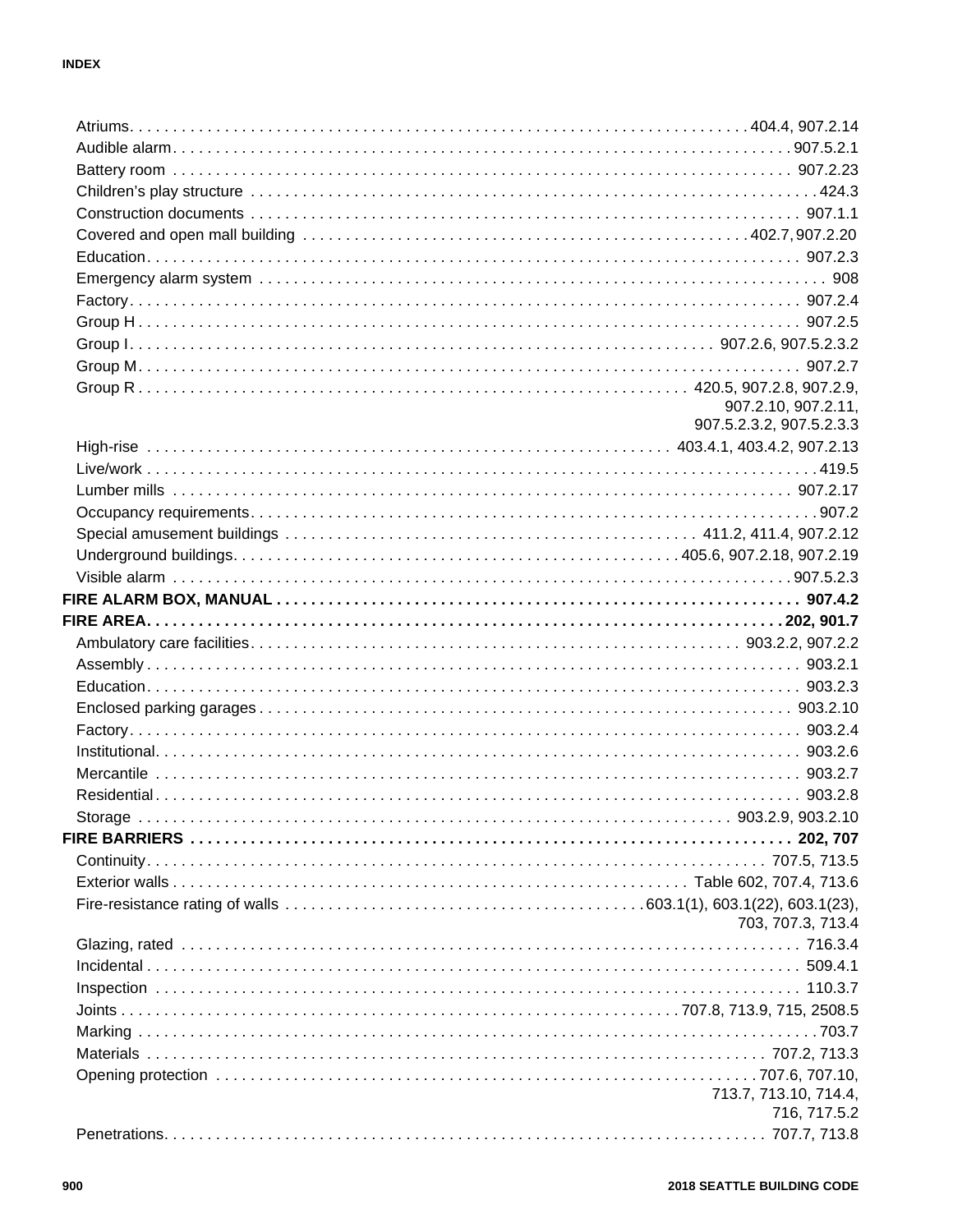| Special provisions                        |                          |
|-------------------------------------------|--------------------------|
|                                           |                          |
|                                           |                          |
|                                           |                          |
|                                           |                          |
|                                           |                          |
|                                           |                          |
|                                           |                          |
|                                           | 415.11.5.1, 415.11.6.4   |
|                                           |                          |
|                                           |                          |
|                                           |                          |
|                                           |                          |
|                                           |                          |
|                                           |                          |
|                                           |                          |
|                                           | 3007.7, 3008.6.6, 3008.7 |
|                                           |                          |
| <b>FIRE DEPARTMENT</b>                    |                          |
| (see EMERGENCY RESPONDERS)                |                          |
| FIRE DETECTION SYSTEM (see FIRE ALARM AND |                          |
| <b>SMOKE DETECTION SYSTEMS)</b>           |                          |
|                                           |                          |
| <b>FIRE DOOR</b>                          |                          |
|                                           |                          |
|                                           |                          |
|                                           |                          |
|                                           |                          |
|                                           |                          |
|                                           |                          |
|                                           |                          |
|                                           |                          |
|                                           |                          |
|                                           |                          |
|                                           |                          |
|                                           |                          |
|                                           | 603.1(23), 703, 708.3    |
|                                           |                          |
|                                           |                          |
|                                           |                          |
|                                           |                          |
|                                           |                          |
|                                           |                          |
|                                           |                          |
|                                           |                          |
|                                           |                          |
| Special provisions                        |                          |
|                                           |                          |
|                                           | 408.7                    |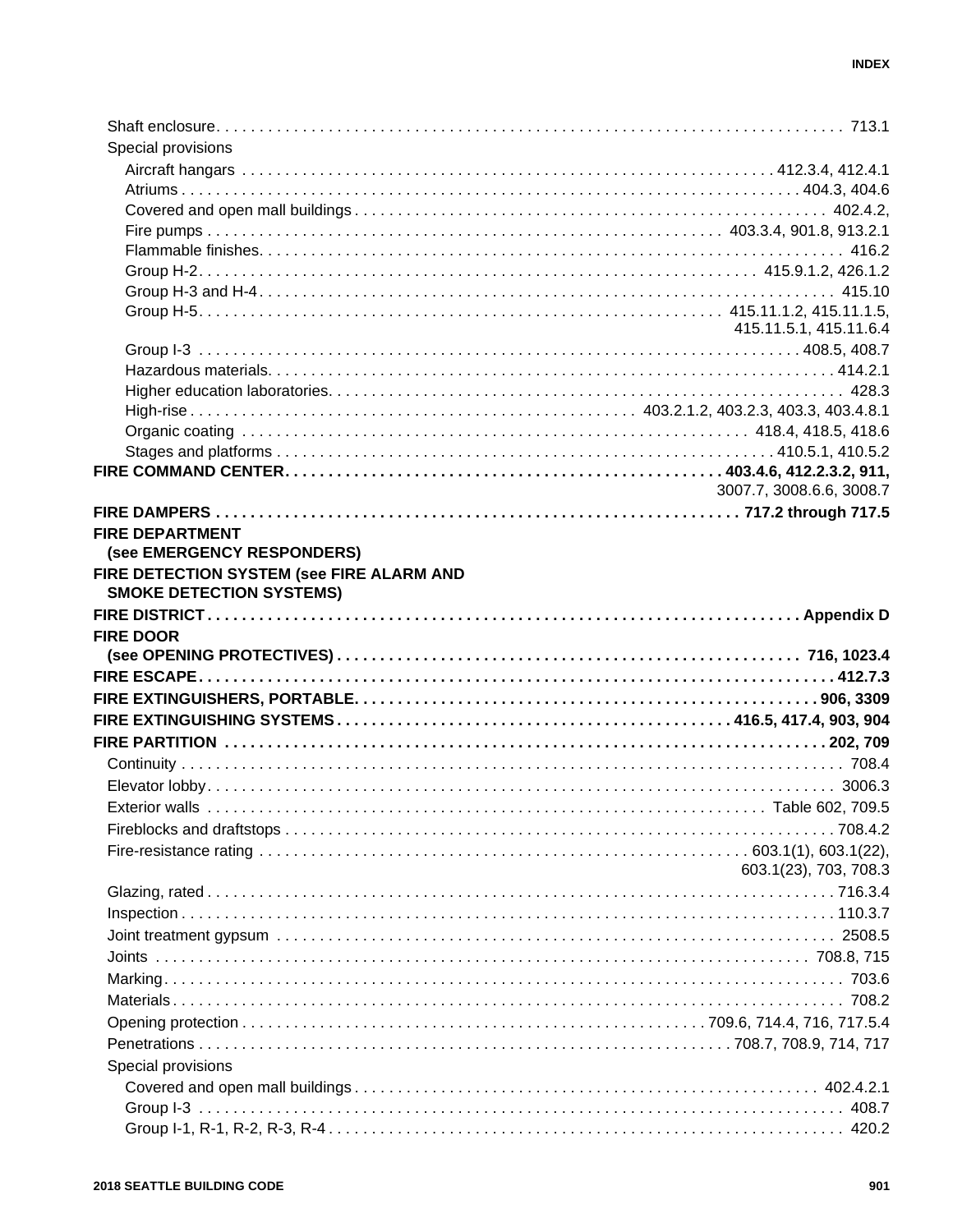| <b>FIRE PROTECTION</b> |             |
|------------------------|-------------|
|                        |             |
|                        |             |
|                        |             |
|                        |             |
|                        |             |
|                        |             |
|                        |             |
|                        |             |
| <b>FIRE RESISTANCE</b> |             |
|                        |             |
|                        |             |
|                        |             |
|                        |             |
|                        |             |
|                        |             |
|                        |             |
|                        |             |
|                        |             |
|                        |             |
|                        |             |
|                        |             |
|                        |             |
|                        |             |
|                        |             |
|                        |             |
|                        |             |
|                        |             |
|                        |             |
|                        |             |
|                        |             |
|                        |             |
|                        |             |
|                        |             |
|                        |             |
|                        |             |
|                        |             |
|                        |             |
|                        |             |
|                        |             |
|                        |             |
|                        |             |
|                        |             |
|                        | 706.6, 1505 |
|                        |             |
|                        |             |
|                        |             |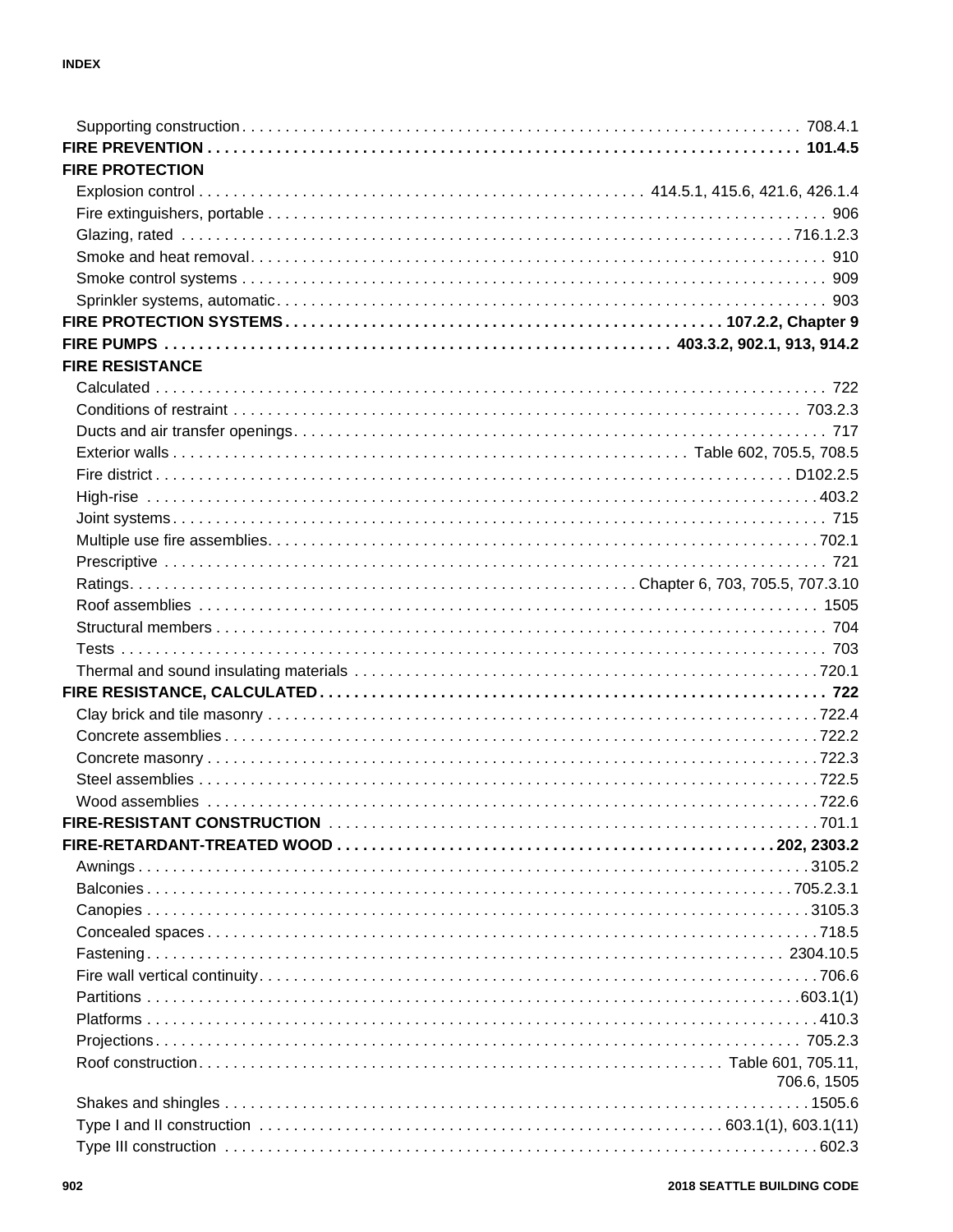| <b>FIRE SHUTTER</b>                    |                        |
|----------------------------------------|------------------------|
|                                        |                        |
|                                        |                        |
|                                        |                        |
|                                        |                        |
|                                        |                        |
|                                        |                        |
|                                        |                        |
|                                        |                        |
|                                        |                        |
|                                        |                        |
|                                        |                        |
|                                        |                        |
|                                        |                        |
|                                        | 714.4, 716, 717.5.1    |
|                                        |                        |
| Special provisions                     |                        |
|                                        |                        |
|                                        |                        |
|                                        |                        |
| FIRE WINDOWS (see OPENING PROTECTIVES) |                        |
|                                        |                        |
|                                        |                        |
|                                        |                        |
|                                        |                        |
|                                        |                        |
|                                        |                        |
|                                        |                        |
|                                        |                        |
|                                        |                        |
|                                        |                        |
|                                        |                        |
|                                        |                        |
|                                        |                        |
|                                        |                        |
|                                        |                        |
|                                        |                        |
|                                        | 406.8.2, 412, 414, 415 |
|                                        |                        |
|                                        |                        |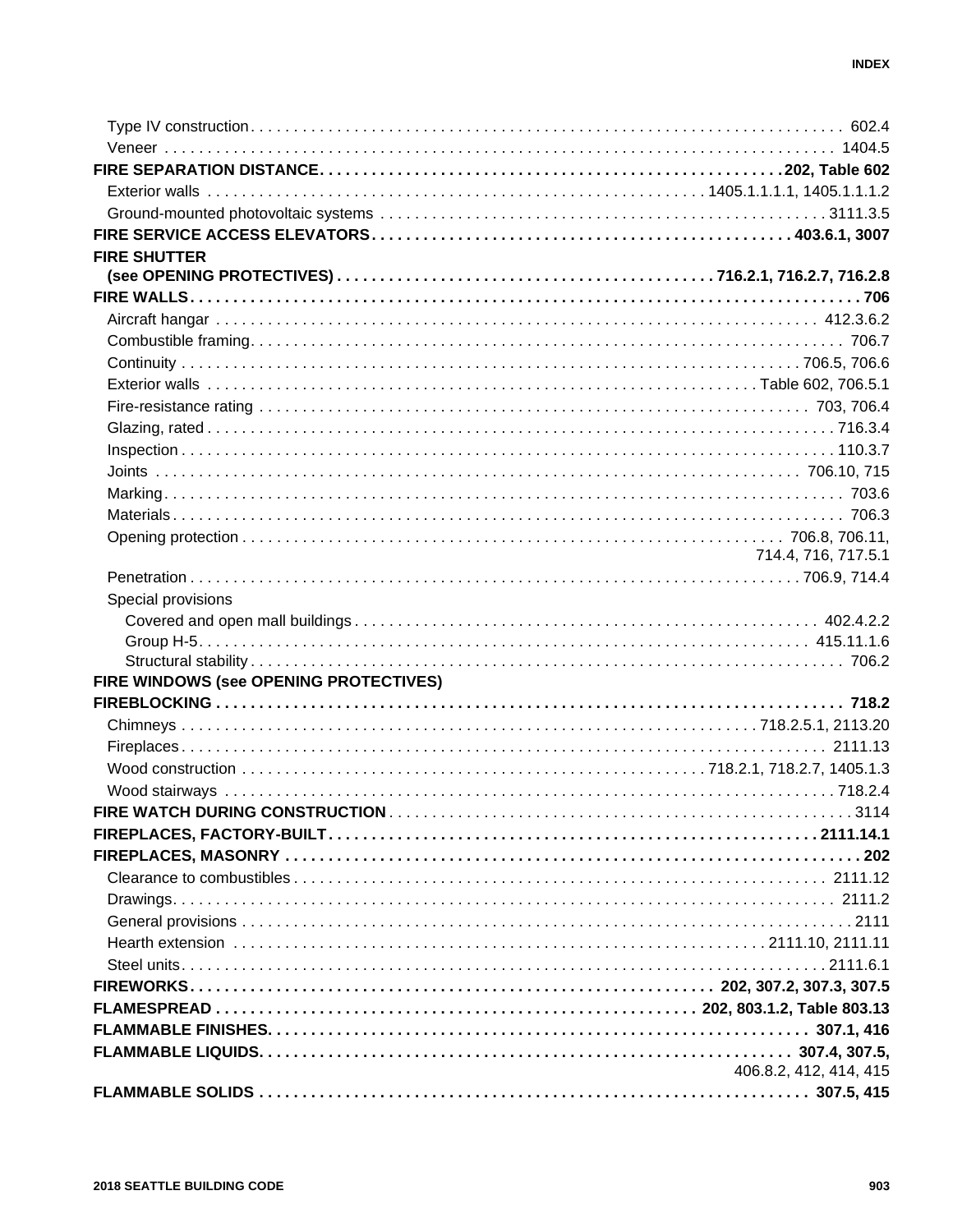#### **FLASHING**

|                                                             | 1507.3.9, 1507.5.7, 1507.7.7,<br>1507.8.8, 1507.9.9, 1511.6 |
|-------------------------------------------------------------|-------------------------------------------------------------|
|                                                             |                                                             |
|                                                             |                                                             |
|                                                             |                                                             |
|                                                             |                                                             |
|                                                             |                                                             |
| <b>FLOOD-RESISTANT CONSTRUCTION</b>                         |                                                             |
|                                                             |                                                             |
|                                                             |                                                             |
|                                                             |                                                             |
|                                                             |                                                             |
|                                                             |                                                             |
|                                                             |                                                             |
|                                                             | 1612, 3001.2                                                |
|                                                             |                                                             |
|                                                             |                                                             |
|                                                             |                                                             |
|                                                             |                                                             |
|                                                             |                                                             |
|                                                             |                                                             |
|                                                             |                                                             |
|                                                             |                                                             |
|                                                             |                                                             |
|                                                             |                                                             |
|                                                             |                                                             |
|                                                             |                                                             |
|                                                             |                                                             |
|                                                             |                                                             |
| <b>FLOOR CONSTRUCTION</b><br>(see FLOOR CONSTRUCTION, WOOD) |                                                             |
| Draftstopping                                               | 7183                                                        |
|                                                             |                                                             |
|                                                             |                                                             |
| Loads (see FLOOR LOADS)                                     |                                                             |
|                                                             |                                                             |
|                                                             |                                                             |
| <b>FLOOR CONSTRUCTION, WOOD</b>                             |                                                             |
|                                                             |                                                             |
|                                                             |                                                             |
|                                                             |                                                             |
|                                                             |                                                             |
|                                                             |                                                             |
|                                                             | 2304.11.1.2, 2304.11.3, 2308.4                              |
|                                                             |                                                             |
|                                                             |                                                             |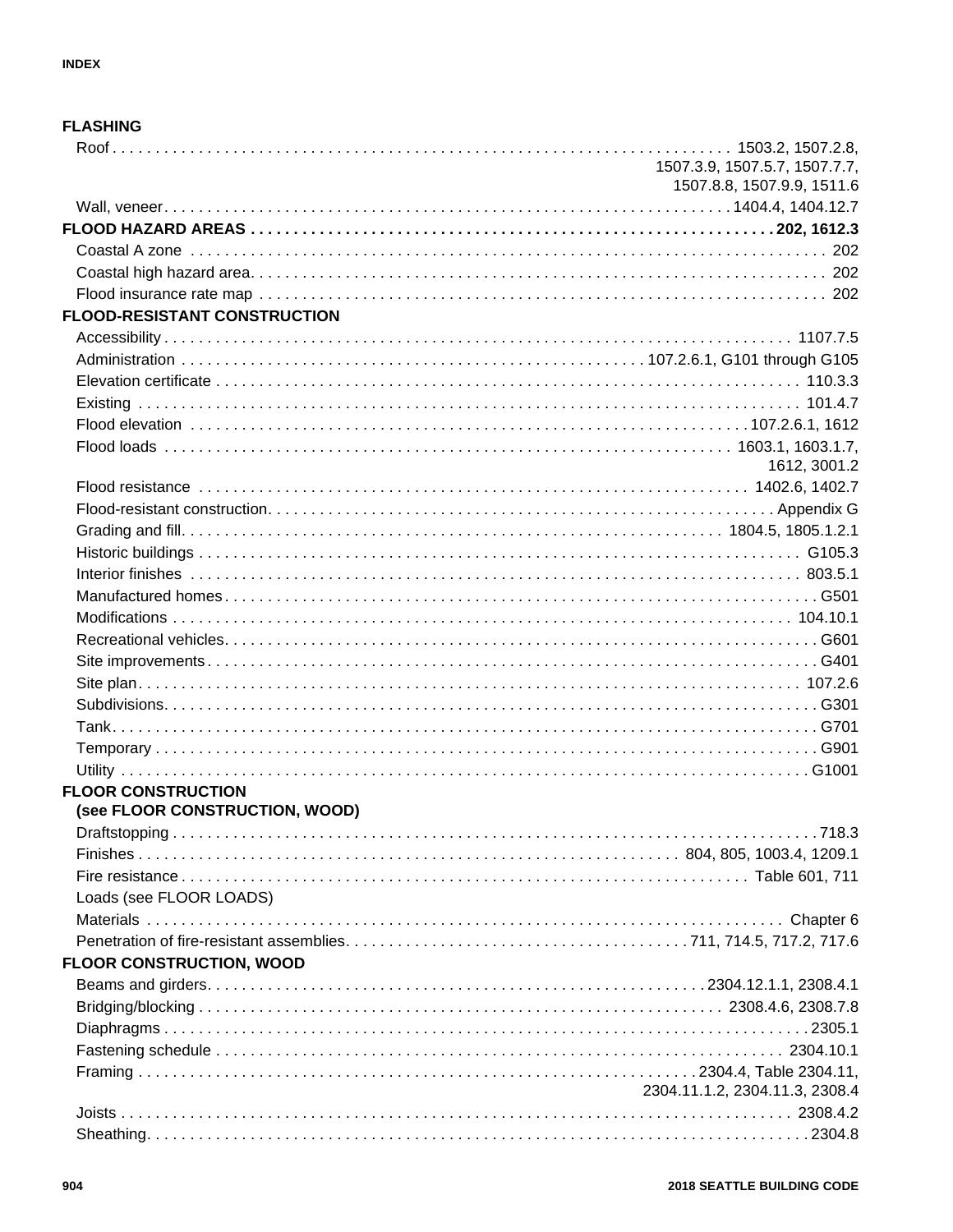| <b>FLOOR LOADS</b>                                                                                                                                                                                                             |  |
|--------------------------------------------------------------------------------------------------------------------------------------------------------------------------------------------------------------------------------|--|
|                                                                                                                                                                                                                                |  |
|                                                                                                                                                                                                                                |  |
|                                                                                                                                                                                                                                |  |
| <b>FLOOR OPENING PROTECTION</b><br>(see VERTICAL OPENING PROTECTION)                                                                                                                                                           |  |
| <b>FLOOR/CEILING (see FLOOR CONSTRUCTION)</b>                                                                                                                                                                                  |  |
| <b>FOAM PLASTICS</b>                                                                                                                                                                                                           |  |
|                                                                                                                                                                                                                                |  |
|                                                                                                                                                                                                                                |  |
|                                                                                                                                                                                                                                |  |
|                                                                                                                                                                                                                                |  |
|                                                                                                                                                                                                                                |  |
|                                                                                                                                                                                                                                |  |
|                                                                                                                                                                                                                                |  |
|                                                                                                                                                                                                                                |  |
|                                                                                                                                                                                                                                |  |
|                                                                                                                                                                                                                                |  |
|                                                                                                                                                                                                                                |  |
|                                                                                                                                                                                                                                |  |
|                                                                                                                                                                                                                                |  |
|                                                                                                                                                                                                                                |  |
|                                                                                                                                                                                                                                |  |
|                                                                                                                                                                                                                                |  |
|                                                                                                                                                                                                                                |  |
|                                                                                                                                                                                                                                |  |
|                                                                                                                                                                                                                                |  |
|                                                                                                                                                                                                                                |  |
|                                                                                                                                                                                                                                |  |
|                                                                                                                                                                                                                                |  |
|                                                                                                                                                                                                                                |  |
| FOLDING AND TELESCOPIC SEATING THE SERIES OF STATISTICS. THE SERIES OF STATISTICS OF STATISTICS OF STATISTICS OF STATISTICS OF STATISTICS OF STATISTICS. THE STATISTICS OF STATISTICS OF STATISTICS OF STATISTICS OF STATISTIC |  |
|                                                                                                                                                                                                                                |  |
|                                                                                                                                                                                                                                |  |
|                                                                                                                                                                                                                                |  |
|                                                                                                                                                                                                                                |  |
|                                                                                                                                                                                                                                |  |
|                                                                                                                                                                                                                                |  |
|                                                                                                                                                                                                                                |  |
|                                                                                                                                                                                                                                |  |
|                                                                                                                                                                                                                                |  |
| <b>FOUNDATION (see FOUNDATION, DEEP</b>                                                                                                                                                                                        |  |
|                                                                                                                                                                                                                                |  |
|                                                                                                                                                                                                                                |  |
|                                                                                                                                                                                                                                |  |
|                                                                                                                                                                                                                                |  |
|                                                                                                                                                                                                                                |  |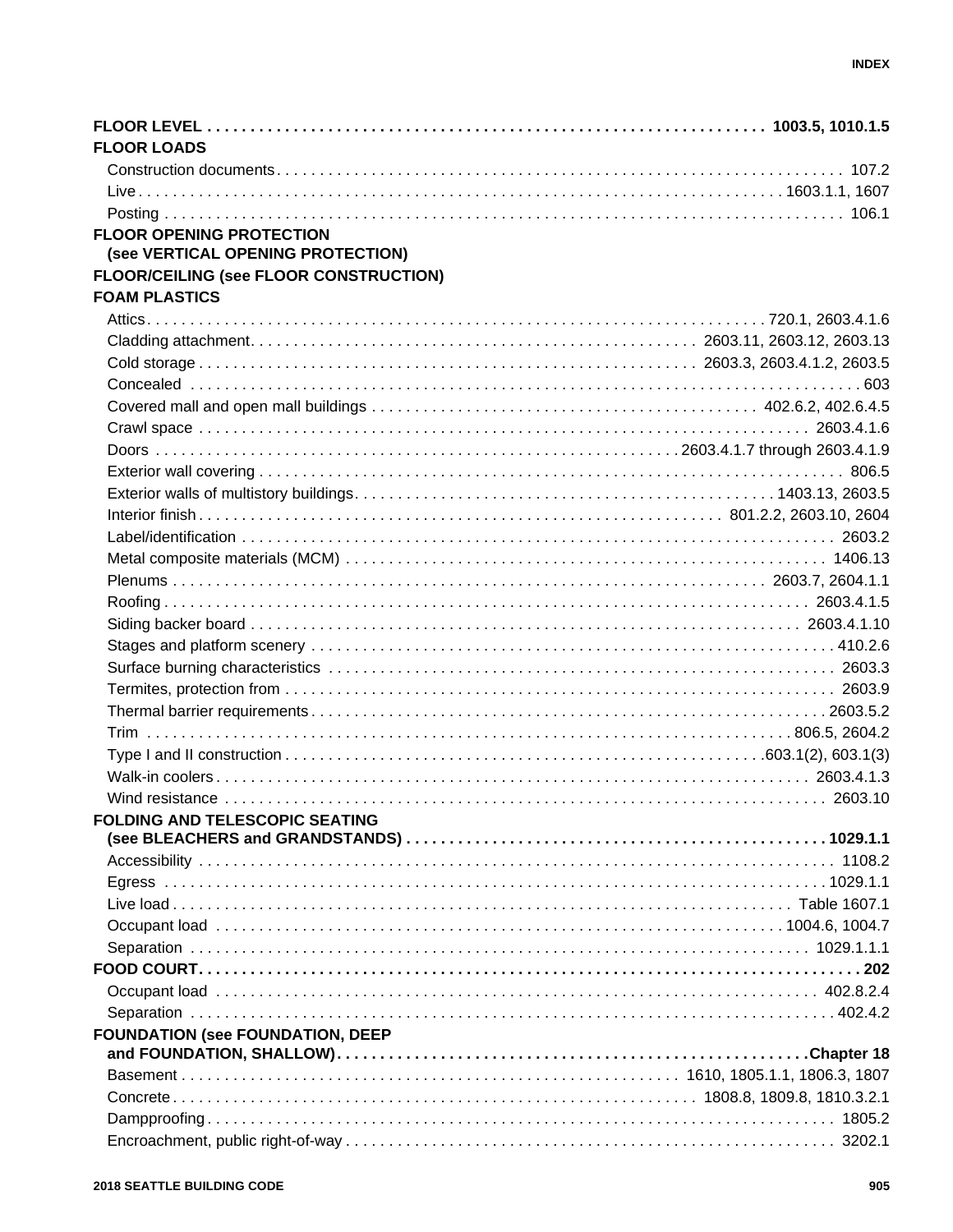| Geotechnical investigation     |                                 |
|--------------------------------|---------------------------------|
|                                |                                 |
|                                |                                 |
|                                |                                 |
|                                |                                 |
|                                |                                 |
| Pier (see FOUNDATION, SHALLOW) |                                 |
| Pile (see FOUNDATION, DEEP)    |                                 |
|                                |                                 |
|                                |                                 |
|                                |                                 |
|                                |                                 |
|                                | 1705.7, 1705.8, 1705.9          |
|                                |                                 |
|                                |                                 |
|                                |                                 |
|                                |                                 |
|                                |                                 |
|                                |                                 |
|                                |                                 |
|                                |                                 |
|                                |                                 |
|                                | 1810.3.3.1.9, 1810.3.5.5,       |
|                                | 1810.4.11, 1810.4.12            |
|                                |                                 |
|                                | Table 1810.3.2.6, 1810.3.5.2.3, |
|                                | 1810.3.10, 1810.4.10            |
|                                |                                 |
|                                |                                 |
|                                |                                 |
|                                |                                 |
|                                |                                 |
| <b>FOYERS</b>                  |                                 |
|                                |                                 |
|                                |                                 |
|                                |                                 |
|                                |                                 |
|                                |                                 |
|                                |                                 |
|                                |                                 |

 $\mathbf G$ 

**GALLERIES** (see TECHNICAL PRODUCTION AREAS) **GARAGE, AUTOMOBILE PARKING** (see PARKING GARAGES)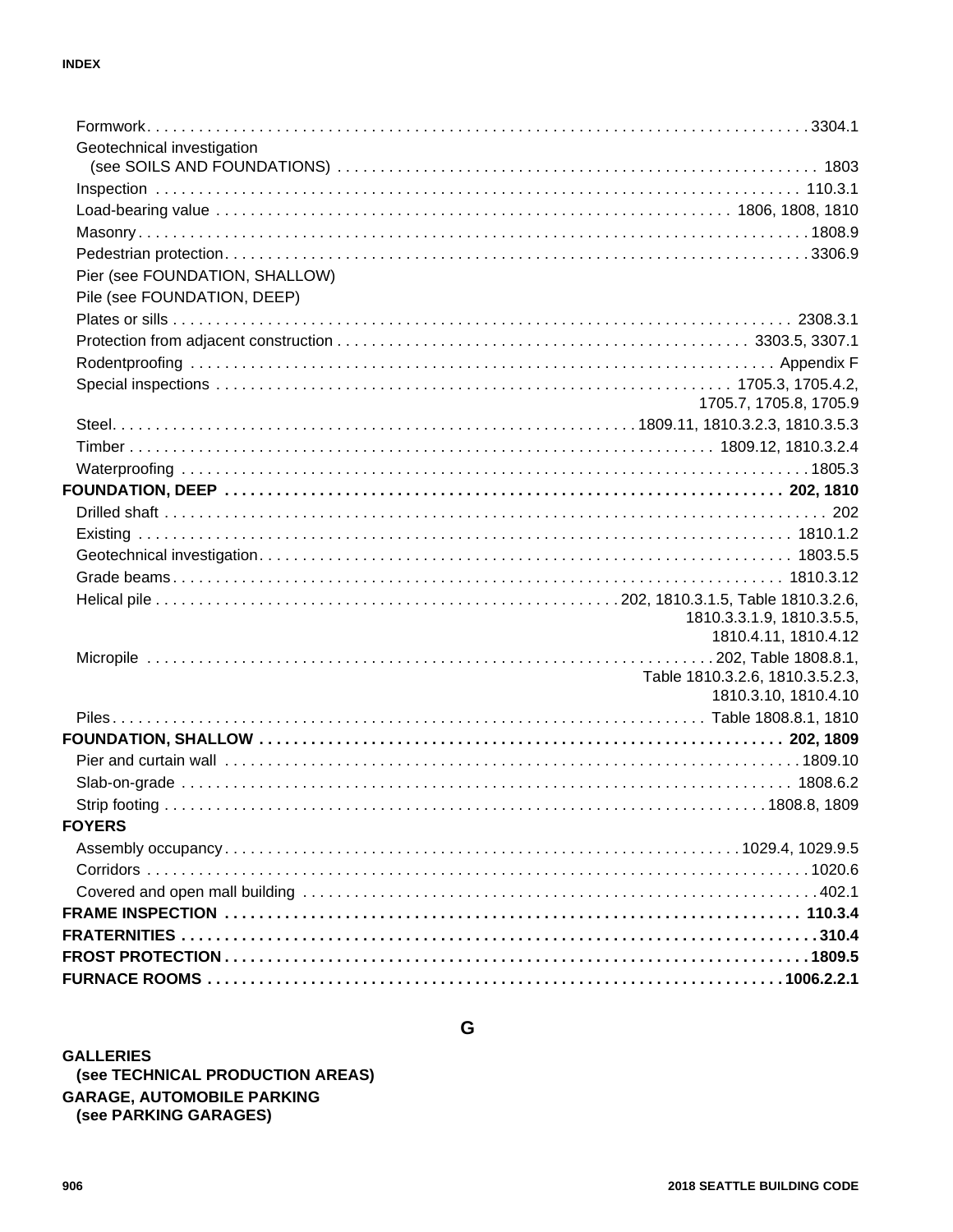| <b>GARAGES, TRUCK AND BUS</b>               |                            |
|---------------------------------------------|----------------------------|
|                                             |                            |
|                                             |                            |
| <b>GARAGES AND CARPORTS, PRIVATE</b>        |                            |
|                                             |                            |
|                                             |                            |
|                                             |                            |
|                                             |                            |
|                                             |                            |
|                                             |                            |
|                                             |                            |
|                                             |                            |
|                                             | 421.5, 916                 |
|                                             |                            |
|                                             |                            |
|                                             |                            |
|                                             |                            |
|                                             |                            |
| <b>GIRDERS</b>                              |                            |
|                                             |                            |
|                                             |                            |
|                                             |                            |
| <b>GLASS (see GLAZING)</b>                  |                            |
| <b>GLASS BLOCK (see GLASS UNIT MASONRY)</b> |                            |
|                                             |                            |
|                                             |                            |
|                                             |                            |
|                                             |                            |
| <b>GLAZING</b>                              |                            |
|                                             |                            |
|                                             |                            |
|                                             |                            |
|                                             | 716.2.5.3, 1404.13, 1709.1 |
|                                             |                            |
|                                             |                            |
|                                             |                            |
|                                             |                            |
|                                             |                            |
|                                             |                            |
|                                             |                            |
|                                             |                            |
|                                             |                            |
|                                             | 2408.2.1, 2408.3           |
|                                             |                            |
|                                             |                            |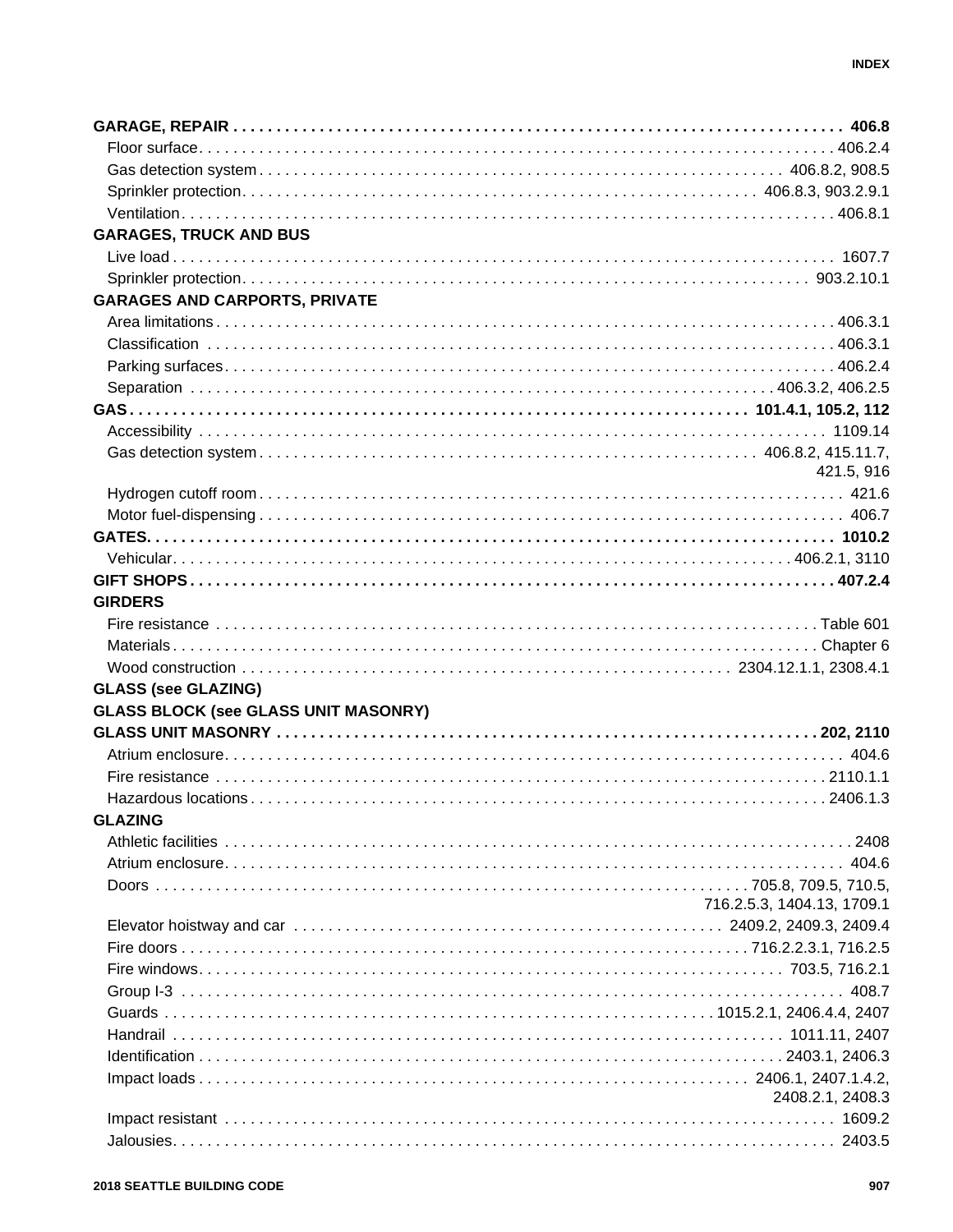|                                                                                                                                                                                                                                | 716.2.9.1, 716.2.9.5, 716.3.5.2 |
|--------------------------------------------------------------------------------------------------------------------------------------------------------------------------------------------------------------------------------|---------------------------------|
|                                                                                                                                                                                                                                |                                 |
|                                                                                                                                                                                                                                |                                 |
| 716.1.2.3 . 716.1.2.3 . 716.1.2.3 . 716.1.2.3 . 716.1.2.3 . 716.1.2.3 . 716.1.2.3 . 716.1.2.3 . 716.1.2.3 . 716.1.2.3 . 716.1.2.3 . 716.1.2.3 . 716.1.2.3 . 716.1.2.3 . 716.1.2.3 . 716.1.2.3 . 71.1.2.1 . 71.1.2.1 . 71.1.2.1 |                                 |
|                                                                                                                                                                                                                                |                                 |
|                                                                                                                                                                                                                                |                                 |
|                                                                                                                                                                                                                                |                                 |
|                                                                                                                                                                                                                                |                                 |
|                                                                                                                                                                                                                                |                                 |
|                                                                                                                                                                                                                                |                                 |
|                                                                                                                                                                                                                                |                                 |
|                                                                                                                                                                                                                                |                                 |
|                                                                                                                                                                                                                                |                                 |
|                                                                                                                                                                                                                                |                                 |
|                                                                                                                                                                                                                                |                                 |
|                                                                                                                                                                                                                                |                                 |
|                                                                                                                                                                                                                                |                                 |
|                                                                                                                                                                                                                                |                                 |
|                                                                                                                                                                                                                                |                                 |
|                                                                                                                                                                                                                                |                                 |
|                                                                                                                                                                                                                                |                                 |
|                                                                                                                                                                                                                                |                                 |
|                                                                                                                                                                                                                                |                                 |
|                                                                                                                                                                                                                                |                                 |
|                                                                                                                                                                                                                                |                                 |
|                                                                                                                                                                                                                                |                                 |
|                                                                                                                                                                                                                                |                                 |
|                                                                                                                                                                                                                                |                                 |
|                                                                                                                                                                                                                                |                                 |
|                                                                                                                                                                                                                                |                                 |
|                                                                                                                                                                                                                                |                                 |
|                                                                                                                                                                                                                                |                                 |
|                                                                                                                                                                                                                                |                                 |
|                                                                                                                                                                                                                                |                                 |
|                                                                                                                                                                                                                                |                                 |
|                                                                                                                                                                                                                                |                                 |
| <b>GRIDIRON (See TECHNICAL PRODUCTION AREAS)</b>                                                                                                                                                                               |                                 |
|                                                                                                                                                                                                                                |                                 |
| <b>GROSS LEASABLE AREA</b>                                                                                                                                                                                                     |                                 |
| (see COVERED MALL AND OPEN MALL BUILDINGS)202, 402.3, 402.8.2                                                                                                                                                                  |                                 |
|                                                                                                                                                                                                                                |                                 |
|                                                                                                                                                                                                                                |                                 |
|                                                                                                                                                                                                                                |                                 |
|                                                                                                                                                                                                                                |                                 |
|                                                                                                                                                                                                                                |                                 |
|                                                                                                                                                                                                                                |                                 |
|                                                                                                                                                                                                                                |                                 |
|                                                                                                                                                                                                                                |                                 |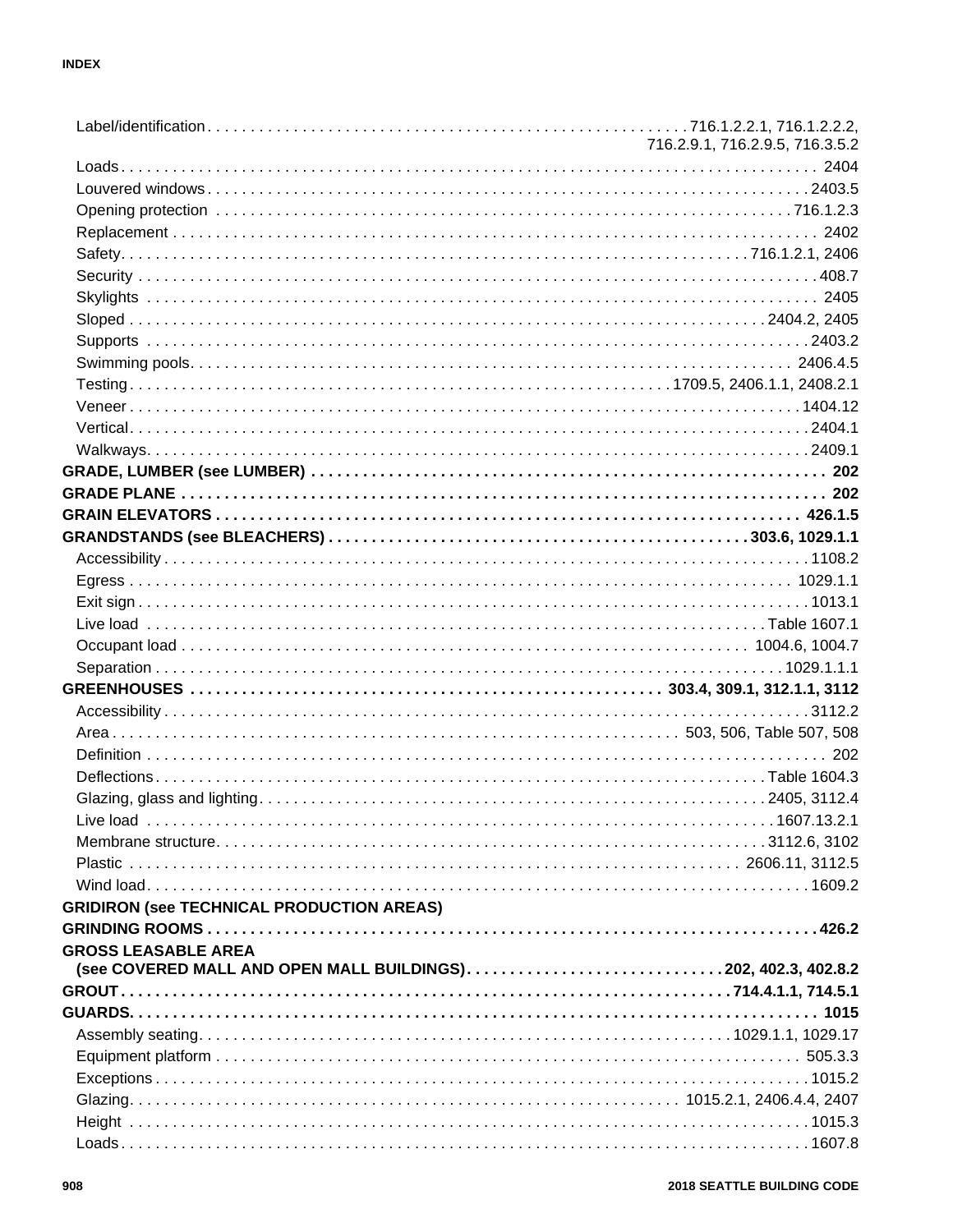| Table 2306.3(3), 2308.6.3,<br>2505 |
|------------------------------------|
|                                    |
|                                    |
|                                    |
|                                    |
|                                    |
|                                    |
|                                    |
|                                    |
|                                    |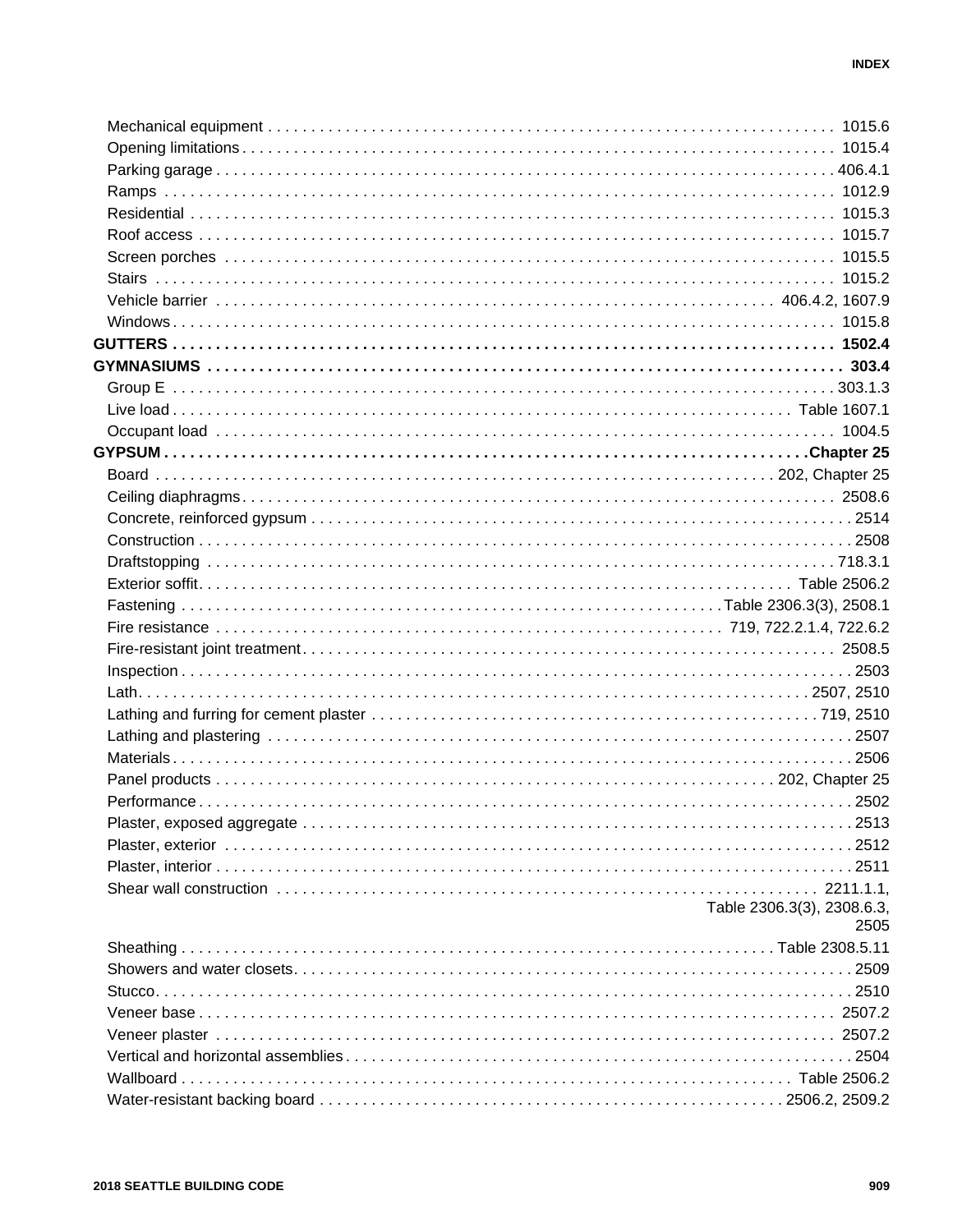## $\boldsymbol{\mathsf{H}}$

| <b>HARDWARE</b>                   |                             |
|-----------------------------------|-----------------------------|
| (see DOORS and LOCKS AND LATCHES) |                             |
| <b>HARDWOOD</b>                   |                             |
|                                   |                             |
|                                   |                             |
|                                   |                             |
|                                   |                             |
|                                   |                             |
|                                   |                             |
|                                   |                             |
|                                   | 415.11.5.5, 426.1.4         |
|                                   |                             |
|                                   |                             |
|                                   |                             |
|                                   | Table 414.2.5(2), 415.4,    |
|                                   | 415.11.11, 903.2.5          |
|                                   |                             |
|                                   | 415.11.1.8.1, 415.11.3.2,   |
|                                   | 415.11.5.8, 415.11.6.4,     |
|                                   | 415.11.7, 415.11.10, 1202.6 |
|                                   |                             |
| HAZARDOUS OCCUPANCY (GROUP H),    |                             |
|                                   |                             |
|                                   | 415.11.3.5, 415.11.5.9,     |
|                                   | 415.11.8, 901.6.3,          |
|                                   | 907.2.5, 908.1, 908.2       |
|                                   |                             |
|                                   |                             |
|                                   |                             |
| Group provisions                  |                             |
|                                   |                             |
|                                   | 415.6.2, 415.7, 415.7.1     |
|                                   |                             |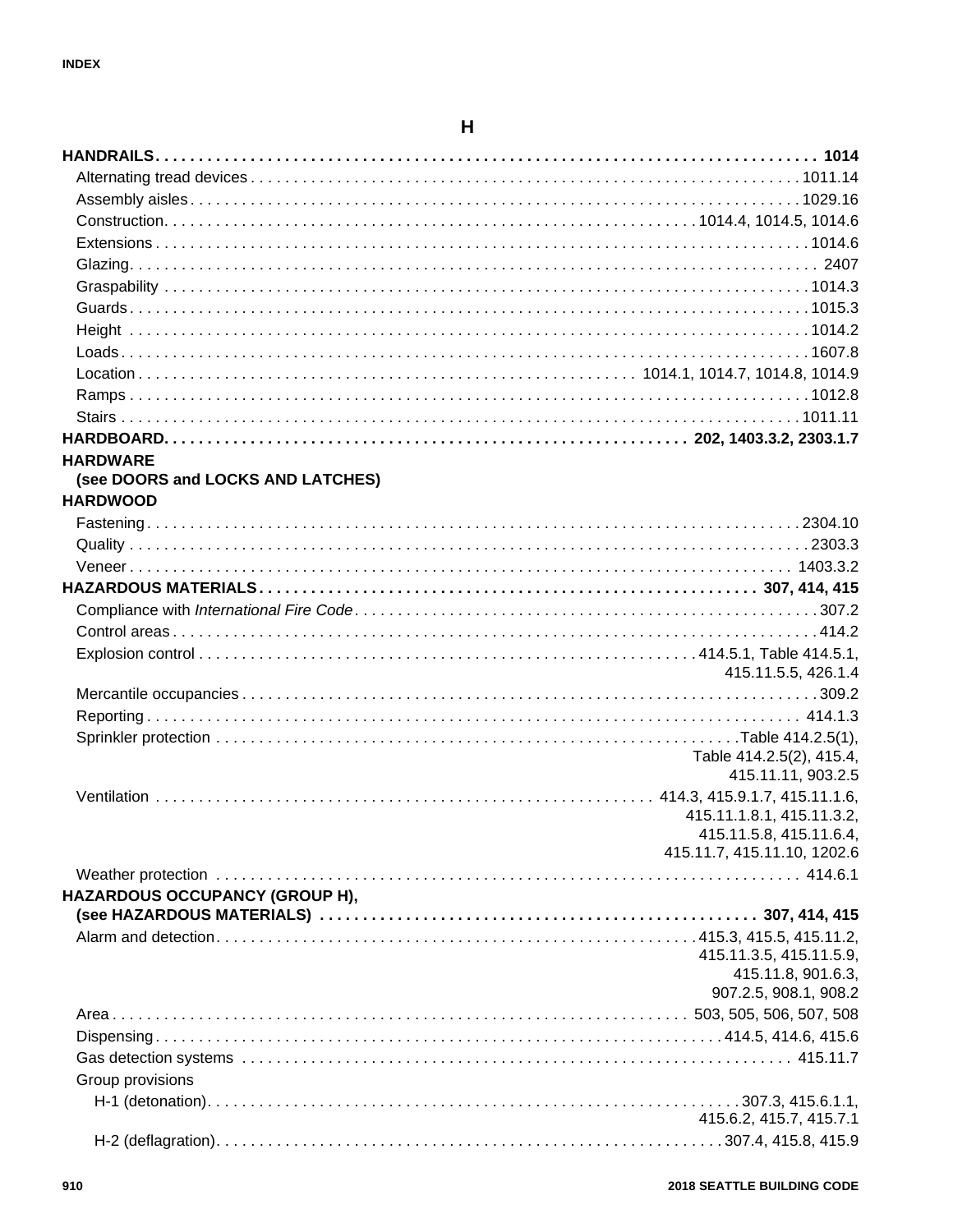| 415.8.1.6, 426.1.1,<br>503, 504, 505, 508<br>Table 803.13, 804<br>Means of egress<br>Special provisions-General<br>Dry cleaning (see DRY CLEANING PLANTS)<br>508.2.4, 508.3.3, 508.4<br>Special provisions based on materials<br>307.4, 307.5, 414.2.5,<br>414.5.3, 415.9.2<br>415.10.3, Table 415.11.1.1.1<br>Table 415.11.1.1.1 |  |
|-----------------------------------------------------------------------------------------------------------------------------------------------------------------------------------------------------------------------------------------------------------------------------------------------------------------------------------|--|
|                                                                                                                                                                                                                                                                                                                                   |  |
|                                                                                                                                                                                                                                                                                                                                   |  |
|                                                                                                                                                                                                                                                                                                                                   |  |
|                                                                                                                                                                                                                                                                                                                                   |  |
|                                                                                                                                                                                                                                                                                                                                   |  |
|                                                                                                                                                                                                                                                                                                                                   |  |
|                                                                                                                                                                                                                                                                                                                                   |  |
|                                                                                                                                                                                                                                                                                                                                   |  |
|                                                                                                                                                                                                                                                                                                                                   |  |
|                                                                                                                                                                                                                                                                                                                                   |  |
|                                                                                                                                                                                                                                                                                                                                   |  |
|                                                                                                                                                                                                                                                                                                                                   |  |
|                                                                                                                                                                                                                                                                                                                                   |  |
|                                                                                                                                                                                                                                                                                                                                   |  |
|                                                                                                                                                                                                                                                                                                                                   |  |
|                                                                                                                                                                                                                                                                                                                                   |  |
|                                                                                                                                                                                                                                                                                                                                   |  |
|                                                                                                                                                                                                                                                                                                                                   |  |
|                                                                                                                                                                                                                                                                                                                                   |  |
|                                                                                                                                                                                                                                                                                                                                   |  |
|                                                                                                                                                                                                                                                                                                                                   |  |
|                                                                                                                                                                                                                                                                                                                                   |  |
|                                                                                                                                                                                                                                                                                                                                   |  |
|                                                                                                                                                                                                                                                                                                                                   |  |
|                                                                                                                                                                                                                                                                                                                                   |  |
|                                                                                                                                                                                                                                                                                                                                   |  |
|                                                                                                                                                                                                                                                                                                                                   |  |
|                                                                                                                                                                                                                                                                                                                                   |  |
|                                                                                                                                                                                                                                                                                                                                   |  |
|                                                                                                                                                                                                                                                                                                                                   |  |
|                                                                                                                                                                                                                                                                                                                                   |  |
|                                                                                                                                                                                                                                                                                                                                   |  |
|                                                                                                                                                                                                                                                                                                                                   |  |
|                                                                                                                                                                                                                                                                                                                                   |  |
|                                                                                                                                                                                                                                                                                                                                   |  |
|                                                                                                                                                                                                                                                                                                                                   |  |
|                                                                                                                                                                                                                                                                                                                                   |  |
|                                                                                                                                                                                                                                                                                                                                   |  |
|                                                                                                                                                                                                                                                                                                                                   |  |
|                                                                                                                                                                                                                                                                                                                                   |  |
|                                                                                                                                                                                                                                                                                                                                   |  |
|                                                                                                                                                                                                                                                                                                                                   |  |
|                                                                                                                                                                                                                                                                                                                                   |  |
|                                                                                                                                                                                                                                                                                                                                   |  |
|                                                                                                                                                                                                                                                                                                                                   |  |
|                                                                                                                                                                                                                                                                                                                                   |  |
|                                                                                                                                                                                                                                                                                                                                   |  |
|                                                                                                                                                                                                                                                                                                                                   |  |
|                                                                                                                                                                                                                                                                                                                                   |  |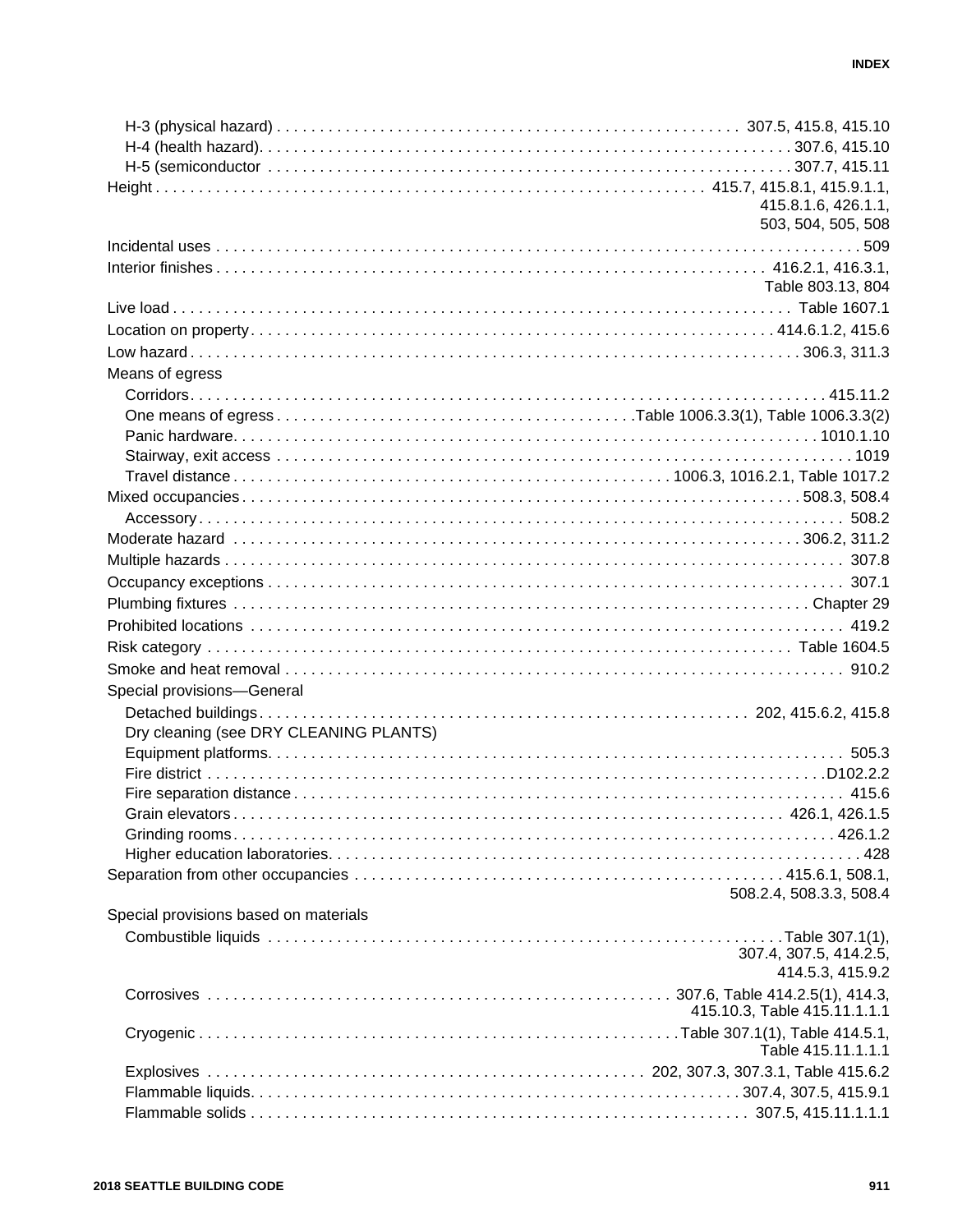#### **INDEX**

|                                               | Table 414.2.5(1), 415.6,                  |
|-----------------------------------------------|-------------------------------------------|
|                                               | Table 415.11.1.1.1,                       |
|                                               | 415.11.6.1, 415.11.7.2                    |
|                                               |                                           |
|                                               |                                           |
|                                               | Table 414.2.5(1), 415.8.3,                |
|                                               | 415.9.3, Table 415.11.1.1.1, 908.3        |
|                                               | 415.6.1, 415.8.4,                         |
|                                               | Table 415.11.1.1.1, 418                   |
|                                               |                                           |
|                                               | Table 414.5.1, 415.8.4,                   |
|                                               | Table 415.11.1.1.1                        |
|                                               |                                           |
|                                               | Table 414.5.1, 415.7.1,                   |
|                                               | 415.8.4, Table 415.11.1.1.1               |
|                                               |                                           |
|                                               |                                           |
|                                               | Table 414.2.5(1), 415.10.4,               |
|                                               | Table 415.11.1.1.1, 908.3                 |
|                                               |                                           |
|                                               | Table 414.5.1, 415.5.4,                   |
|                                               | Table 415.11.1.1.1                        |
|                                               |                                           |
|                                               | 415.8.3, 415.8.4, 415.8.5,                |
|                                               | 415.11, Table 415.11.1.1.1                |
|                                               |                                           |
|                                               | 415.11.9, 415.11.10.1,                    |
|                                               | 415.11.11, 705.8.1, 903.2.5               |
|                                               |                                           |
|                                               |                                           |
|                                               | 414.5, 414.6, 415.6,                      |
|                                               | Table 415.6.2, 415.7.1,<br>415.9.1, 426.1 |
|                                               |                                           |
|                                               |                                           |
|                                               |                                           |
|                                               |                                           |
|                                               | 1003.2, 1003.3, 1010.1.1,                 |
|                                               | 1010.1.1.1, 1011.3, 1012.5.2, 1207.2      |
| <b>HEALTH CARE</b>                            |                                           |
| (see INSTITUTIONAL I-1 AND INSTITUTIONAL I-2) |                                           |
|                                               |                                           |
|                                               |                                           |
|                                               |                                           |
|                                               |                                           |
|                                               | 415.2, 415.11.1.1.1,                      |
|                                               | Table 415.11.6.1                          |
|                                               |                                           |
|                                               |                                           |
|                                               |                                           |
|                                               |                                           |
|                                               |                                           |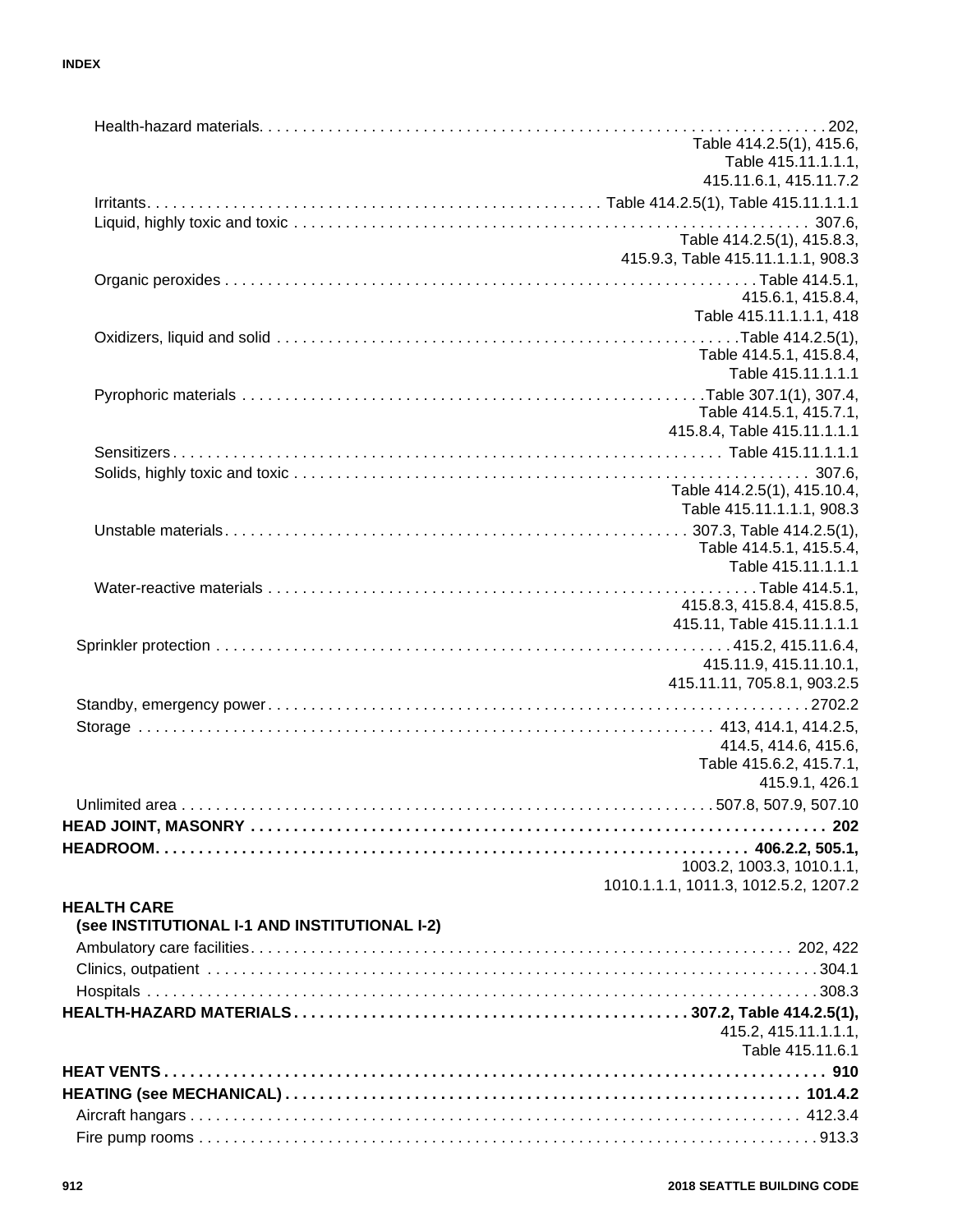| <b>HELIPORT</b>                         |                                               |
|-----------------------------------------|-----------------------------------------------|
|                                         |                                               |
|                                         |                                               |
|                                         |                                               |
|                                         |                                               |
| HIGH-PRESSURE DECORATIVE EXTERIOR-GRADE |                                               |
|                                         |                                               |
|                                         |                                               |
|                                         |                                               |
|                                         |                                               |
|                                         |                                               |
|                                         |                                               |
|                                         |                                               |
|                                         |                                               |
|                                         |                                               |
|                                         |                                               |
|                                         |                                               |
|                                         |                                               |
|                                         |                                               |
|                                         |                                               |
|                                         |                                               |
|                                         |                                               |
|                                         |                                               |
|                                         |                                               |
|                                         |                                               |
|                                         |                                               |
|                                         |                                               |
|                                         | 403.2.4, 403.3.1, 403.5.2                     |
|                                         |                                               |
|                                         |                                               |
|                                         |                                               |
|                                         |                                               |
|                                         |                                               |
|                                         |                                               |
|                                         | 711.2.3, 713.11, 713.12                       |
|                                         |                                               |
|                                         | 603.1(23), 703, 704.4.2,<br>707.3.10, 711.2.4 |
|                                         |                                               |
|                                         |                                               |
|                                         |                                               |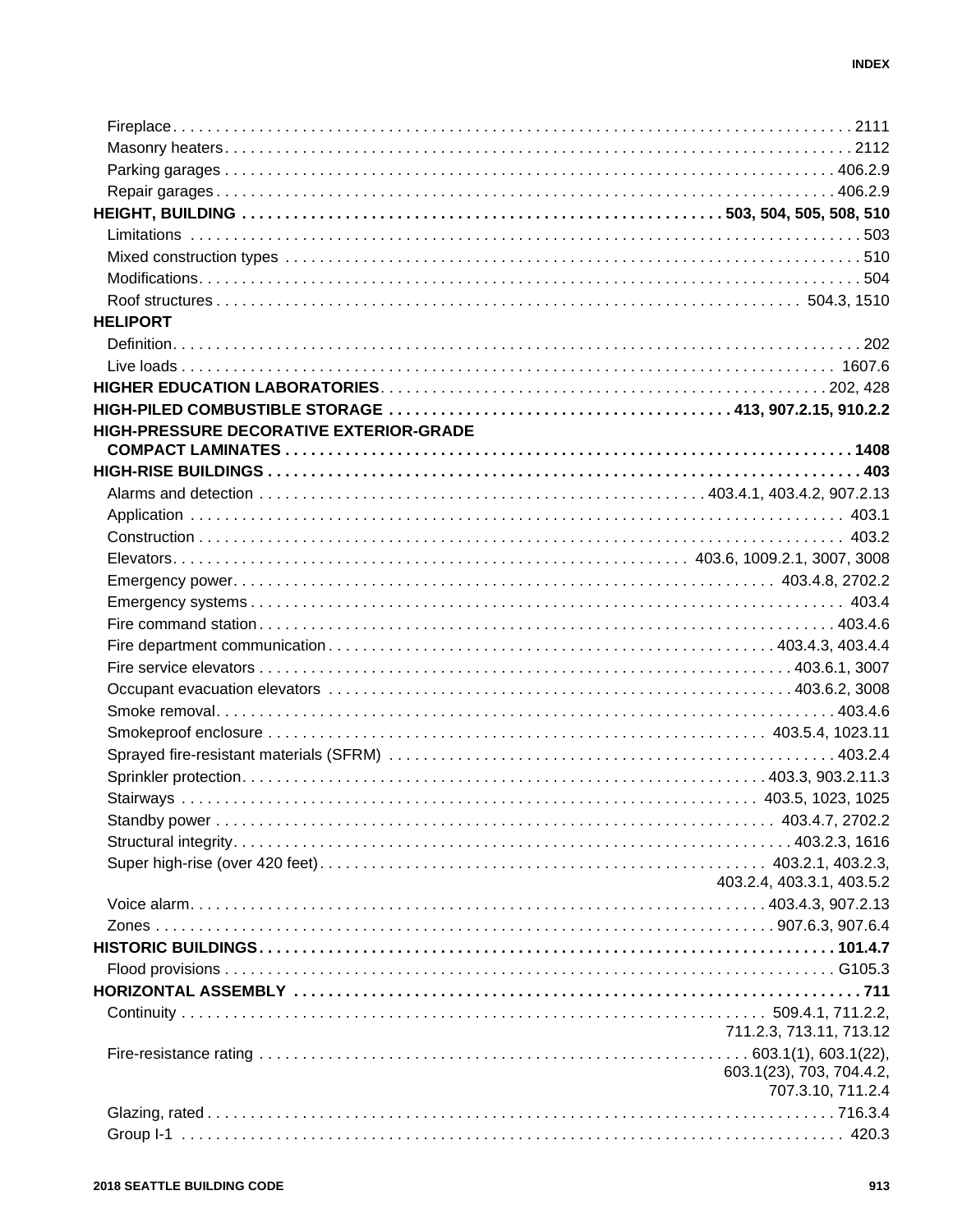| Special provisions                                             |                          |
|----------------------------------------------------------------|--------------------------|
|                                                                |                          |
|                                                                |                          |
|                                                                |                          |
|                                                                |                          |
|                                                                |                          |
|                                                                |                          |
|                                                                |                          |
|                                                                |                          |
|                                                                |                          |
|                                                                |                          |
|                                                                |                          |
|                                                                |                          |
|                                                                |                          |
|                                                                |                          |
|                                                                | 1009.4, 1009.6, 1009.6.2 |
|                                                                |                          |
|                                                                |                          |
|                                                                |                          |
|                                                                |                          |
|                                                                |                          |
|                                                                |                          |
| Refuge area (see REFUGE AREAS)                                 |                          |
| <b>HORIZONTAL FIRE SEPARATION</b><br>(see HORIZONTAL ASSEMBLY) |                          |
| <b>HOSE CONNECTIONS</b>                                        |                          |
| (see STANDPIPES, REQUIRED)                                     |                          |
| <b>HOSPITAL</b>                                                |                          |
|                                                                |                          |
| <b>HURRICANE-PRONE REGIONS</b>                                 |                          |
|                                                                |                          |
| HURRICANE SHELTER (see STORM SHELTER)                          |                          |
|                                                                |                          |
|                                                                |                          |
|                                                                |                          |

#### **ICE-SENSITIVE STRUCTURE**

 $\mathbf I$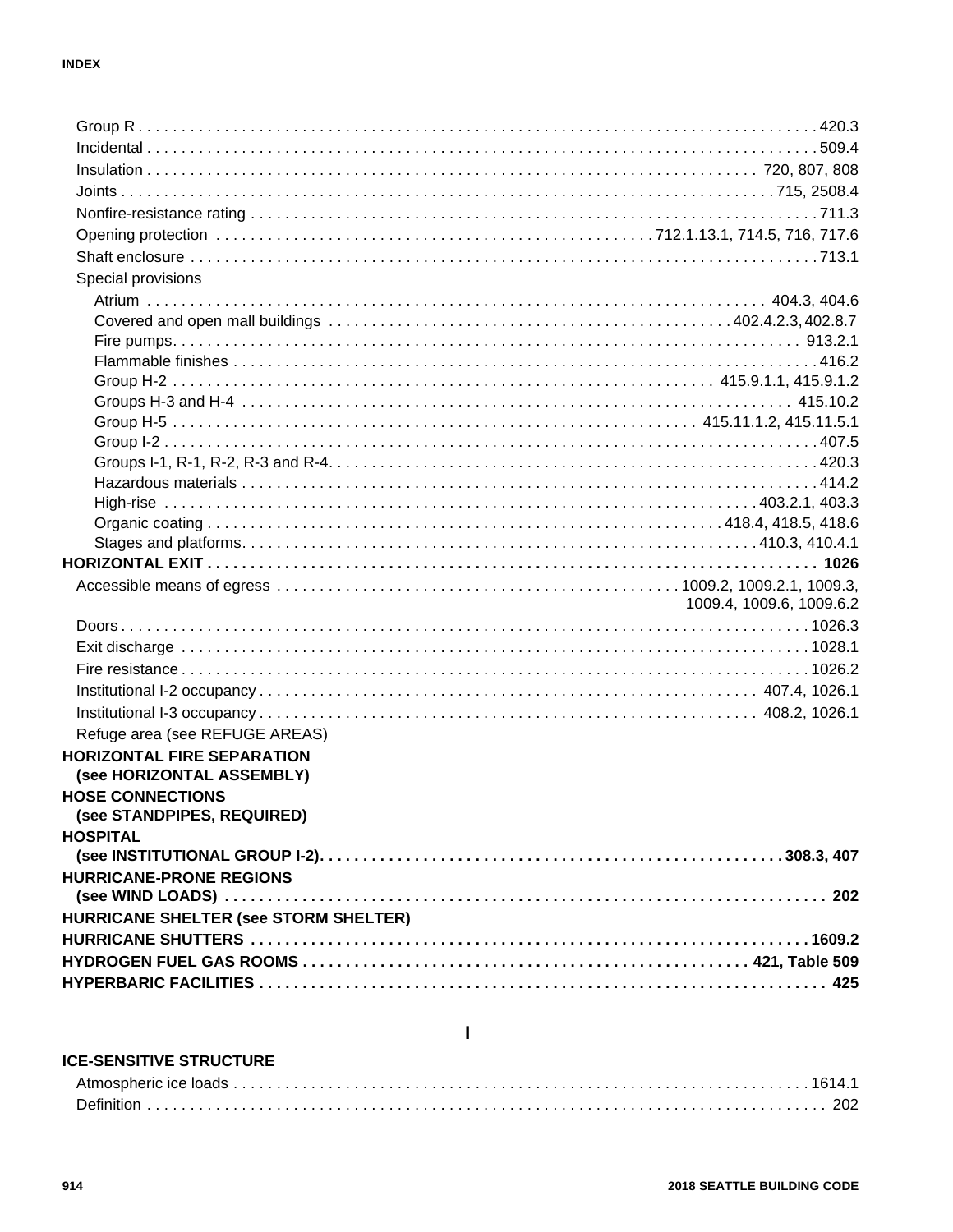### **IDENTIFICATION, REQUIREMENTS FOR**

| <b>INCIDENTAL USES</b>                                           |                                |
|------------------------------------------------------------------|--------------------------------|
|                                                                  |                                |
|                                                                  |                                |
|                                                                  |                                |
|                                                                  |                                |
| <b>INDUSTRIAL (see FACTORY OCCUPANCY)</b>                        |                                |
|                                                                  |                                |
|                                                                  |                                |
|                                                                  |                                |
|                                                                  |                                |
|                                                                  |                                |
|                                                                  |                                |
|                                                                  |                                |
|                                                                  |                                |
|                                                                  |                                |
|                                                                  |                                |
|                                                                  |                                |
|                                                                  |                                |
|                                                                  |                                |
|                                                                  |                                |
|                                                                  | 1705.4, 1705.7, 1705.8, 1705.9 |
|                                                                  |                                |
|                                                                  |                                |
|                                                                  |                                |
|                                                                  |                                |
|                                                                  |                                |
|                                                                  |                                |
|                                                                  |                                |
|                                                                  |                                |
|                                                                  |                                |
|                                                                  |                                |
|                                                                  |                                |
|                                                                  |                                |
| Special (see SPECIAL INSPECTIONS AND TESTS) 110.3.10, 1704, 1705 |                                |
|                                                                  |                                |
|                                                                  |                                |
|                                                                  |                                |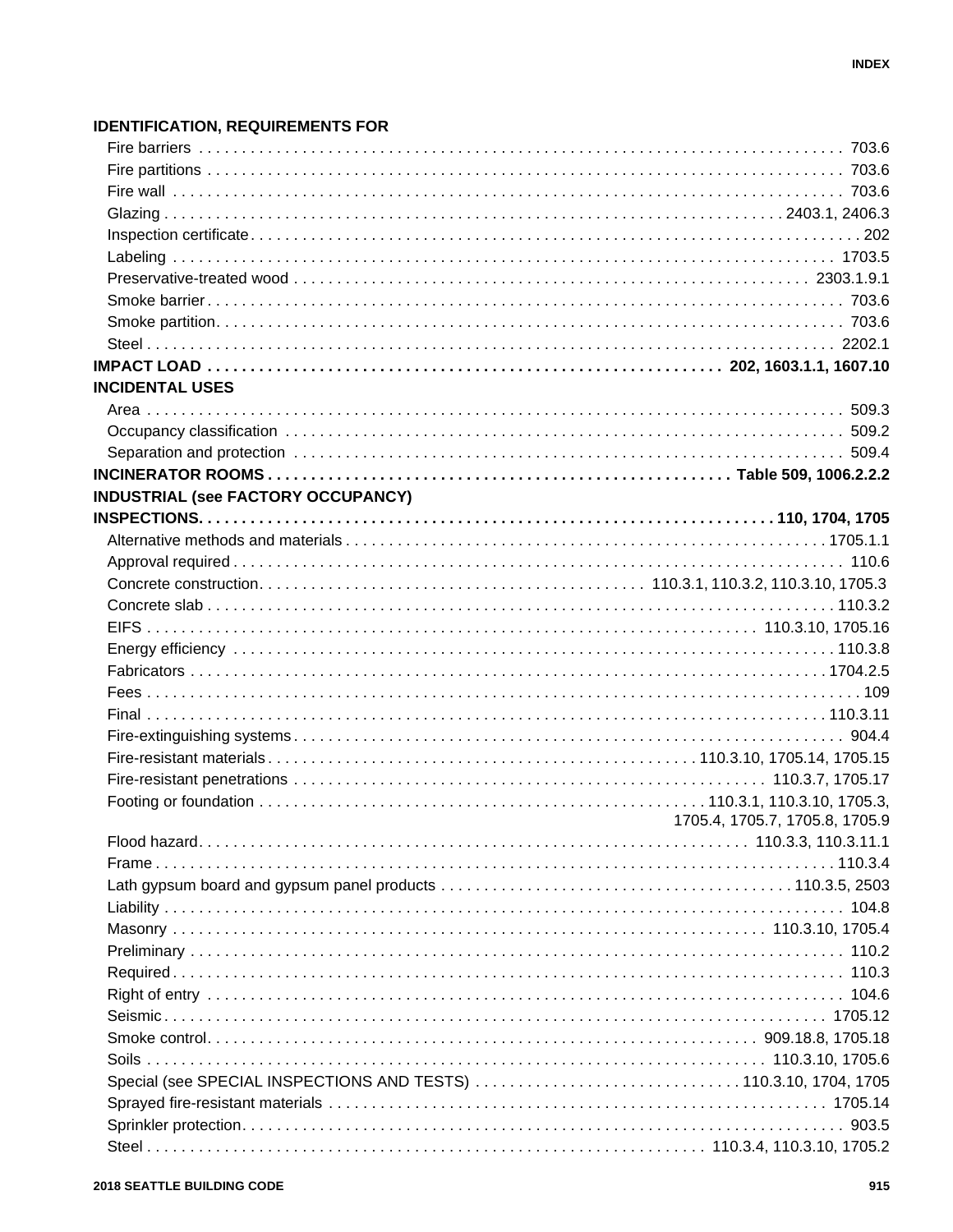| <b>INSTITUTIONAL I-1</b> |                                                                                |
|--------------------------|--------------------------------------------------------------------------------|
|                          | [see INSTITUTIONAL OCCUPANCY (GROUP I) and RESIDENTIAL (GROUP R-4)] 308.2, 420 |
|                          |                                                                                |
|                          | 1107.4, 1107.5.1                                                               |
|                          |                                                                                |
|                          | 907.2.11.2, 907.5.2.3.2                                                        |
|                          |                                                                                |
|                          |                                                                                |
|                          |                                                                                |
| Means of egress          |                                                                                |
|                          |                                                                                |
|                          |                                                                                |
|                          |                                                                                |
|                          |                                                                                |
|                          |                                                                                |
|                          |                                                                                |
|                          |                                                                                |
|                          |                                                                                |
|                          |                                                                                |
| <b>INSTITUTIONAL I-2</b> |                                                                                |
|                          |                                                                                |
|                          |                                                                                |
|                          | 1107.2, 1107.3, 1107.4,                                                        |
|                          | 1107.5.2, 1107.5.3, 1107.5.4,<br>1109.2, E106.4.6                              |
|                          |                                                                                |
|                          |                                                                                |
|                          |                                                                                |
|                          |                                                                                |
|                          |                                                                                |
|                          |                                                                                |
|                          |                                                                                |
|                          |                                                                                |
|                          |                                                                                |
|                          |                                                                                |
|                          | . . 1027.2                                                                     |
|                          |                                                                                |
|                          |                                                                                |
|                          |                                                                                |
|                          |                                                                                |
|                          |                                                                                |
|                          |                                                                                |
|                          |                                                                                |
|                          |                                                                                |
|                          |                                                                                |
|                          |                                                                                |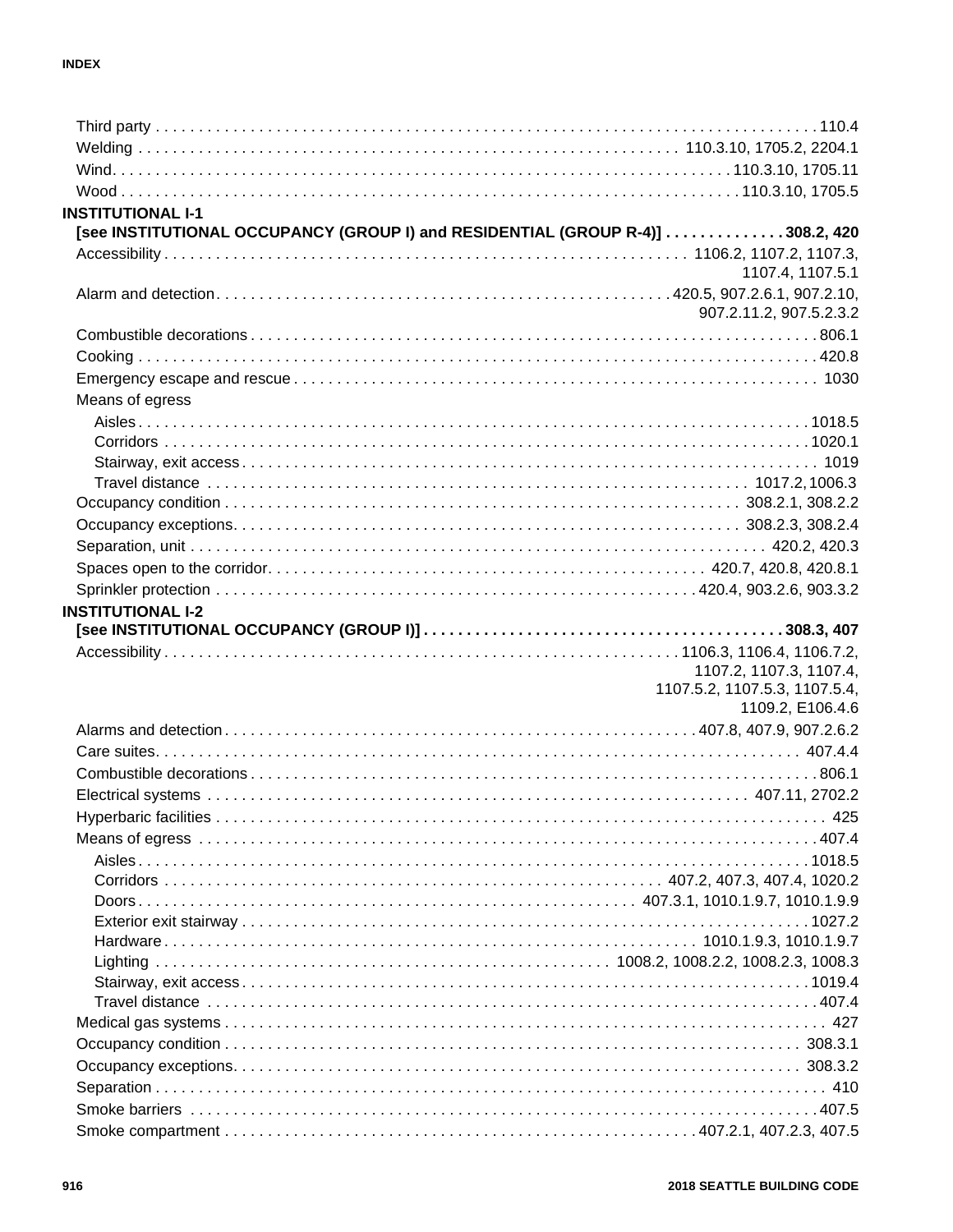| <b>INSTITUTIONAL I-3</b>  |                           |
|---------------------------|---------------------------|
|                           |                           |
|                           |                           |
|                           | 1107.3, 1107.4, 1107.5.5, |
|                           | 1108.4.2, 1109.11.2,      |
|                           | E104.2.2, E106.4.8        |
|                           |                           |
|                           |                           |
|                           |                           |
|                           |                           |
|                           |                           |
|                           |                           |
|                           |                           |
|                           |                           |
|                           | 1010.1.9.8, 1010.1.9.9    |
|                           |                           |
|                           |                           |
|                           | 1006.3, 1017.2            |
|                           |                           |
|                           |                           |
|                           |                           |
|                           |                           |
|                           |                           |
|                           |                           |
|                           |                           |
| <b>INSTITUTIONAL I-4</b>  |                           |
|                           |                           |
|                           |                           |
|                           |                           |
|                           |                           |
|                           |                           |
| Means of egress           |                           |
|                           |                           |
|                           |                           |
|                           |                           |
|                           |                           |
|                           |                           |
|                           |                           |
|                           |                           |
|                           |                           |
|                           |                           |
|                           |                           |
|                           |                           |
| Group specific provisions |                           |
|                           |                           |
|                           |                           |
|                           |                           |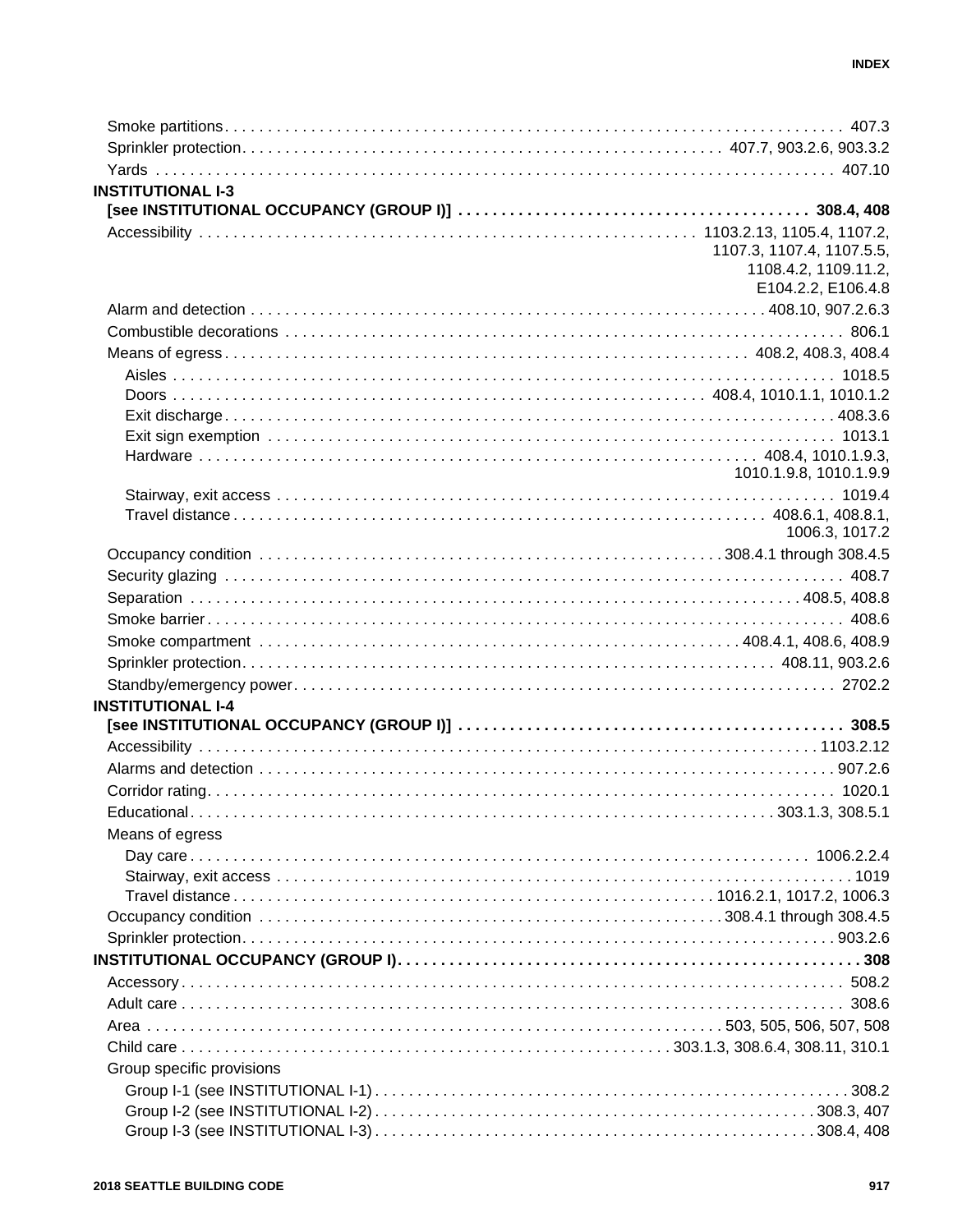| Means of egress             |                                                                |
|-----------------------------|----------------------------------------------------------------|
|                             |                                                                |
|                             |                                                                |
|                             |                                                                |
|                             | 1016.2.1, 1017.2,                                              |
|                             |                                                                |
|                             |                                                                |
|                             | 308.2.3, 308.2.4, 308.3.2,<br>308.5.1 through 308.5.4, 310.4.1 |
|                             |                                                                |
|                             |                                                                |
|                             |                                                                |
|                             |                                                                |
| <b>INSULATION</b>           |                                                                |
|                             |                                                                |
|                             |                                                                |
|                             |                                                                |
|                             |                                                                |
|                             | 2303.1.6.2, 2303.1.6.3                                         |
|                             |                                                                |
|                             |                                                                |
|                             |                                                                |
|                             |                                                                |
|                             |                                                                |
|                             |                                                                |
|                             |                                                                |
| <b>INTERIOR ENVIRONMENT</b> |                                                                |
|                             |                                                                |
|                             |                                                                |
|                             |                                                                |
|                             |                                                                |
|                             |                                                                |
|                             |                                                                |
|                             |                                                                |
|                             |                                                                |
|                             |                                                                |
|                             |                                                                |
|                             |                                                                |
|                             |                                                                |
|                             |                                                                |
|                             |                                                                |
|                             |                                                                |
|                             |                                                                |
|                             |                                                                |
|                             |                                                                |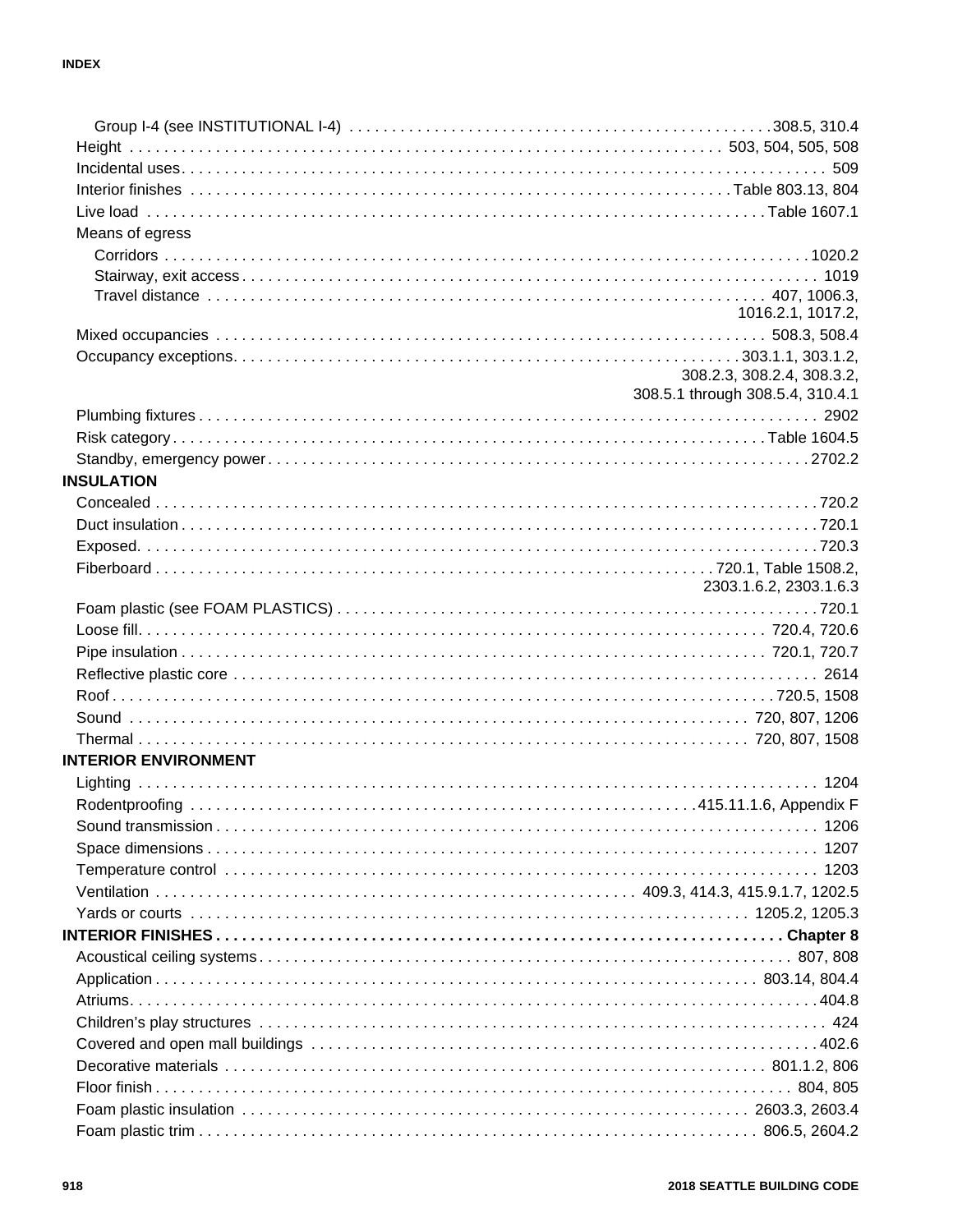| <b>JOINT</b> |  |
|--------------|--|
|              |  |
|              |  |
|              |  |
|              |  |
|              |  |
|              |  |

J

#### K

#### L

### **LABORATORIES LADDERS** 1014.2. 1014.6. 1015.3. 1015.4 2303.1.3, 2304.12.2.4, 2306.1, 2308.4.3, 2308.7.9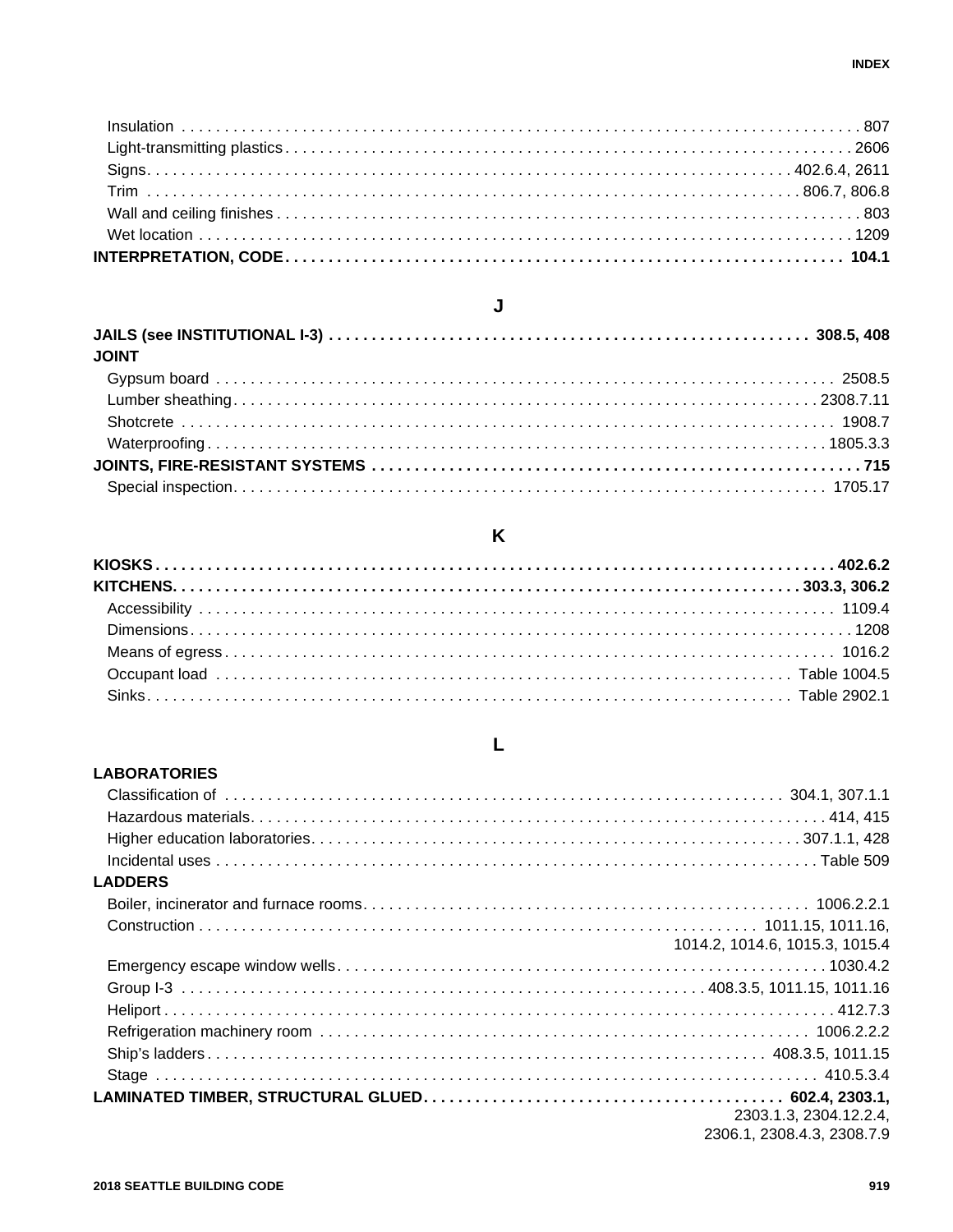| <b>LANDINGS</b>                    |  |
|------------------------------------|--|
|                                    |  |
|                                    |  |
|                                    |  |
|                                    |  |
|                                    |  |
|                                    |  |
| <b>LEGAL</b>                       |  |
|                                    |  |
|                                    |  |
|                                    |  |
|                                    |  |
|                                    |  |
|                                    |  |
|                                    |  |
| <b>LIBRARIES</b>                   |  |
|                                    |  |
|                                    |  |
|                                    |  |
|                                    |  |
|                                    |  |
| Emergency (see EMERGENCY LIGHTING) |  |
|                                    |  |
|                                    |  |
|                                    |  |
|                                    |  |
| <b>LIGHT-FRAME CONSTRUCTION</b>    |  |
|                                    |  |
|                                    |  |
|                                    |  |
|                                    |  |
|                                    |  |
|                                    |  |
| <b>LINTEL</b>                      |  |
|                                    |  |
|                                    |  |
|                                    |  |
|                                    |  |
|                                    |  |
|                                    |  |
|                                    |  |
|                                    |  |
|                                    |  |
|                                    |  |
|                                    |  |
|                                    |  |
|                                    |  |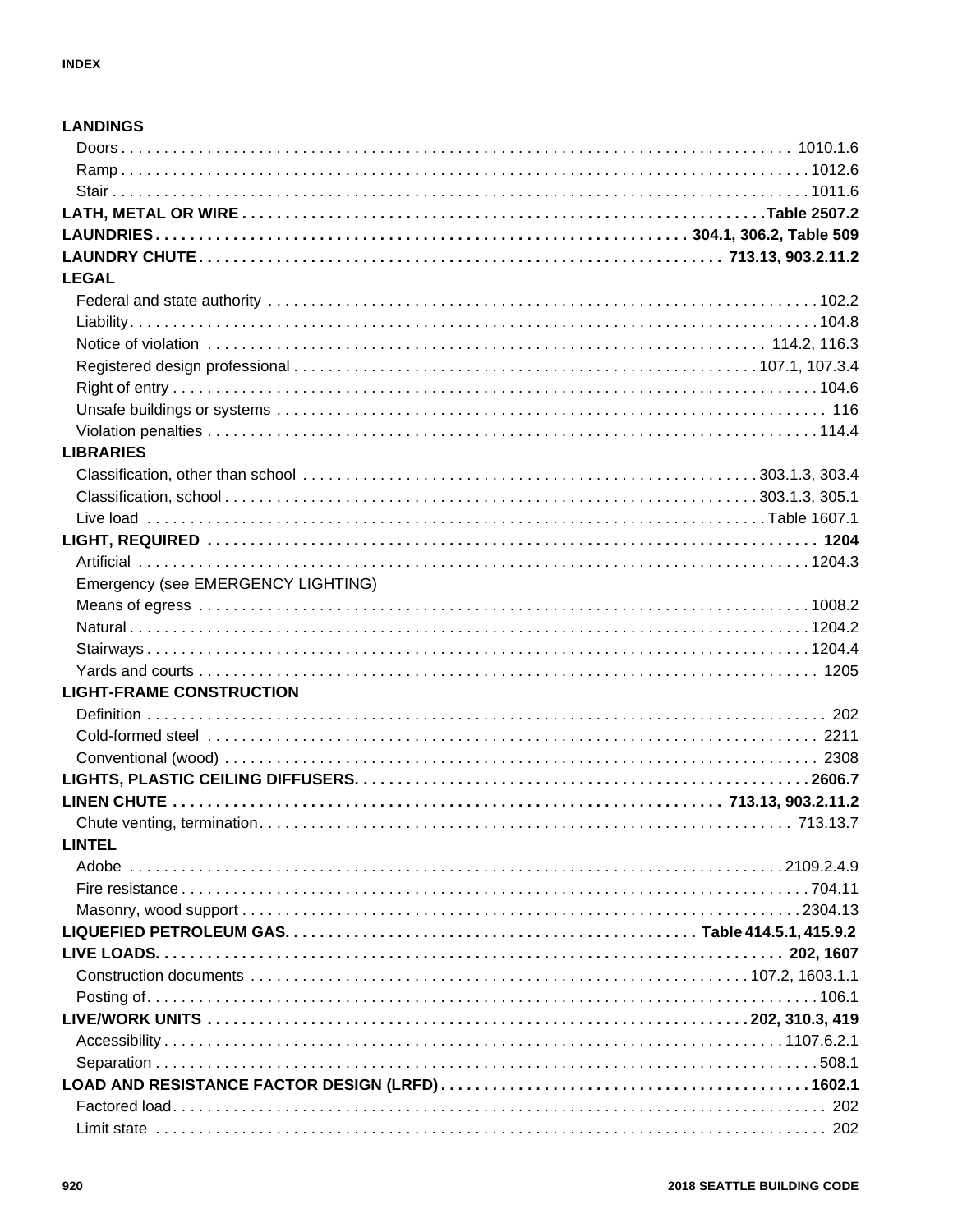| <b>LOBBIES</b> |                      |
|----------------|----------------------|
|                |                      |
|                |                      |
|                | 3006, 3007.6, 3008.6 |
|                |                      |
|                |                      |
|                |                      |
|                |                      |
|                |                      |
|                |                      |
|                |                      |
|                |                      |
|                |                      |
|                |                      |
|                |                      |
| <b>LUMBER</b>  |                      |
|                |                      |
|                |                      |
|                |                      |

#### **MAINTENANCE**

## 

M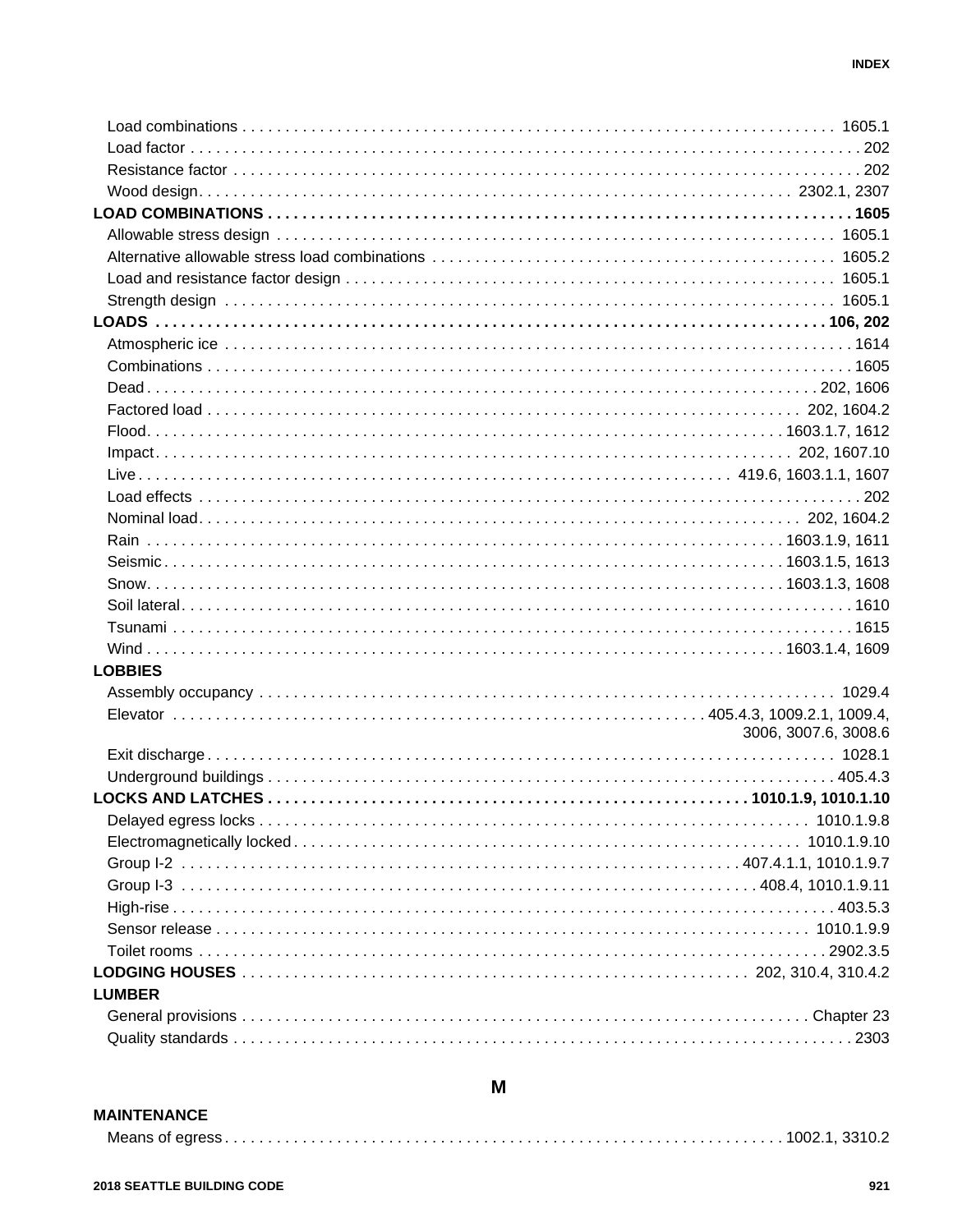| <b>MALL</b>                           |  |
|---------------------------------------|--|
| (see COVERED AND OPEN MALL BUILDINGS) |  |
|                                       |  |
| <b>MANUFACTURED HOMES</b>             |  |
|                                       |  |
|                                       |  |
|                                       |  |
|                                       |  |
|                                       |  |
|                                       |  |
|                                       |  |
| <b>MASONRY</b>                        |  |
|                                       |  |
|                                       |  |
|                                       |  |
|                                       |  |
|                                       |  |
|                                       |  |
|                                       |  |
|                                       |  |
|                                       |  |
|                                       |  |
|                                       |  |
|                                       |  |
|                                       |  |
|                                       |  |
|                                       |  |
|                                       |  |
|                                       |  |
|                                       |  |
|                                       |  |
|                                       |  |
|                                       |  |
|                                       |  |
|                                       |  |
|                                       |  |
|                                       |  |
|                                       |  |
|                                       |  |
|                                       |  |
|                                       |  |
|                                       |  |
|                                       |  |
|                                       |  |
|                                       |  |
|                                       |  |
|                                       |  |
|                                       |  |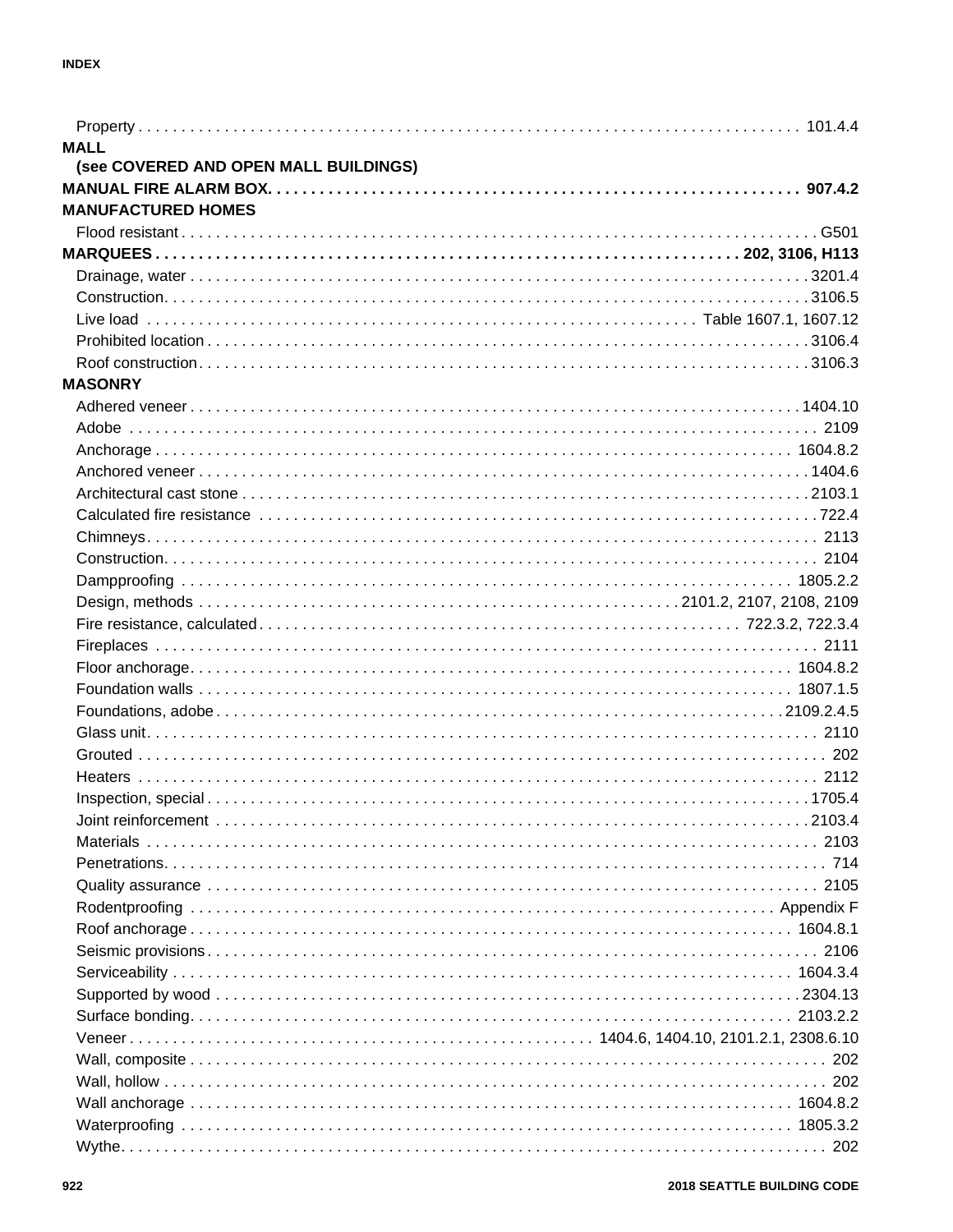| <b>MATERIALS</b>                                |                           |
|-------------------------------------------------|---------------------------|
|                                                 |                           |
|                                                 |                           |
|                                                 |                           |
|                                                 |                           |
|                                                 |                           |
|                                                 |                           |
|                                                 |                           |
|                                                 |                           |
|                                                 |                           |
|                                                 |                           |
|                                                 |                           |
|                                                 |                           |
|                                                 |                           |
|                                                 |                           |
|                                                 | 412.4.2, 412.6.1, 412.7.3 |
|                                                 |                           |
|                                                 | 1006.2.2.1, 1006.2.2.2,   |
|                                                 | 1011.14,                  |
|                                                 |                           |
|                                                 |                           |
|                                                 |                           |
|                                                 |                           |
|                                                 |                           |
| Child care facilities (see Day care facilities) |                           |
|                                                 |                           |
|                                                 |                           |
|                                                 |                           |
|                                                 |                           |
|                                                 |                           |
|                                                 | Table 1004.5, 1006.2.2.4  |
| <b>Distribution</b>                             | . 1005.5                  |
|                                                 |                           |
|                                                 | 1022.2, 2702.2            |
|                                                 |                           |
|                                                 |                           |
|                                                 |                           |
|                                                 |                           |
|                                                 |                           |
|                                                 |                           |
|                                                 |                           |
|                                                 |                           |
|                                                 |                           |
| Exit access                                     |                           |
|                                                 |                           |
|                                                 |                           |
|                                                 |                           |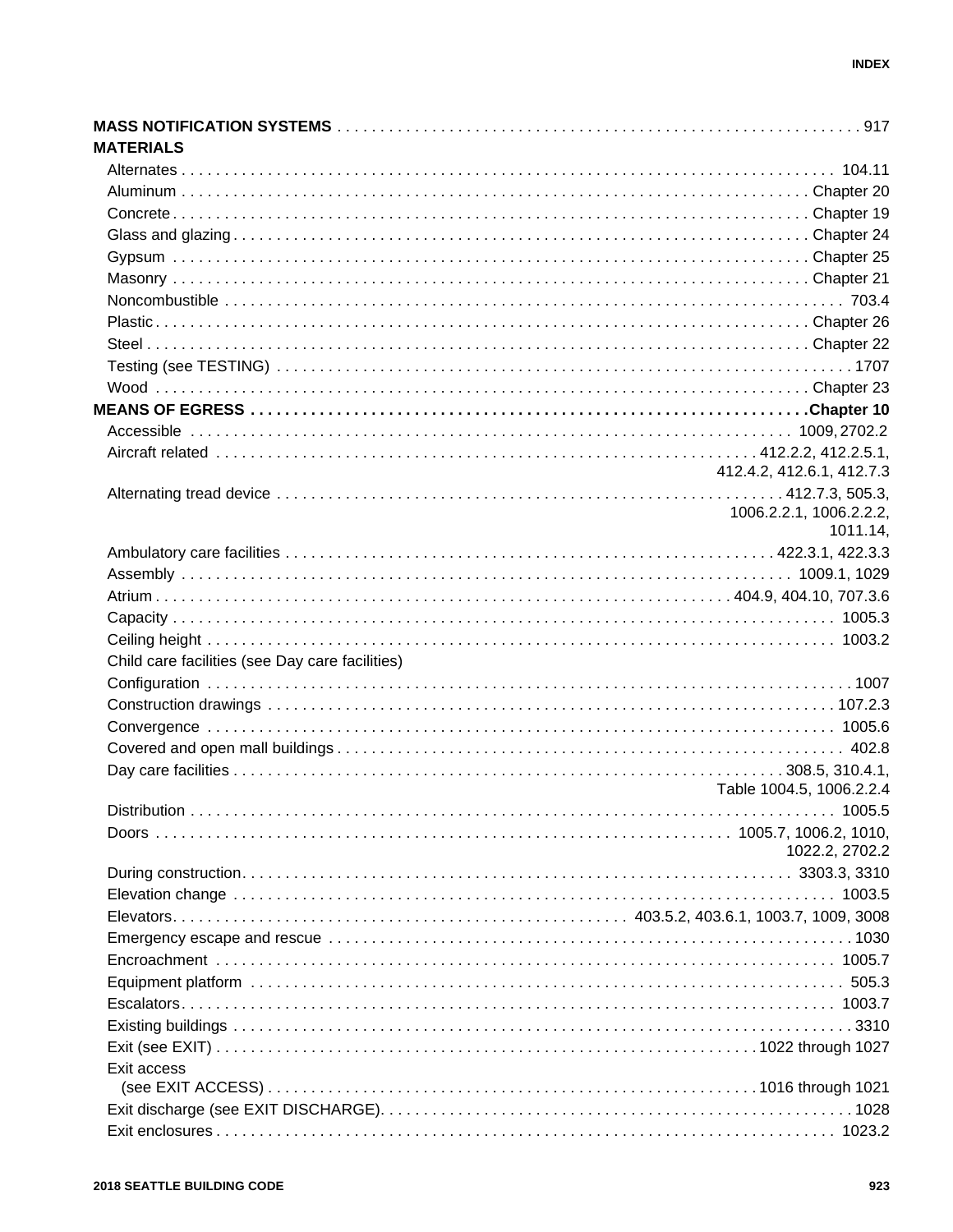| Exit passageway                            |                                          |
|--------------------------------------------|------------------------------------------|
|                                            |                                          |
|                                            |                                          |
|                                            |                                          |
|                                            |                                          |
|                                            |                                          |
|                                            |                                          |
|                                            |                                          |
|                                            |                                          |
|                                            | 408.6, 408.8, 1019.4                     |
|                                            |                                          |
|                                            |                                          |
|                                            |                                          |
|                                            |                                          |
|                                            |                                          |
|                                            |                                          |
|                                            |                                          |
|                                            |                                          |
|                                            |                                          |
|                                            |                                          |
| Ladders (see LADDERS)                      |                                          |
|                                            |                                          |
|                                            |                                          |
|                                            |                                          |
|                                            | 1004.2.2, 1009.1                         |
|                                            |                                          |
|                                            |                                          |
|                                            |                                          |
|                                            |                                          |
|                                            |                                          |
|                                            |                                          |
|                                            |                                          |
|                                            |                                          |
|                                            |                                          |
|                                            |                                          |
|                                            |                                          |
|                                            | 1011, 1023.2, 1027                       |
|                                            |                                          |
| <b>Travel distance</b>                     |                                          |
|                                            |                                          |
|                                            |                                          |
|                                            |                                          |
|                                            |                                          |
|                                            | 1011.2, 1012.5.1, 1020.2, 1029.6, 1029.8 |
| MECHANICAL (see AIR CONDITIONING, HEATING, |                                          |
|                                            |                                          |
|                                            |                                          |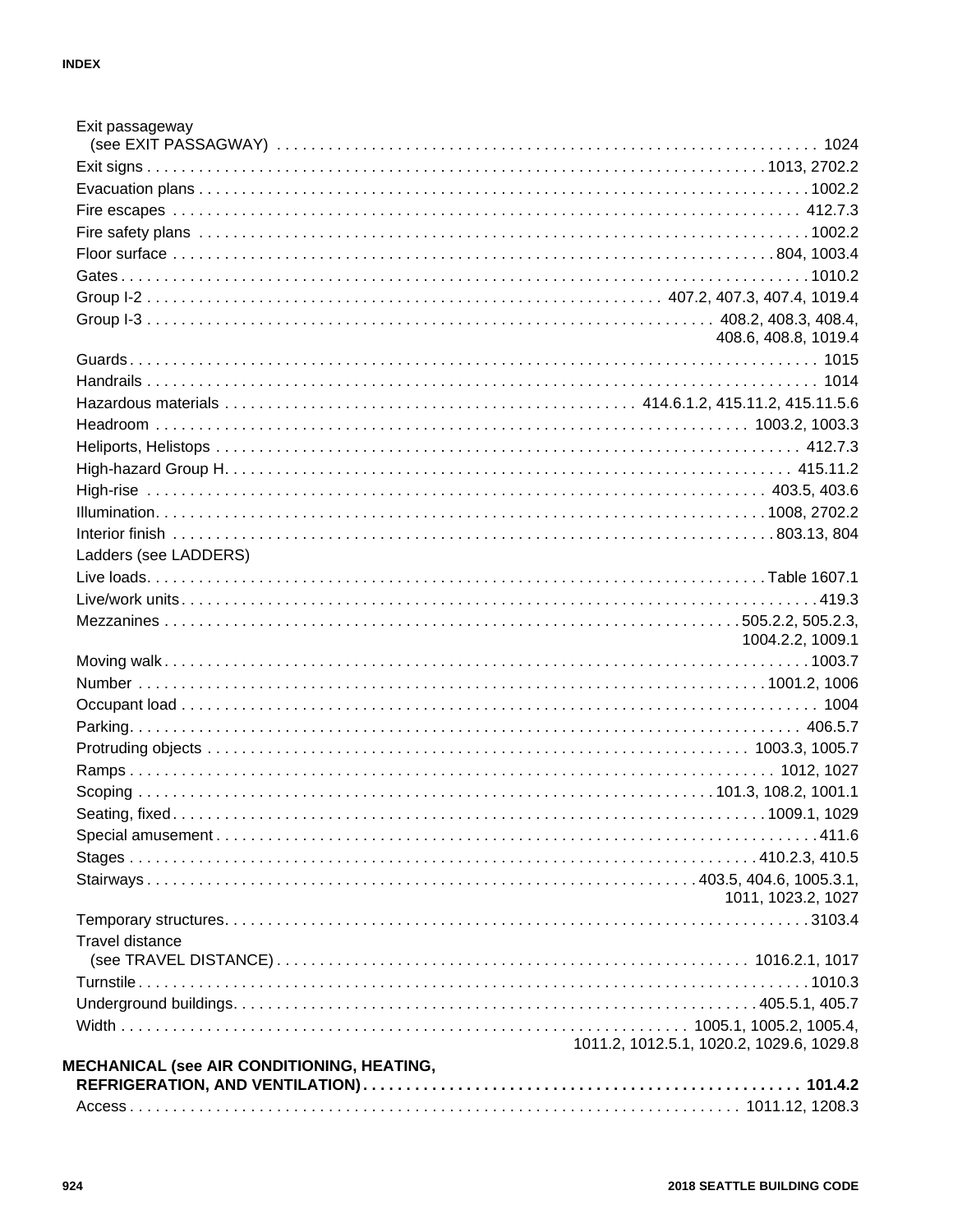|                                                 | 707.10, 708.9, 709.8,        |
|-------------------------------------------------|------------------------------|
|                                                 | 711.7, 713.10, 714.1.1, 717  |
| Chimneys (see CHIMNEYS)                         |                              |
|                                                 |                              |
|                                                 |                              |
|                                                 |                              |
|                                                 | 707.10, 712.1.6, 712.1.10.3, |
|                                                 | 713.10, 708.9, 709.8, 710.8, |
|                                                 | 711.7, 714.1.1, 717          |
|                                                 |                              |
|                                                 |                              |
|                                                 |                              |
|                                                 |                              |
|                                                 |                              |
|                                                 |                              |
|                                                 |                              |
|                                                 |                              |
|                                                 |                              |
|                                                 |                              |
|                                                 |                              |
|                                                 |                              |
|                                                 |                              |
|                                                 |                              |
|                                                 |                              |
|                                                 |                              |
| <b>MENTAL HOSPITALS (see INSTITUTIONAL I-2)</b> |                              |
|                                                 |                              |
|                                                 |                              |
|                                                 |                              |
|                                                 |                              |
|                                                 |                              |
|                                                 |                              |
|                                                 |                              |
|                                                 |                              |
|                                                 |                              |
|                                                 |                              |
|                                                 |                              |
| Means of egress                                 |                              |
|                                                 |                              |
|                                                 |                              |
|                                                 |                              |
|                                                 |                              |
|                                                 |                              |
|                                                 |                              |
|                                                 |                              |
|                                                 |                              |
|                                                 |                              |
|                                                 |                              |
|                                                 |                              |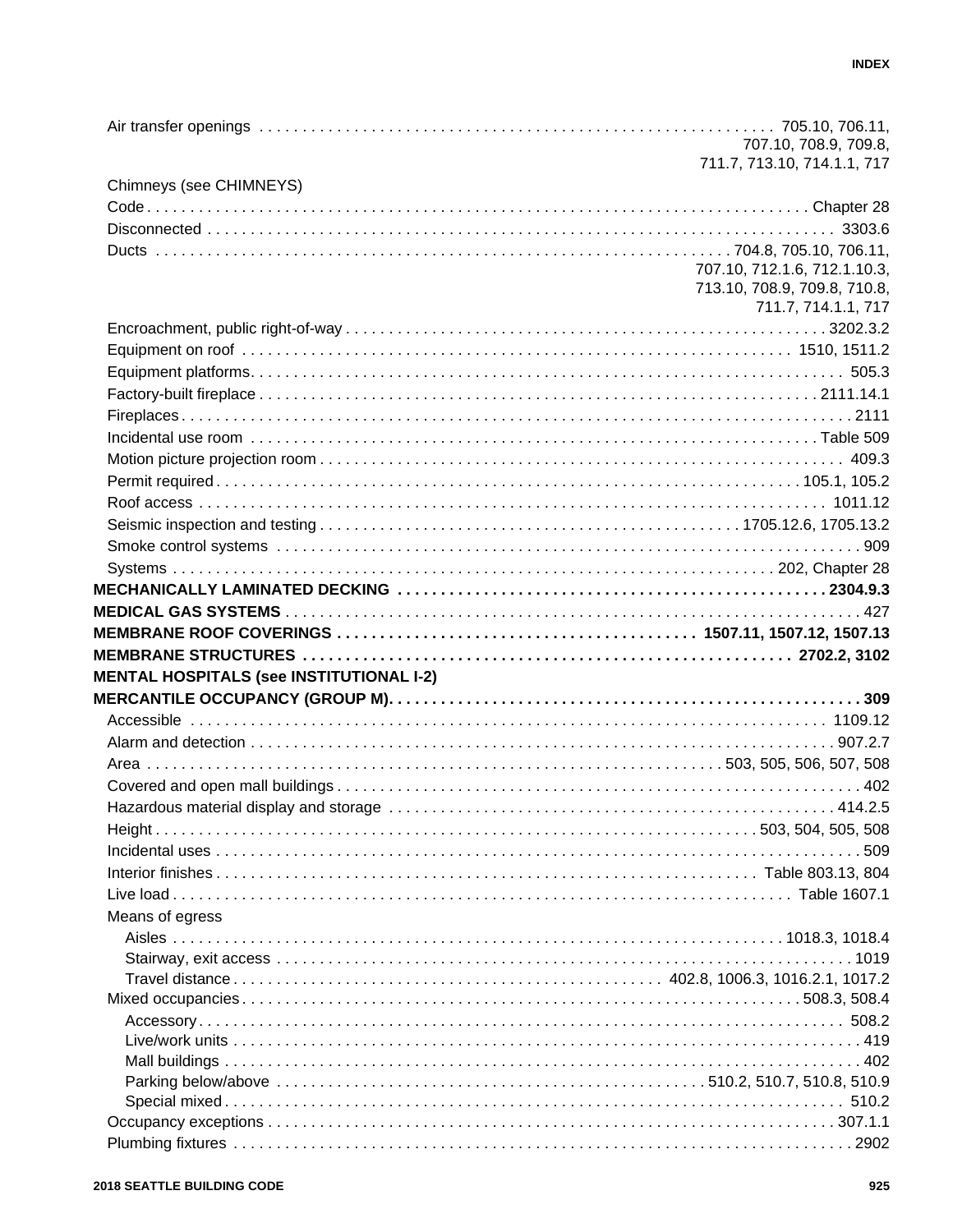| <b>METAL</b>                |  |
|-----------------------------|--|
|                             |  |
|                             |  |
|                             |  |
|                             |  |
|                             |  |
|                             |  |
|                             |  |
|                             |  |
|                             |  |
|                             |  |
|                             |  |
|                             |  |
|                             |  |
|                             |  |
|                             |  |
| <b>MIXED OCCUPANCY</b>      |  |
| (see OCCUPANCY SEPARATION)  |  |
|                             |  |
|                             |  |
|                             |  |
|                             |  |
|                             |  |
|                             |  |
|                             |  |
|                             |  |
|                             |  |
|                             |  |
|                             |  |
|                             |  |
| $Construction. \dots 109.2$ |  |
|                             |  |
|                             |  |
|                             |  |
|                             |  |
|                             |  |
|                             |  |
|                             |  |
|                             |  |
|                             |  |
|                             |  |
|                             |  |
|                             |  |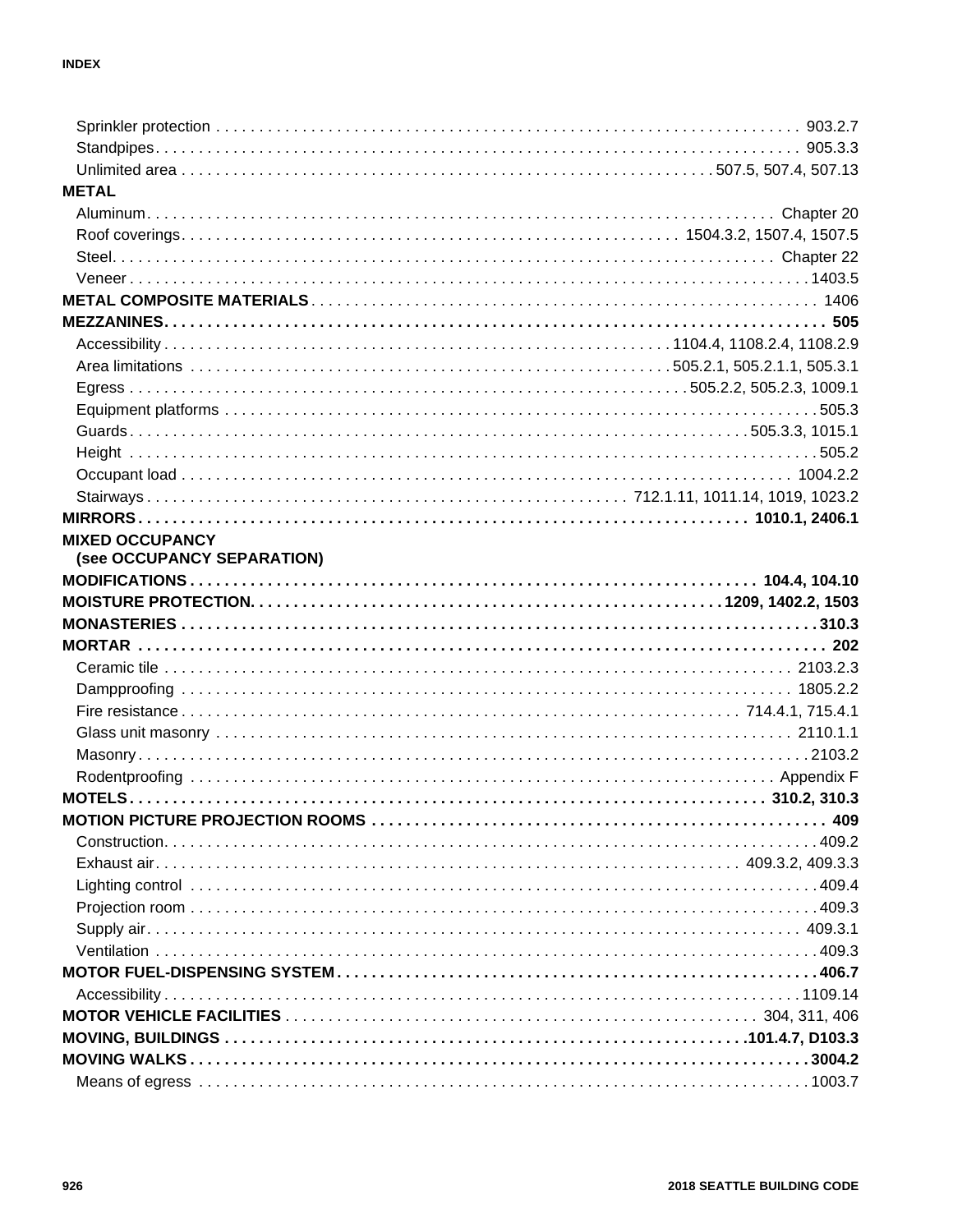### **N**

| <b>NURSES STATIONS</b>              |  |
|-------------------------------------|--|
| <b>(See CARE PROVIDER STATIONS)</b> |  |
| <b>NURSING HOMES</b>                |  |
|                                     |  |

### **O**

| <b>OCCUPANCY</b>                            |                                     |
|---------------------------------------------|-------------------------------------|
|                                             |                                     |
| Certificates (see CERTIFICATE OF OCCUPANCY) |                                     |
| Change (see CHANGE OF OCCUPANCY)            |                                     |
|                                             |                                     |
|                                             |                                     |
|                                             |                                     |
|                                             |                                     |
|                                             |                                     |
|                                             |                                     |
|                                             |                                     |
|                                             |                                     |
|                                             | 305.1.1, 305.2.1 through 305.2.3,   |
|                                             | 307.1.1, 308.2.3, 308.2.4, 308.3.2, |
|                                             | 308.5.1 through 308.5.4,            |
|                                             | 310.4.1, 311.1.1                    |
|                                             |                                     |
|                                             |                                     |
|                                             |                                     |
| <b>OCCUPANCY SEPARATION</b>                 |                                     |
|                                             |                                     |
|                                             |                                     |
|                                             |                                     |
|                                             |                                     |
|                                             |                                     |
|                                             |                                     |
|                                             |                                     |
| <b>OCCUPANT LOAD</b>                        |                                     |
|                                             |                                     |
|                                             |                                     |
|                                             |                                     |
|                                             |                                     |
|                                             |                                     |
|                                             |                                     |
|                                             |                                     |
|                                             |                                     |
|                                             |                                     |
|                                             |                                     |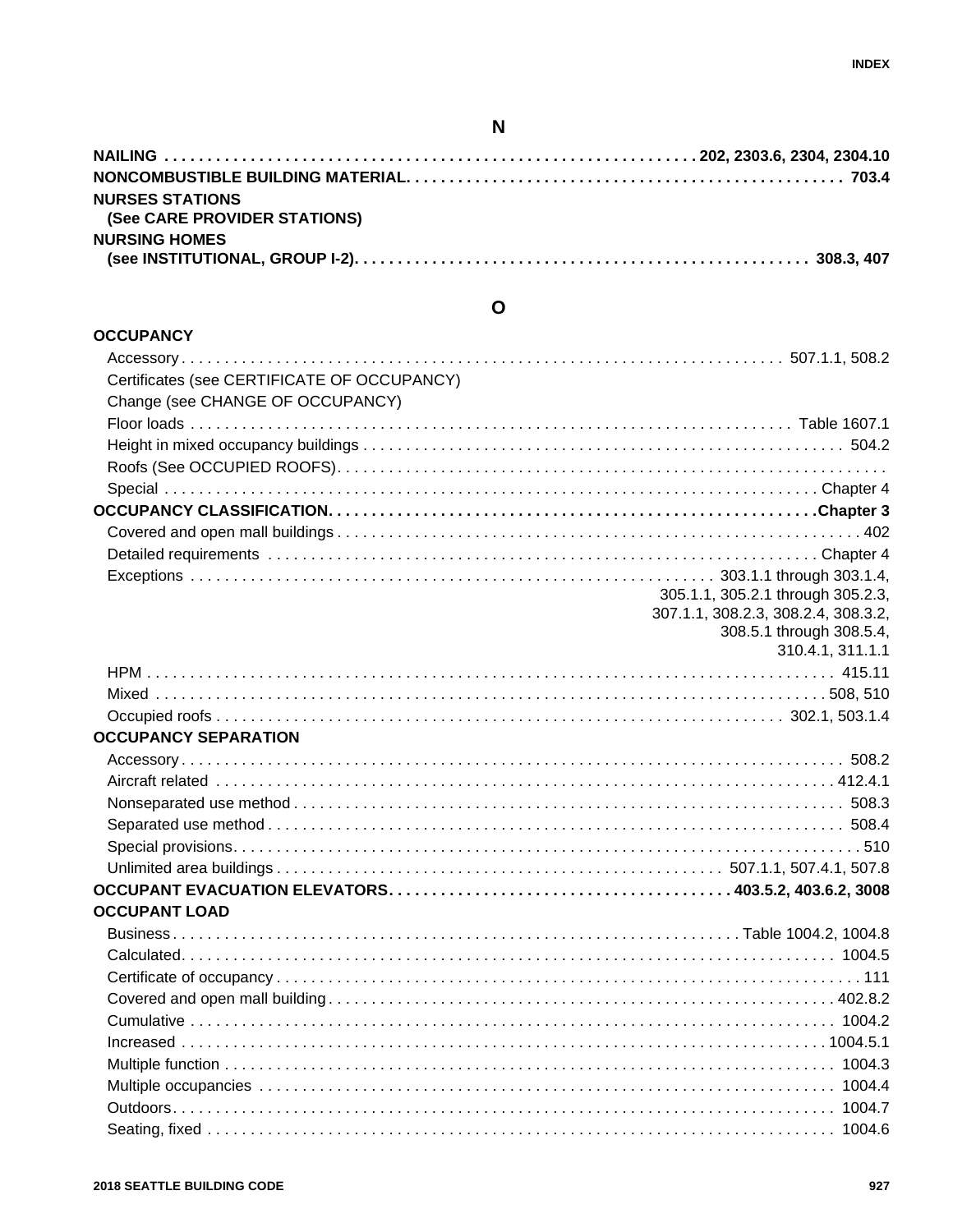| <b>OFFICE BUILDINGS</b>               |                               |
|---------------------------------------|-------------------------------|
| (See GROUP B OCCUPANCIES)             |                               |
|                                       |                               |
|                                       |                               |
| <b>OPEN MALL BUILDINGS</b>            |                               |
| (see COVERED AND OPEN MALL BUILDINGS) |                               |
|                                       |                               |
| <b>OPENING PROTECTION, FLOORS</b>     |                               |
| (see VERTICAL OPENING PROTECTION)     |                               |
|                                       |                               |
|                                       | 709.5, 712.1.13.1, 713.7, 716 |
|                                       |                               |
|                                       |                               |
|                                       |                               |
| Glass unit masonry                    |                               |
|                                       |                               |
|                                       |                               |
|                                       |                               |
|                                       |                               |
|                                       |                               |

### **P**

| Enclosed |  |
|----------|--|
|          |  |
|          |  |
|          |  |
|          |  |
|          |  |
|          |  |
|          |  |
|          |  |
|          |  |
|          |  |
|          |  |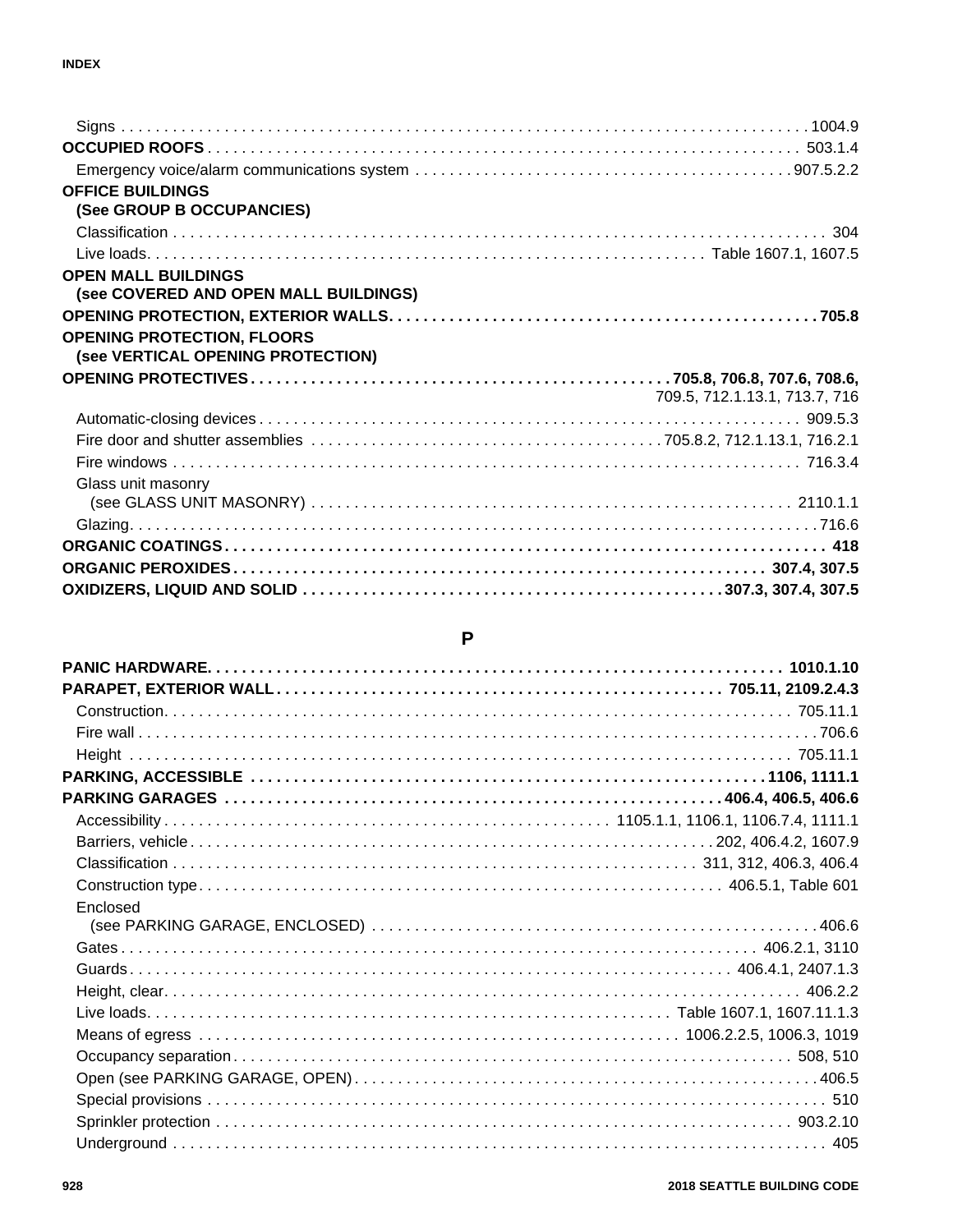| Area and height [see STORAGE                                                    |                         |
|---------------------------------------------------------------------------------|-------------------------|
|                                                                                 |                         |
|                                                                                 |                         |
|                                                                                 |                         |
|                                                                                 |                         |
|                                                                                 |                         |
| Area and height [see STORAGE OCCUPANCY (GROUP S)] 406.5, 406.5.1, Table 406.5.4 |                         |
|                                                                                 |                         |
|                                                                                 |                         |
|                                                                                 | 1006.3, 1009.3, 1009.4, |
|                                                                                 | 1012.1, 1017.3, 1019,   |
|                                                                                 | 1020.1, 1028.1          |
|                                                                                 |                         |
|                                                                                 |                         |
|                                                                                 |                         |
|                                                                                 |                         |
|                                                                                 |                         |
|                                                                                 |                         |
|                                                                                 |                         |
|                                                                                 |                         |
|                                                                                 |                         |
| <b>PARTITIONS</b>                                                               |                         |
|                                                                                 |                         |
| Fire (see FIRE PARTITION)                                                       |                         |
|                                                                                 |                         |
|                                                                                 |                         |
|                                                                                 |                         |
| Smoke (see SMOKE PARTITION)                                                     |                         |
|                                                                                 |                         |
|                                                                                 |                         |
|                                                                                 |                         |
|                                                                                 |                         |
|                                                                                 |                         |
| <b>PEDESTRIAN</b>                                                               |                         |
|                                                                                 |                         |
|                                                                                 |                         |
|                                                                                 |                         |
| PENETRATION-FIRESTOP SYSTEM                                                     |                         |
|                                                                                 |                         |
|                                                                                 |                         |
|                                                                                 |                         |
|                                                                                 |                         |
| Fire-resistant assemblies                                                       |                         |
|                                                                                 |                         |
|                                                                                 |                         |
|                                                                                 |                         |
|                                                                                 |                         |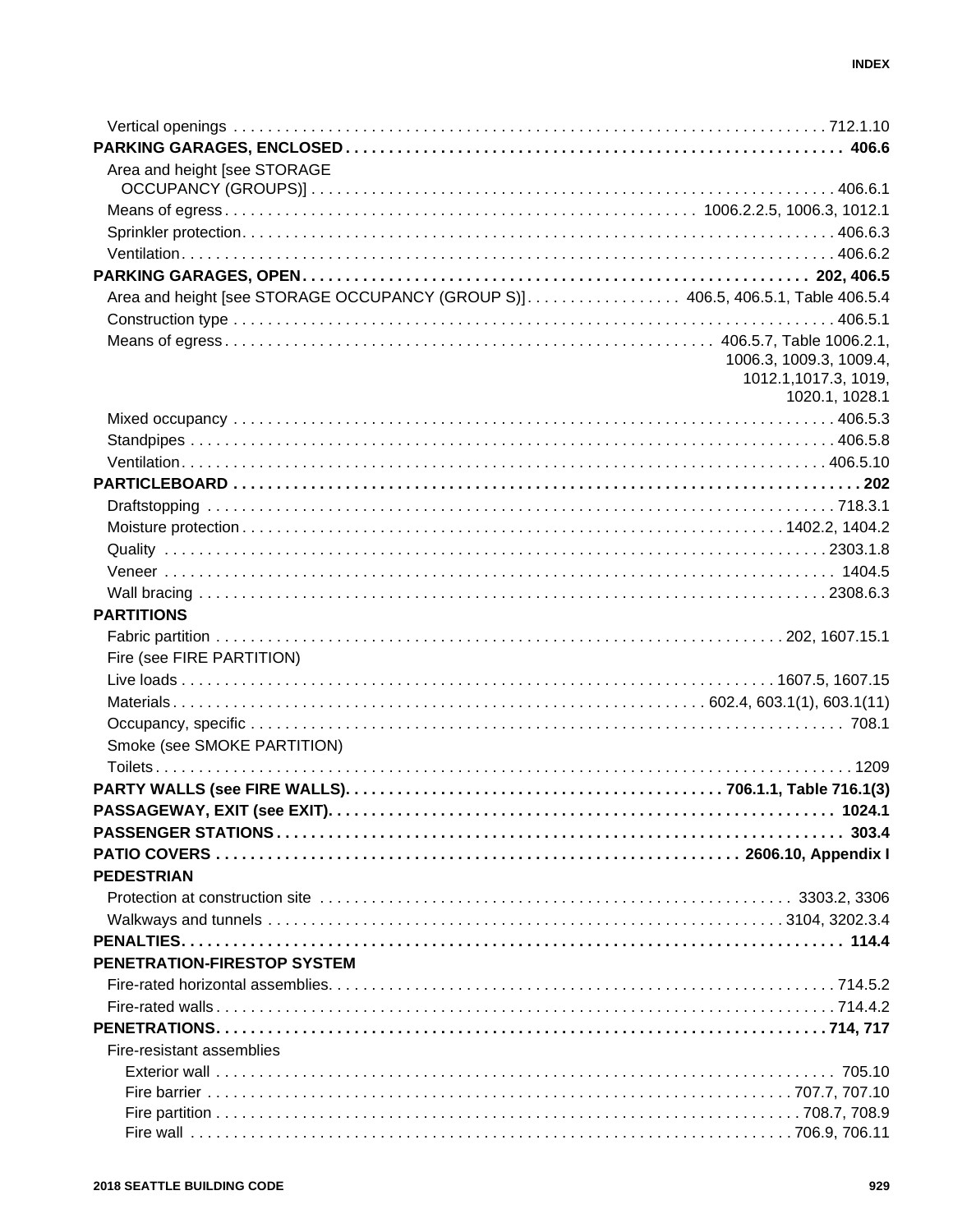| PERFORMANCE CATEGORY                       |                |
|--------------------------------------------|----------------|
|                                            |                |
|                                            |                |
|                                            |                |
|                                            |                |
|                                            |                |
|                                            |                |
|                                            |                |
|                                            |                |
|                                            |                |
|                                            |                |
|                                            |                |
|                                            |                |
|                                            |                |
|                                            |                |
|                                            |                |
|                                            |                |
|                                            |                |
|                                            |                |
|                                            |                |
|                                            |                |
|                                            |                |
| PIER FOUNDATIONS (see FOUNDATION, SHALLOW) |                |
| PILE FOUNDATIONS (see FOUNDATION, DEEP)    |                |
| <b>PIPES</b>                               |                |
|                                            |                |
|                                            |                |
|                                            |                |
|                                            |                |
|                                            |                |
|                                            |                |
|                                            |                |
| <b>PLASTER</b>                             |                |
|                                            |                |
|                                            |                |
|                                            |                |
|                                            |                |
|                                            | Table 2511.1.1 |
|                                            |                |
|                                            |                |
|                                            |                |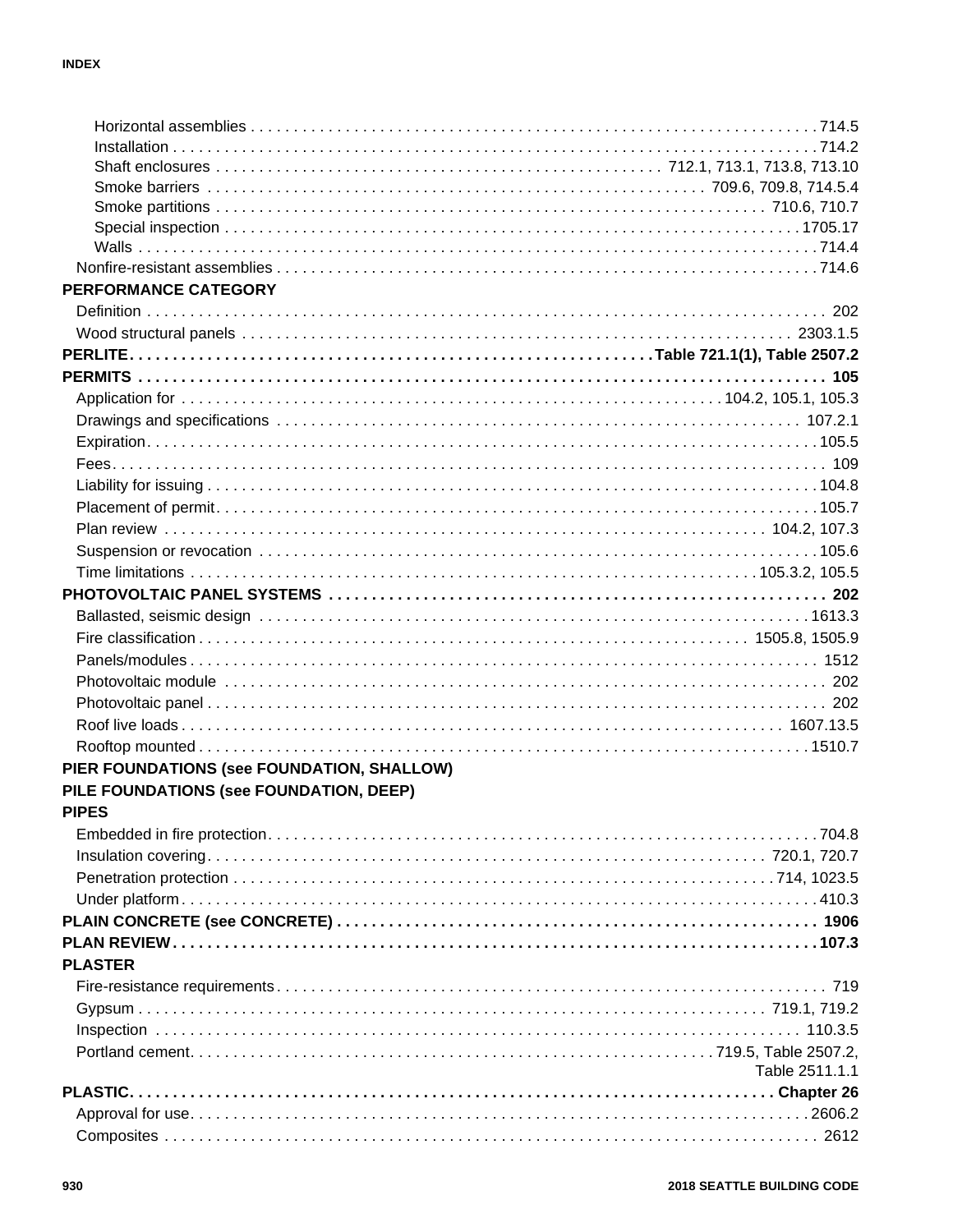| PLASTIC, FOAM                               |  |
|---------------------------------------------|--|
|                                             |  |
|                                             |  |
|                                             |  |
|                                             |  |
|                                             |  |
| PLASTIC, LIGHT-TRANSMITTING                 |  |
|                                             |  |
|                                             |  |
|                                             |  |
|                                             |  |
|                                             |  |
|                                             |  |
|                                             |  |
|                                             |  |
|                                             |  |
|                                             |  |
|                                             |  |
|                                             |  |
|                                             |  |
|                                             |  |
|                                             |  |
|                                             |  |
|                                             |  |
|                                             |  |
|                                             |  |
| PLATFORM, EQUIMENT (see EQUIPMENT PLATFORM) |  |
| PLATFORM LIFTS, WHEELCHAIR                  |  |
|                                             |  |
|                                             |  |
| <b>PLUMBING</b>                             |  |
|                                             |  |
|                                             |  |
|                                             |  |
|                                             |  |
|                                             |  |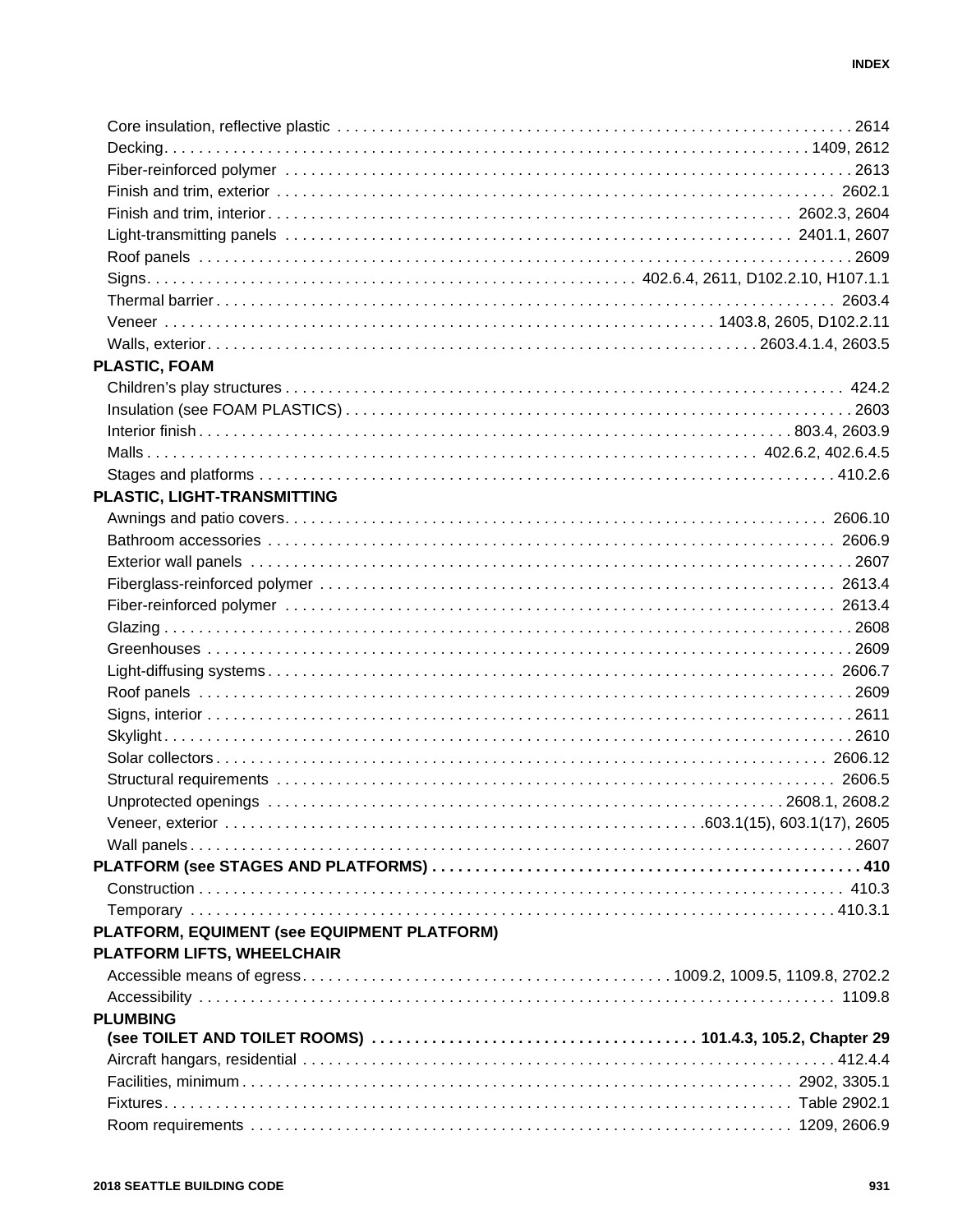| <b>PLYWOOD</b>                                                 |  |
|----------------------------------------------------------------|--|
|                                                                |  |
|                                                                |  |
|                                                                |  |
|                                                                |  |
|                                                                |  |
|                                                                |  |
|                                                                |  |
|                                                                |  |
| PRESUBMITTAL CONFERENCE                                        |  |
|                                                                |  |
|                                                                |  |
|                                                                |  |
|                                                                |  |
|                                                                |  |
|                                                                |  |
| <b>PROJECTION ROOMS</b>                                        |  |
|                                                                |  |
|                                                                |  |
| <b>PROPERTY LINE</b>                                           |  |
|                                                                |  |
|                                                                |  |
| <b>PROSCENIUM</b>                                              |  |
|                                                                |  |
|                                                                |  |
| <b>PSYCHIATRIC HOSPITALS</b>                                   |  |
|                                                                |  |
| <b>PUBLIC ADDRESS SYSTEM</b><br>(see EMERGENCY COMMUNICATIONS) |  |
|                                                                |  |
|                                                                |  |
|                                                                |  |
| <b>PUBLIC RIGHT-OF-WAY</b>                                     |  |
|                                                                |  |
|                                                                |  |
|                                                                |  |

### ${\sf R}$

### RAILING (see GUARDS AND HANDRAILS)

| 1012.7, 1012.10 |
|-----------------|
|                 |
|                 |
|                 |
|                 |
|                 |
|                 |
|                 |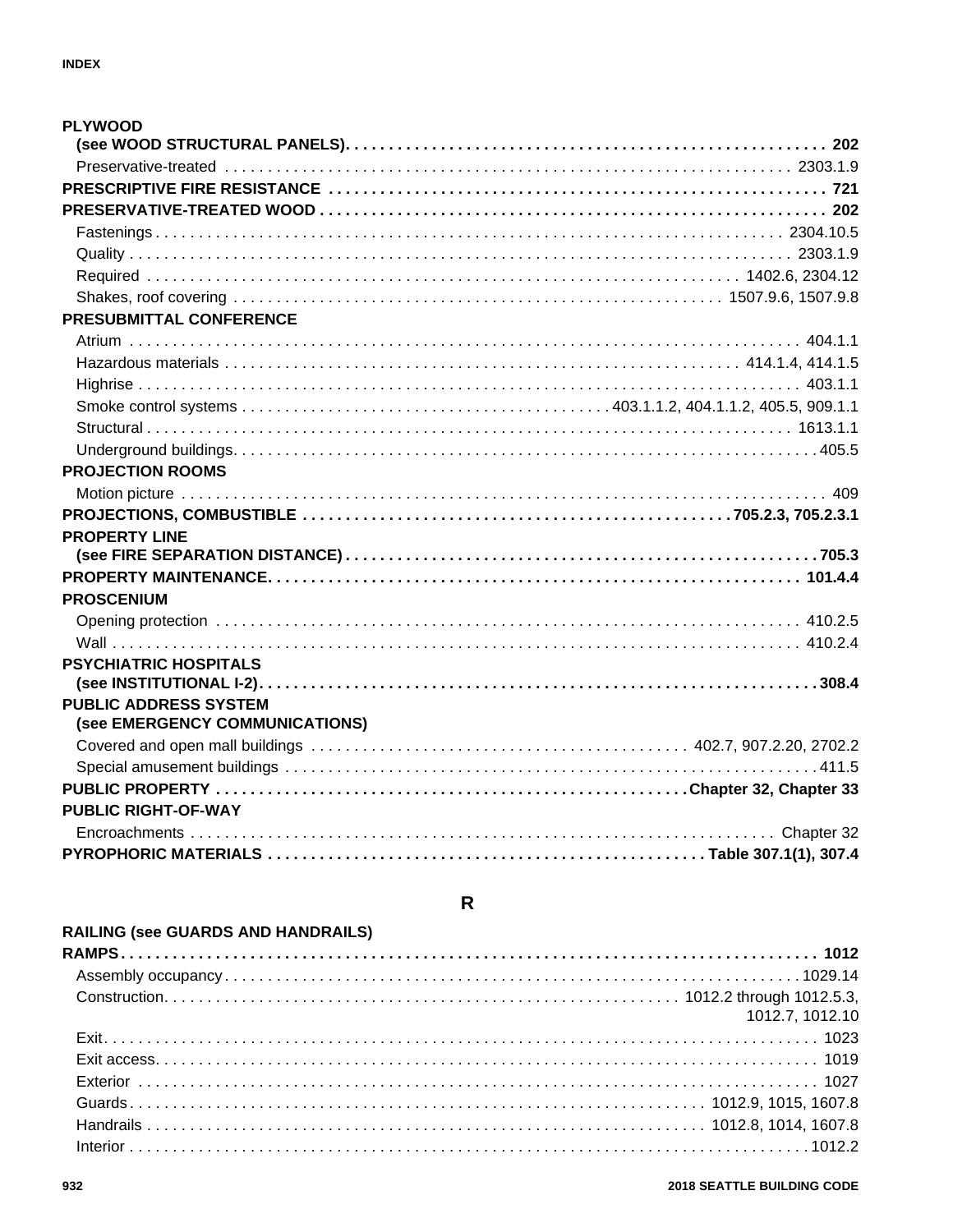| Special amusement buildings<br>(see AMUSEMENT BUILDINGS, SPECIAL)<br>REFUGE AREAS (see HORIZONTAL EXIT,<br>SMOKE COMPARTMENTS, STORM SHELTERS)  407.5.3, 408.6.2, 420.6.1,<br>422.3.2, 423.1.1, 423.3,<br>423.4, 1026.4<br>REINFORCED CONCRETE (see CONCRETE)<br><b>REINFORCEMENT</b> |                                     |                  |
|---------------------------------------------------------------------------------------------------------------------------------------------------------------------------------------------------------------------------------------------------------------------------------------|-------------------------------------|------------------|
|                                                                                                                                                                                                                                                                                       |                                     |                  |
|                                                                                                                                                                                                                                                                                       |                                     |                  |
|                                                                                                                                                                                                                                                                                       |                                     |                  |
|                                                                                                                                                                                                                                                                                       | <b>RECREATIONAL FACILITIES</b>      |                  |
|                                                                                                                                                                                                                                                                                       |                                     |                  |
|                                                                                                                                                                                                                                                                                       |                                     |                  |
|                                                                                                                                                                                                                                                                                       |                                     |                  |
|                                                                                                                                                                                                                                                                                       |                                     |                  |
|                                                                                                                                                                                                                                                                                       |                                     |                  |
|                                                                                                                                                                                                                                                                                       |                                     |                  |
|                                                                                                                                                                                                                                                                                       |                                     |                  |
|                                                                                                                                                                                                                                                                                       |                                     |                  |
|                                                                                                                                                                                                                                                                                       |                                     |                  |
|                                                                                                                                                                                                                                                                                       |                                     |                  |
|                                                                                                                                                                                                                                                                                       |                                     |                  |
|                                                                                                                                                                                                                                                                                       |                                     |                  |
|                                                                                                                                                                                                                                                                                       |                                     |                  |
|                                                                                                                                                                                                                                                                                       |                                     |                  |
|                                                                                                                                                                                                                                                                                       |                                     |                  |
|                                                                                                                                                                                                                                                                                       |                                     |                  |
|                                                                                                                                                                                                                                                                                       |                                     |                  |
|                                                                                                                                                                                                                                                                                       |                                     |                  |
|                                                                                                                                                                                                                                                                                       |                                     |                  |
|                                                                                                                                                                                                                                                                                       |                                     |                  |
|                                                                                                                                                                                                                                                                                       |                                     |                  |
|                                                                                                                                                                                                                                                                                       |                                     |                  |
|                                                                                                                                                                                                                                                                                       |                                     |                  |
|                                                                                                                                                                                                                                                                                       |                                     |                  |
|                                                                                                                                                                                                                                                                                       |                                     |                  |
|                                                                                                                                                                                                                                                                                       |                                     |                  |
|                                                                                                                                                                                                                                                                                       |                                     |                  |
|                                                                                                                                                                                                                                                                                       |                                     |                  |
|                                                                                                                                                                                                                                                                                       |                                     |                  |
|                                                                                                                                                                                                                                                                                       |                                     |                  |
|                                                                                                                                                                                                                                                                                       |                                     |                  |
|                                                                                                                                                                                                                                                                                       |                                     |                  |
|                                                                                                                                                                                                                                                                                       |                                     |                  |
|                                                                                                                                                                                                                                                                                       |                                     |                  |
|                                                                                                                                                                                                                                                                                       |                                     |                  |
|                                                                                                                                                                                                                                                                                       |                                     |                  |
|                                                                                                                                                                                                                                                                                       |                                     |                  |
|                                                                                                                                                                                                                                                                                       |                                     |                  |
|                                                                                                                                                                                                                                                                                       |                                     |                  |
|                                                                                                                                                                                                                                                                                       |                                     |                  |
|                                                                                                                                                                                                                                                                                       | <b>RELIGIOUS WORSHIP, PLACES OF</b> |                  |
|                                                                                                                                                                                                                                                                                       |                                     |                  |
|                                                                                                                                                                                                                                                                                       |                                     |                  |
|                                                                                                                                                                                                                                                                                       |                                     |                  |
|                                                                                                                                                                                                                                                                                       |                                     |                  |
|                                                                                                                                                                                                                                                                                       |                                     | 305.2.1, 308.5.2 |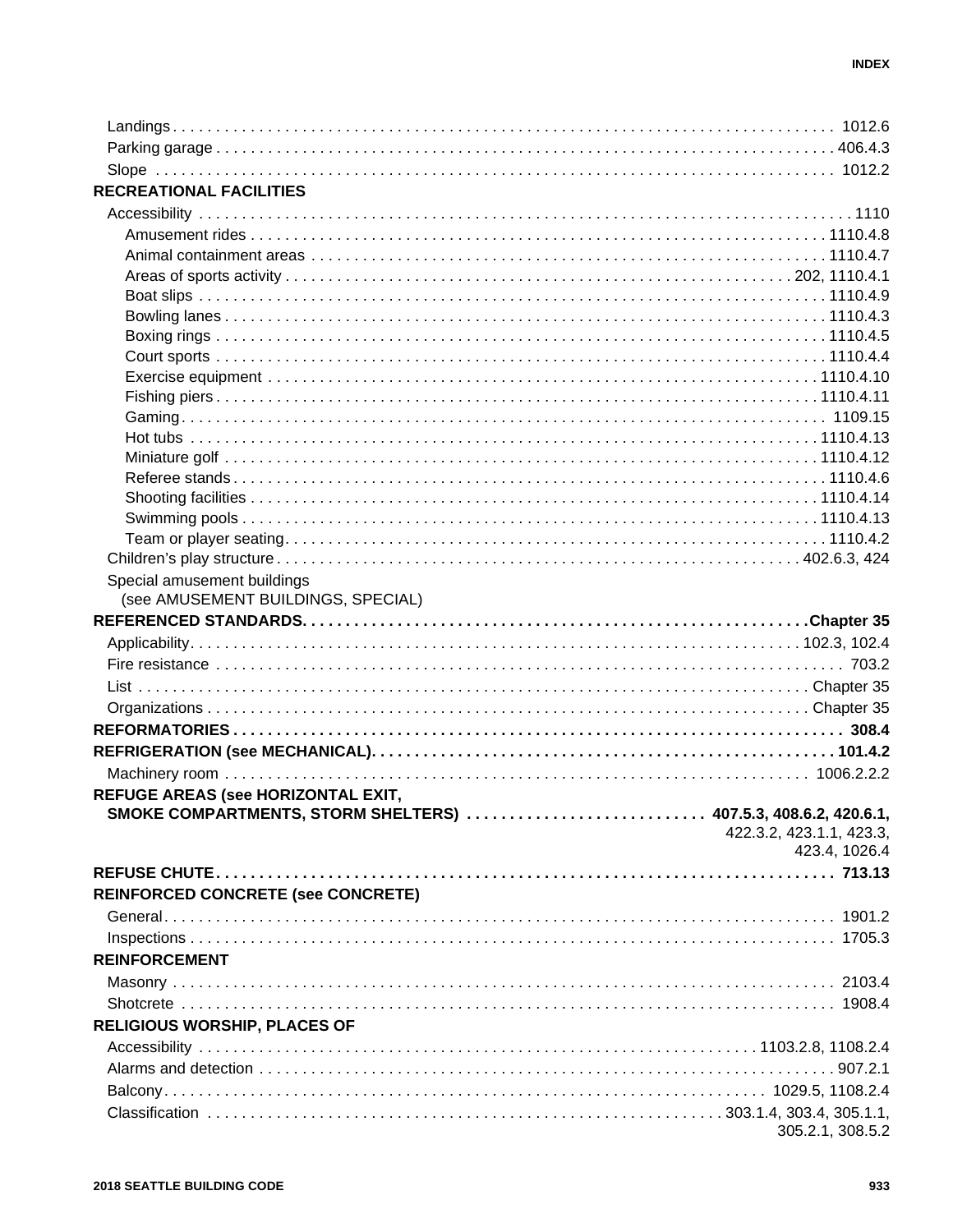|                  | 1105.1.7, 1106.2, 1107.2,      |
|------------------|--------------------------------|
|                  | 1107.3, 1107.4, 1107.6, E104.2 |
|                  |                                |
|                  | 907.2.8, 907.2.9,              |
|                  | 907.2.10, 907.2.11             |
|                  |                                |
|                  |                                |
|                  |                                |
| Group provisions |                                |
|                  |                                |
|                  |                                |
|                  |                                |
|                  |                                |
|                  |                                |
|                  |                                |
|                  |                                |
|                  |                                |
|                  |                                |
|                  |                                |
| Means of egress  |                                |
|                  |                                |
|                  |                                |
|                  |                                |
|                  |                                |
|                  |                                |
|                  |                                |
|                  |                                |
|                  |                                |
|                  |                                |
|                  |                                |
|                  |                                |
|                  |                                |
|                  |                                |
|                  |                                |
|                  |                                |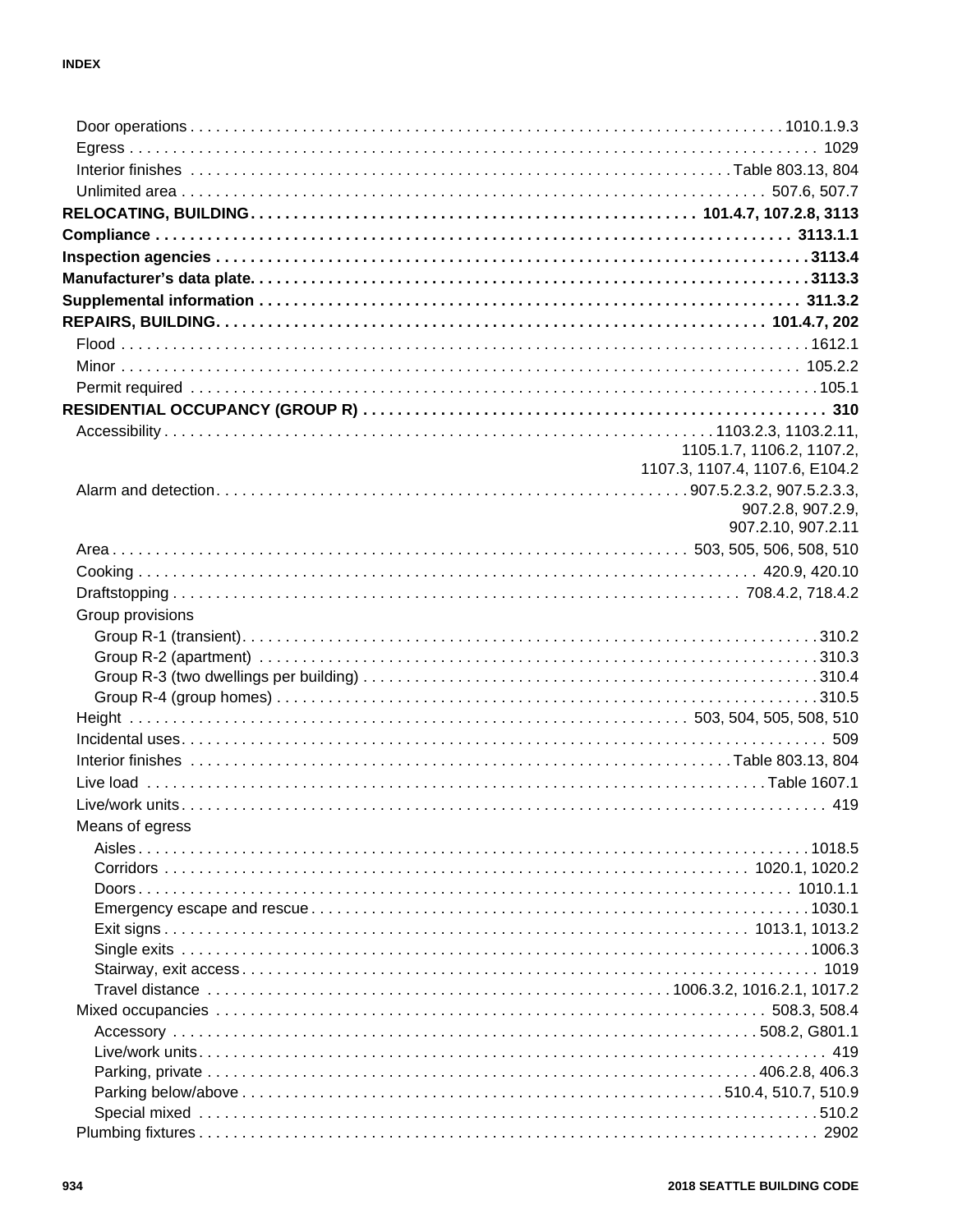| <b>REVIEWING STANDS</b><br>(see BLEACHERS AND GRANDSTANDS)<br>RISERS, STAIR (see STAIRWAY CONSTRUCTION)<br>1029.9, 1029.14<br><b>ROOF CONSTRUCTION</b> |  |
|--------------------------------------------------------------------------------------------------------------------------------------------------------|--|
|                                                                                                                                                        |  |
|                                                                                                                                                        |  |
|                                                                                                                                                        |  |
|                                                                                                                                                        |  |
|                                                                                                                                                        |  |
|                                                                                                                                                        |  |
|                                                                                                                                                        |  |
|                                                                                                                                                        |  |
|                                                                                                                                                        |  |
|                                                                                                                                                        |  |
|                                                                                                                                                        |  |
|                                                                                                                                                        |  |
|                                                                                                                                                        |  |
|                                                                                                                                                        |  |
|                                                                                                                                                        |  |
|                                                                                                                                                        |  |
|                                                                                                                                                        |  |
|                                                                                                                                                        |  |
|                                                                                                                                                        |  |
|                                                                                                                                                        |  |
|                                                                                                                                                        |  |
|                                                                                                                                                        |  |
|                                                                                                                                                        |  |
|                                                                                                                                                        |  |
|                                                                                                                                                        |  |
|                                                                                                                                                        |  |
|                                                                                                                                                        |  |
|                                                                                                                                                        |  |
|                                                                                                                                                        |  |
|                                                                                                                                                        |  |
|                                                                                                                                                        |  |
|                                                                                                                                                        |  |
|                                                                                                                                                        |  |
|                                                                                                                                                        |  |
|                                                                                                                                                        |  |
|                                                                                                                                                        |  |
|                                                                                                                                                        |  |
|                                                                                                                                                        |  |
|                                                                                                                                                        |  |
|                                                                                                                                                        |  |
|                                                                                                                                                        |  |
|                                                                                                                                                        |  |
|                                                                                                                                                        |  |
|                                                                                                                                                        |  |
|                                                                                                                                                        |  |
|                                                                                                                                                        |  |
|                                                                                                                                                        |  |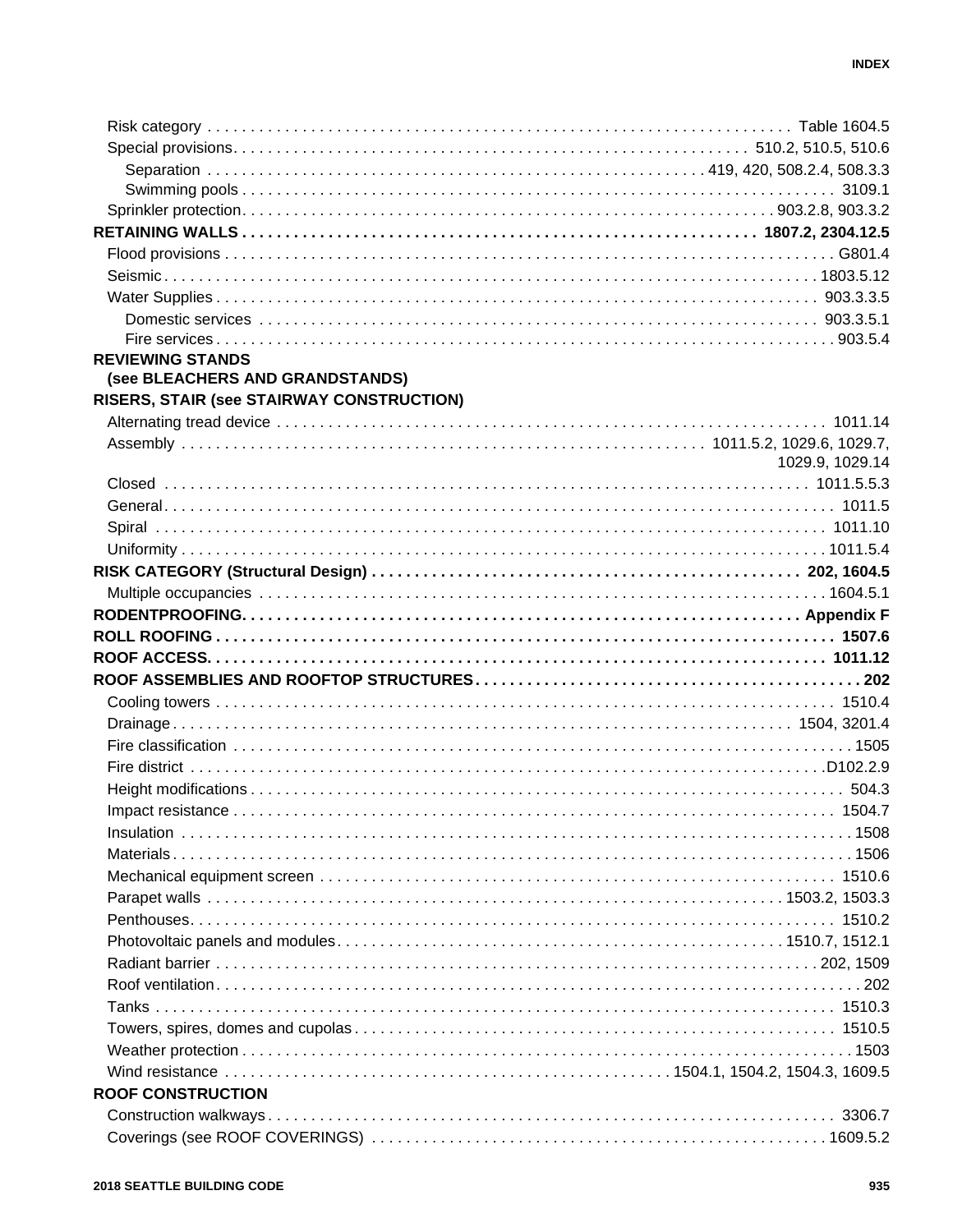| Wood (see ROOF CONSTRUCTION, WOOD) |                               |
|------------------------------------|-------------------------------|
|                                    |                               |
|                                    |                               |
|                                    |                               |
|                                    |                               |
|                                    |                               |
|                                    |                               |
|                                    |                               |
|                                    |                               |
|                                    |                               |
|                                    |                               |
|                                    |                               |
|                                    |                               |
|                                    |                               |
|                                    |                               |
|                                    |                               |
|                                    |                               |
|                                    |                               |
|                                    |                               |
|                                    |                               |
|                                    |                               |
|                                    |                               |
|                                    | 1507.3.9, 1507.5.7, 1507.7.7, |
|                                    | 1507.8.8, 1507.9.9            |
|                                    |                               |
|                                    |                               |
|                                    |                               |
|                                    |                               |
|                                    |                               |
|                                    |                               |
|                                    |                               |
|                                    |                               |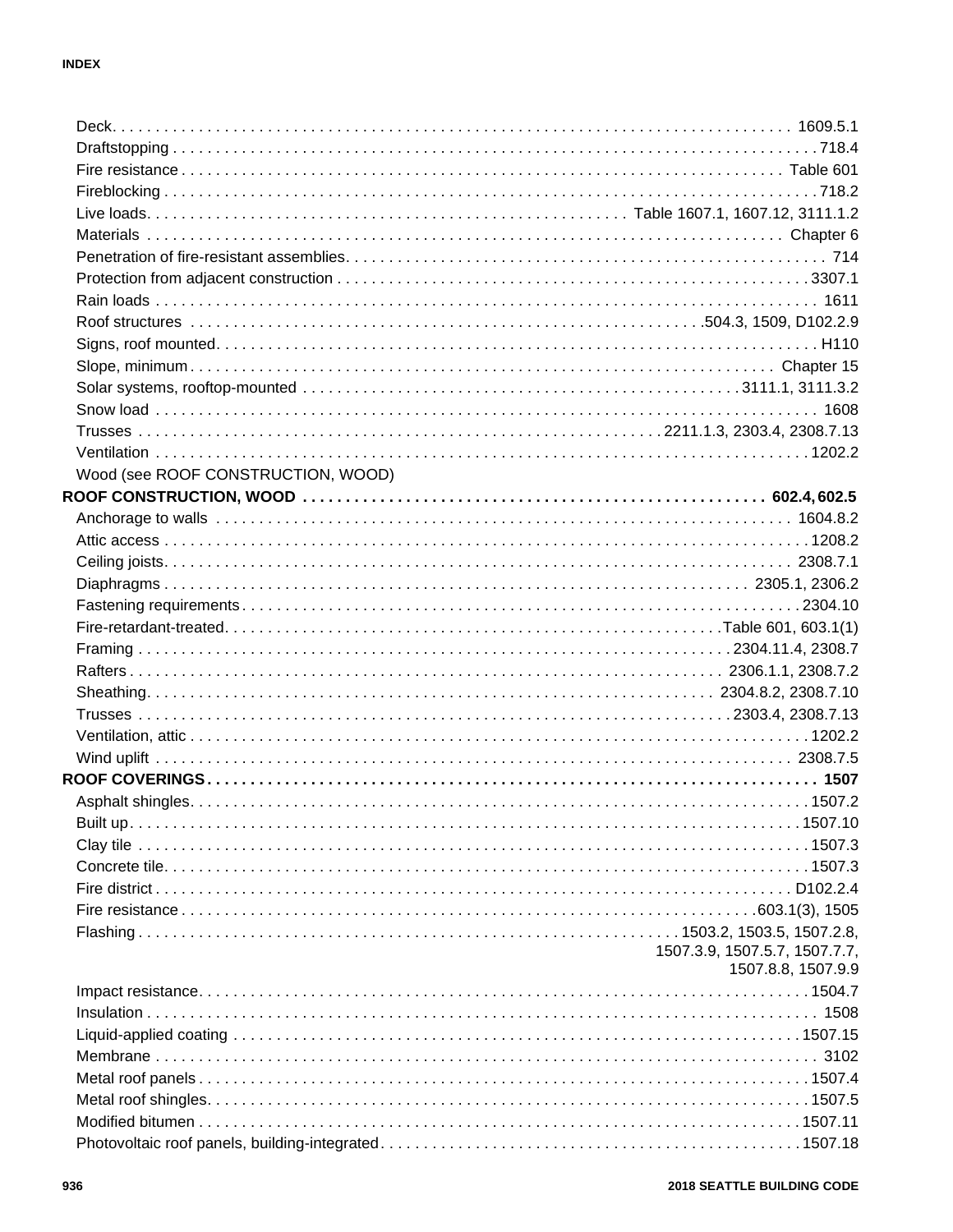| ROOF STRUCTURE (see ROOF ASSEMBLIES AND<br><b>ROOFTOP STRUCTURES)</b> |  |
|-----------------------------------------------------------------------|--|
|                                                                       |  |
|                                                                       |  |

# $\mathbf{s}$

| Temporary use of streets, alleys and       |  |
|--------------------------------------------|--|
|                                            |  |
|                                            |  |
| <b>SCHOOLS (see EDUCATIONAL OCCUPANCY)</b> |  |
| <b>SEATING</b>                             |  |
|                                            |  |
|                                            |  |
|                                            |  |
|                                            |  |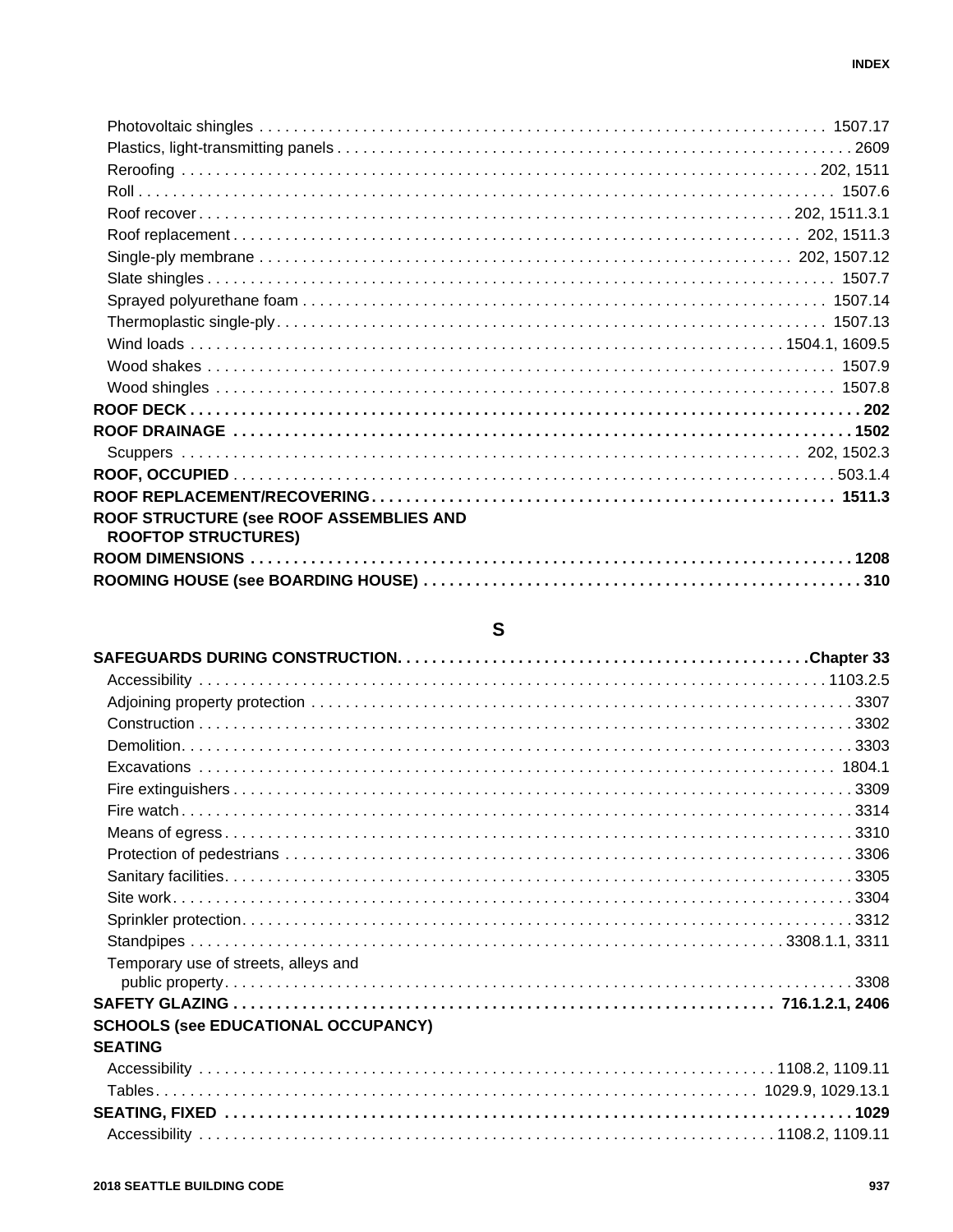| Bleachers (see BLEACHERS)              |                                         |
|----------------------------------------|-----------------------------------------|
| Grandstands (see GRANDSTANDS)          |                                         |
|                                        |                                         |
|                                        |                                         |
|                                        |                                         |
|                                        |                                         |
|                                        |                                         |
|                                        |                                         |
|                                        |                                         |
|                                        |                                         |
|                                        |                                         |
|                                        |                                         |
|                                        |                                         |
|                                        |                                         |
|                                        |                                         |
|                                        |                                         |
|                                        |                                         |
|                                        |                                         |
|                                        | Figures 1613.2.1(1) through 1613.2.1(8) |
|                                        |                                         |
|                                        |                                         |
|                                        |                                         |
|                                        |                                         |
|                                        |                                         |
|                                        |                                         |
|                                        |                                         |
|                                        |                                         |
|                                        |                                         |
|                                        |                                         |
|                                        |                                         |
|                                        |                                         |
|                                        |                                         |
| <b>SERVICE STATION</b>                 |                                         |
| (see MOTOR FUEL-DISPENSING FACILITIES) |                                         |
| <b>SHAFT (see SHAFT ENCLOSURE</b>      |                                         |
|                                        |                                         |
| <b>SHAFT ENCLOSURE</b>                 |                                         |
|                                        |                                         |
|                                        |                                         |
|                                        |                                         |
|                                        |                                         |
|                                        |                                         |
|                                        |                                         |
|                                        |                                         |
|                                        |                                         |
|                                        | 403.3.1.1, 403.5.1                      |
|                                        |                                         |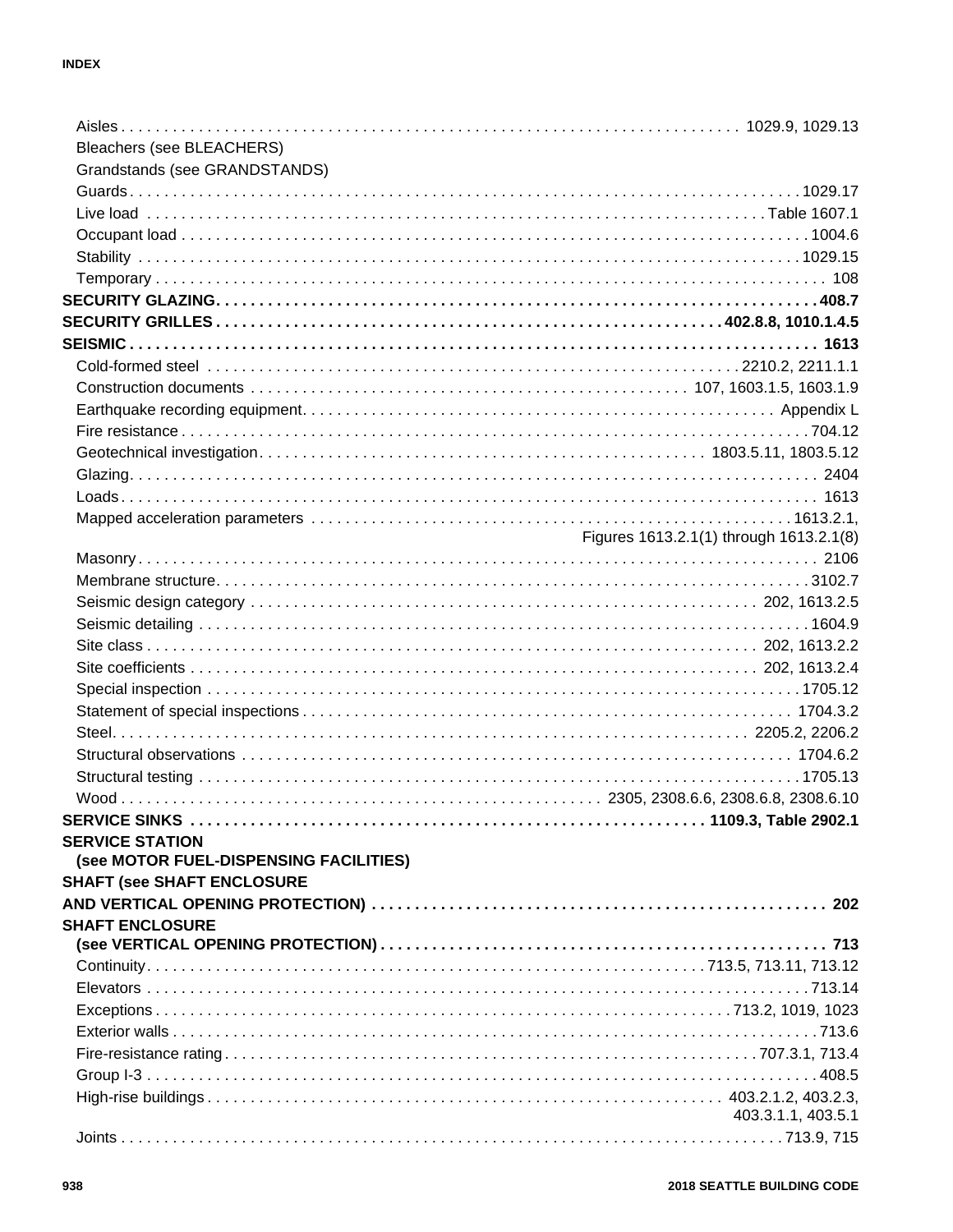| <b>SHEAR WALL</b>                     |                    |
|---------------------------------------|--------------------|
|                                       |                    |
|                                       |                    |
|                                       |                    |
| <b>SHEATHING</b>                      |                    |
|                                       |                    |
|                                       |                    |
|                                       |                    |
|                                       |                    |
|                                       |                    |
|                                       |                    |
|                                       |                    |
|                                       |                    |
|                                       |                    |
|                                       |                    |
| <b>SHOPPING CENTERS</b>               |                    |
| (see COVERED AND OPEN MALL BUILDINGS) |                    |
|                                       |                    |
| <b>SHUTTERS, FIRE</b>                 |                    |
|                                       |                    |
|                                       |                    |
|                                       |                    |
|                                       |                    |
|                                       |                    |
|                                       |                    |
|                                       | E107, E109.2.2     |
|                                       |                    |
|                                       |                    |
| Construction                          |                    |
|                                       |                    |
|                                       |                    |
|                                       |                    |
|                                       |                    |
|                                       | 3007.6.5, 3008.6.5 |
|                                       |                    |
|                                       |                    |
|                                       |                    |
|                                       |                    |
|                                       |                    |
|                                       |                    |
|                                       |                    |
|                                       |                    |
|                                       |                    |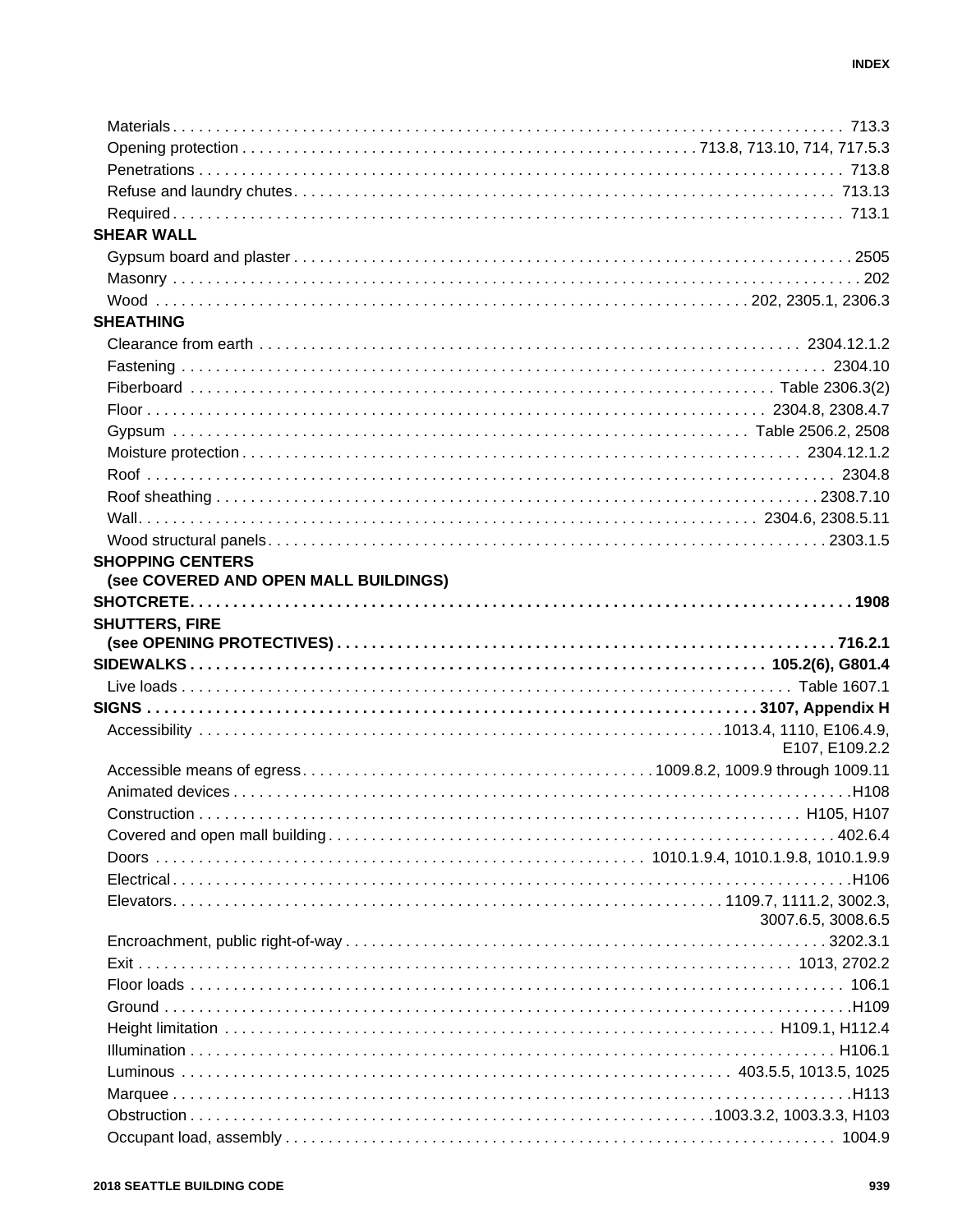|                     | 1106.2, 1106.7.2, 1107 |
|---------------------|------------------------|
|                     |                        |
|                     |                        |
|                     |                        |
|                     |                        |
|                     |                        |
|                     |                        |
| <b>SMOKE ALARMS</b> |                        |
|                     |                        |
|                     |                        |
|                     |                        |
|                     |                        |
|                     |                        |
|                     |                        |
|                     | 907.2.11.2             |
|                     |                        |
|                     |                        |
|                     |                        |
|                     |                        |
|                     |                        |
|                     |                        |
|                     |                        |
|                     |                        |
|                     |                        |
|                     |                        |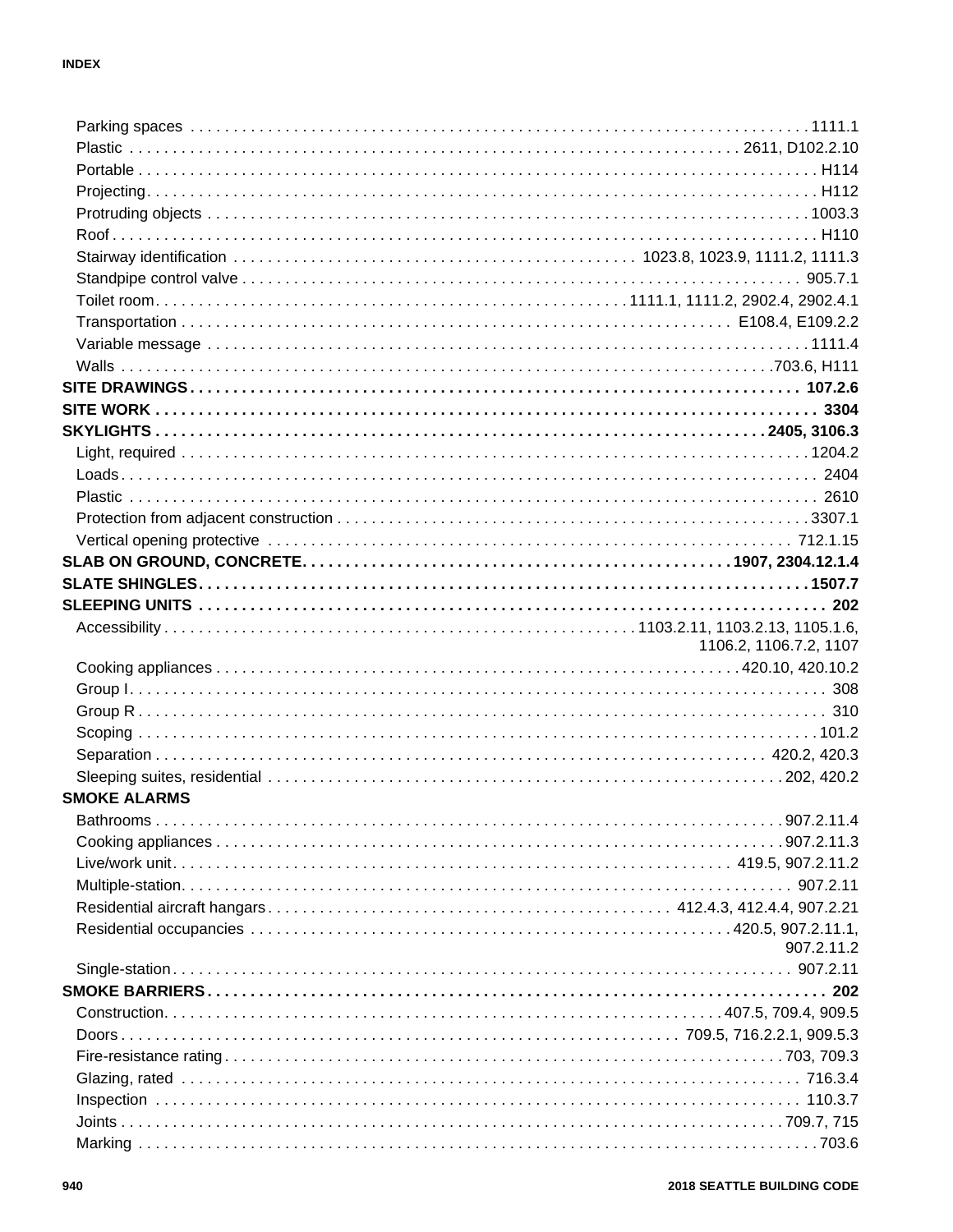|                               | 716, 717.5.5, 909.5.3 |
|-------------------------------|-----------------------|
|                               |                       |
|                               |                       |
| Special provisions            |                       |
|                               |                       |
|                               |                       |
|                               |                       |
|                               |                       |
|                               |                       |
|                               |                       |
| Refuge area (see REFUGE AREA) |                       |
|                               |                       |
|                               |                       |
|                               |                       |
|                               |                       |
|                               |                       |
|                               |                       |
|                               |                       |
|                               |                       |
|                               |                       |
|                               |                       |
|                               |                       |
| <b>SMOKE DETECTION SYSTEM</b> |                       |
|                               |                       |
|                               |                       |
| <b>SMOKE DETECTORS</b>        |                       |
|                               |                       |
|                               |                       |
|                               |                       |
|                               |                       |
|                               |                       |
|                               |                       |
|                               |                       |
|                               |                       |
| <b>SMOKE EXHAUST SYSTEMS</b>  |                       |
|                               |                       |
|                               |                       |
|                               |                       |
|                               |                       |
|                               |                       |
|                               |                       |
|                               |                       |
|                               |                       |
|                               |                       |
|                               |                       |
|                               |                       |
|                               |                       |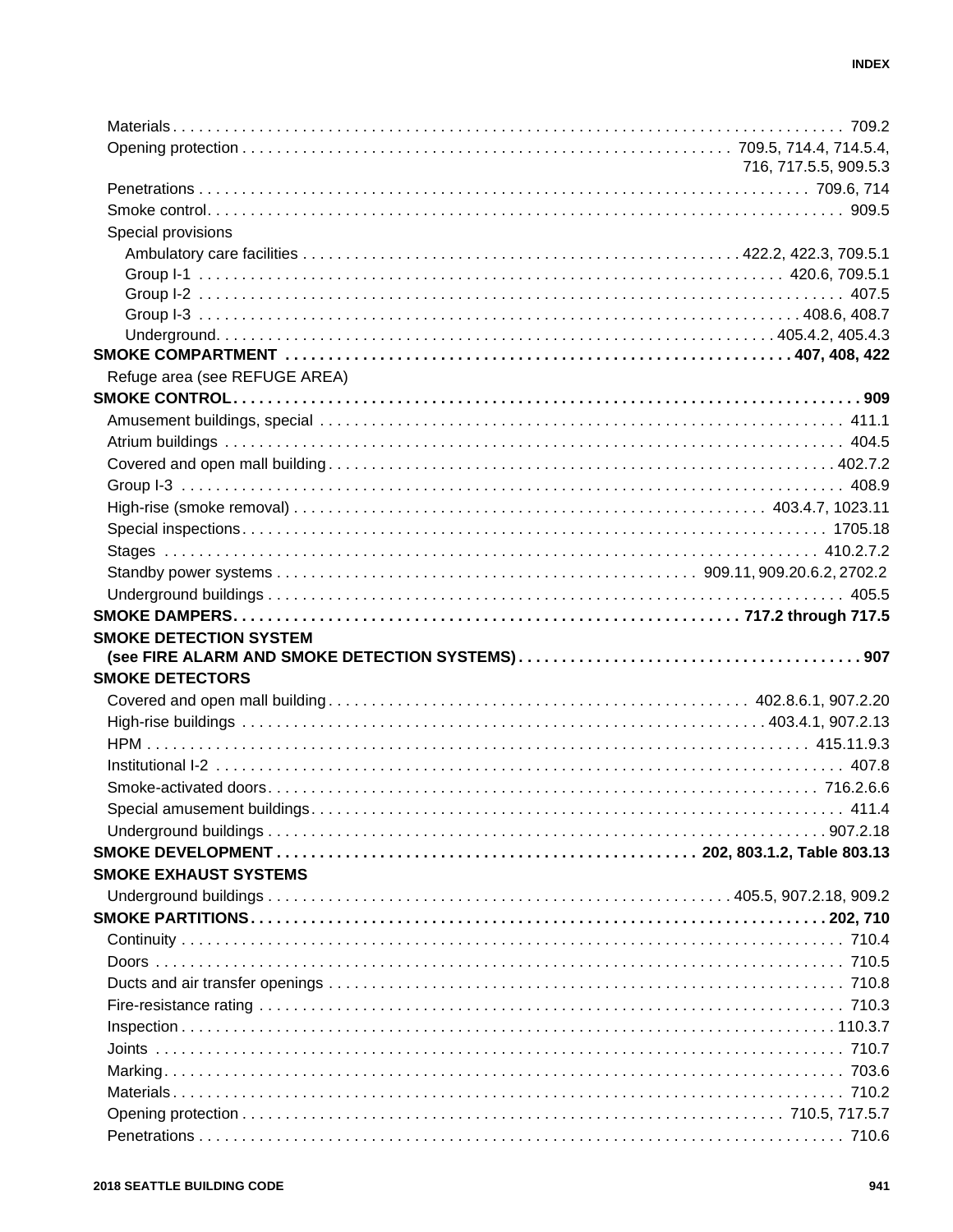| Special provisions                                                        |  |
|---------------------------------------------------------------------------|--|
|                                                                           |  |
|                                                                           |  |
|                                                                           |  |
|                                                                           |  |
|                                                                           |  |
|                                                                           |  |
|                                                                           |  |
|                                                                           |  |
| <b>SOILS AND FOUNDATIONS</b>                                              |  |
|                                                                           |  |
|                                                                           |  |
|                                                                           |  |
|                                                                           |  |
|                                                                           |  |
|                                                                           |  |
|                                                                           |  |
|                                                                           |  |
|                                                                           |  |
|                                                                           |  |
|                                                                           |  |
|                                                                           |  |
|                                                                           |  |
|                                                                           |  |
|                                                                           |  |
|                                                                           |  |
|                                                                           |  |
|                                                                           |  |
|                                                                           |  |
|                                                                           |  |
| <b>SOUND-INSULATING MATERIALS</b>                                         |  |
|                                                                           |  |
|                                                                           |  |
|                                                                           |  |
|                                                                           |  |
| Awnings and canopies                                                      |  |
|                                                                           |  |
| Membrane structures                                                       |  |
|                                                                           |  |
|                                                                           |  |
| Pedestrian walkways and tunnels (see WALKWAYS and TUNNELED WALKWAYS) 3104 |  |
|                                                                           |  |
|                                                                           |  |
| Swimming pool enclosures and safety devices                               |  |
| Telecommunication and broadcast towers                                    |  |
|                                                                           |  |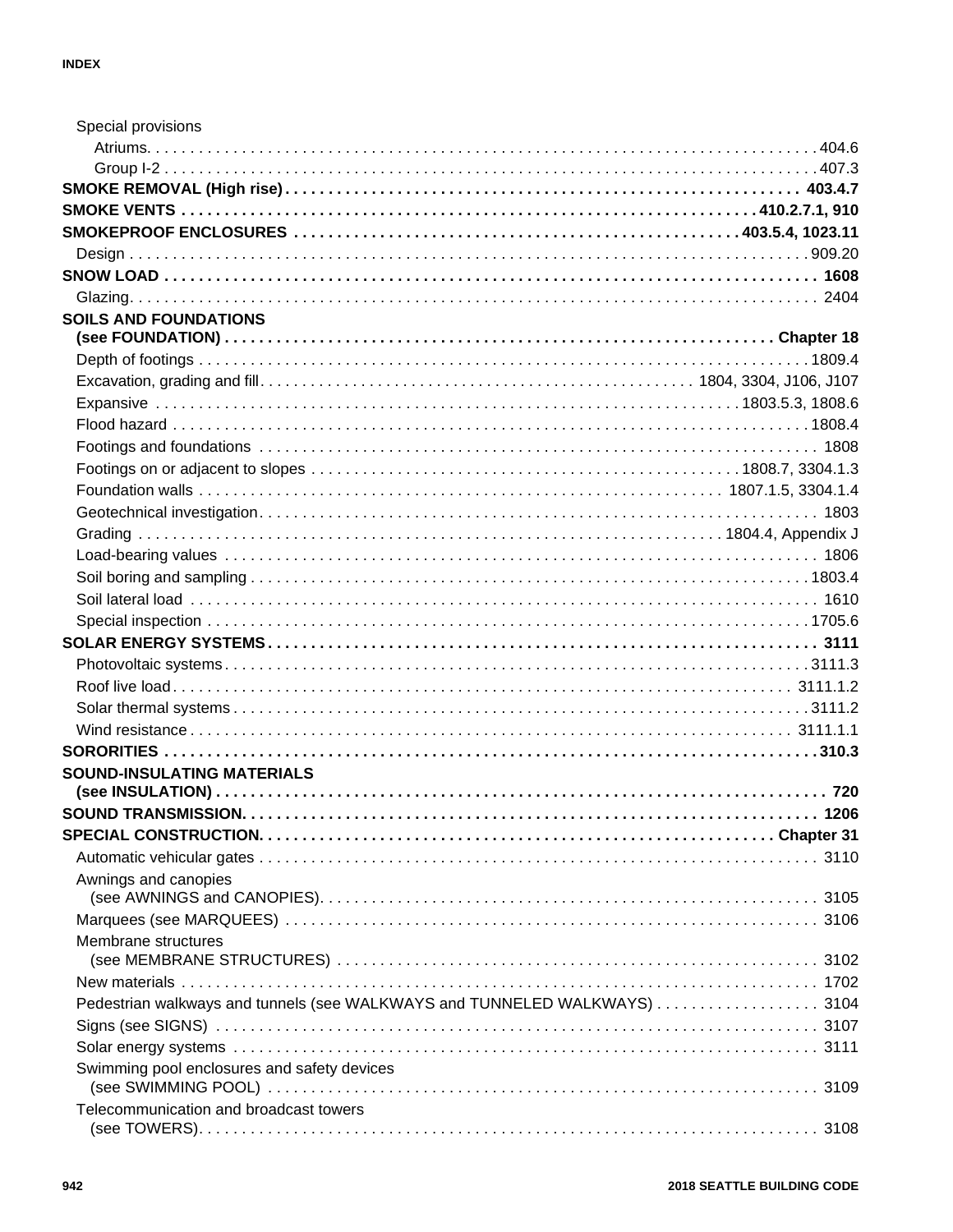| Temporary structures                 |                     |
|--------------------------------------|---------------------|
|                                      |                     |
| <b>SPECIAL INSPECTIONS AND TESTS</b> |                     |
|                                      |                     |
|                                      |                     |
|                                      |                     |
|                                      |                     |
|                                      |                     |
|                                      |                     |
|                                      |                     |
|                                      |                     |
|                                      |                     |
|                                      |                     |
|                                      |                     |
|                                      |                     |
|                                      |                     |
|                                      |                     |
|                                      |                     |
|                                      |                     |
|                                      |                     |
|                                      |                     |
|                                      | 1011.5.5.3, 1011.10 |
|                                      |                     |
|                                      |                     |
|                                      |                     |
| SPORTS ACTIVITY, AREA OF             |                     |
|                                      |                     |
|                                      | 1110.4.1            |
|                                      |                     |
|                                      |                     |
|                                      |                     |
|                                      |                     |
|                                      |                     |
|                                      |                     |
|                                      |                     |
|                                      |                     |
|                                      |                     |
|                                      |                     |
|                                      |                     |
|                                      |                     |
|                                      |                     |
|                                      |                     |
|                                      |                     |
|                                      |                     |
|                                      |                     |
|                                      |                     |
|                                      |                     |
|                                      |                     |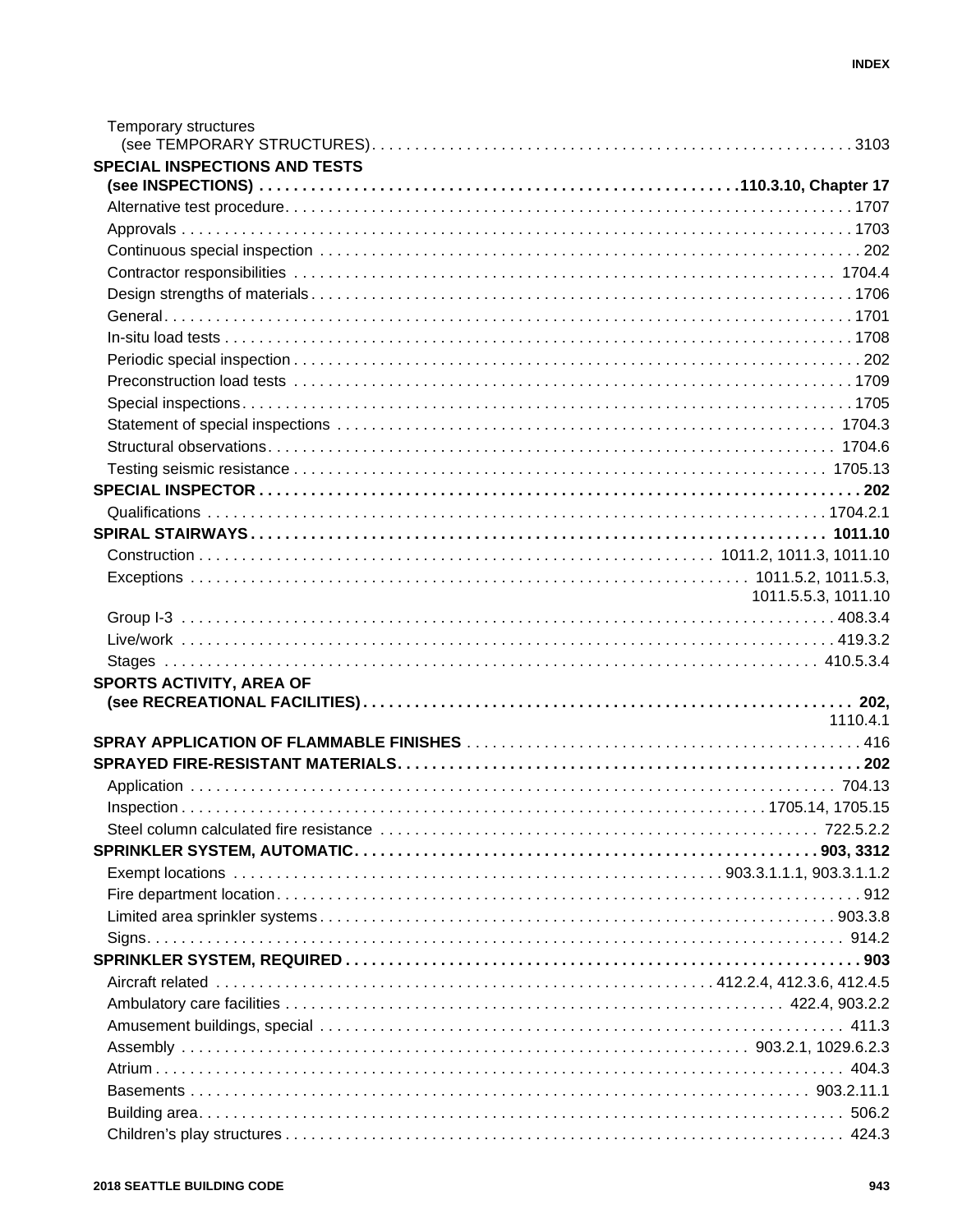|                                                  | Table 414.2.5(2), 903.2.11.4 |
|--------------------------------------------------|------------------------------|
|                                                  |                              |
|                                                  | 415.11.11, 705.8.1, 903.2.5  |
|                                                  |                              |
|                                                  |                              |
|                                                  |                              |
|                                                  |                              |
|                                                  | 903.2.6, 903.3.2             |
| Laundry chutes, refuse chutes, termination rooms |                              |
|                                                  |                              |
|                                                  |                              |
|                                                  |                              |
|                                                  |                              |
|                                                  |                              |
|                                                  |                              |
|                                                  |                              |
|                                                  |                              |
|                                                  |                              |
|                                                  |                              |
|                                                  |                              |
|                                                  |                              |
| Supervision                                      |                              |
| (see SPRINKLER SYSTEM,                           |                              |
|                                                  |                              |
|                                                  |                              |
|                                                  |                              |
|                                                  |                              |
|                                                  |                              |
|                                                  |                              |
|                                                  |                              |
|                                                  |                              |
|                                                  |                              |
|                                                  |                              |
|                                                  |                              |
|                                                  |                              |
|                                                  |                              |
|                                                  |                              |
|                                                  |                              |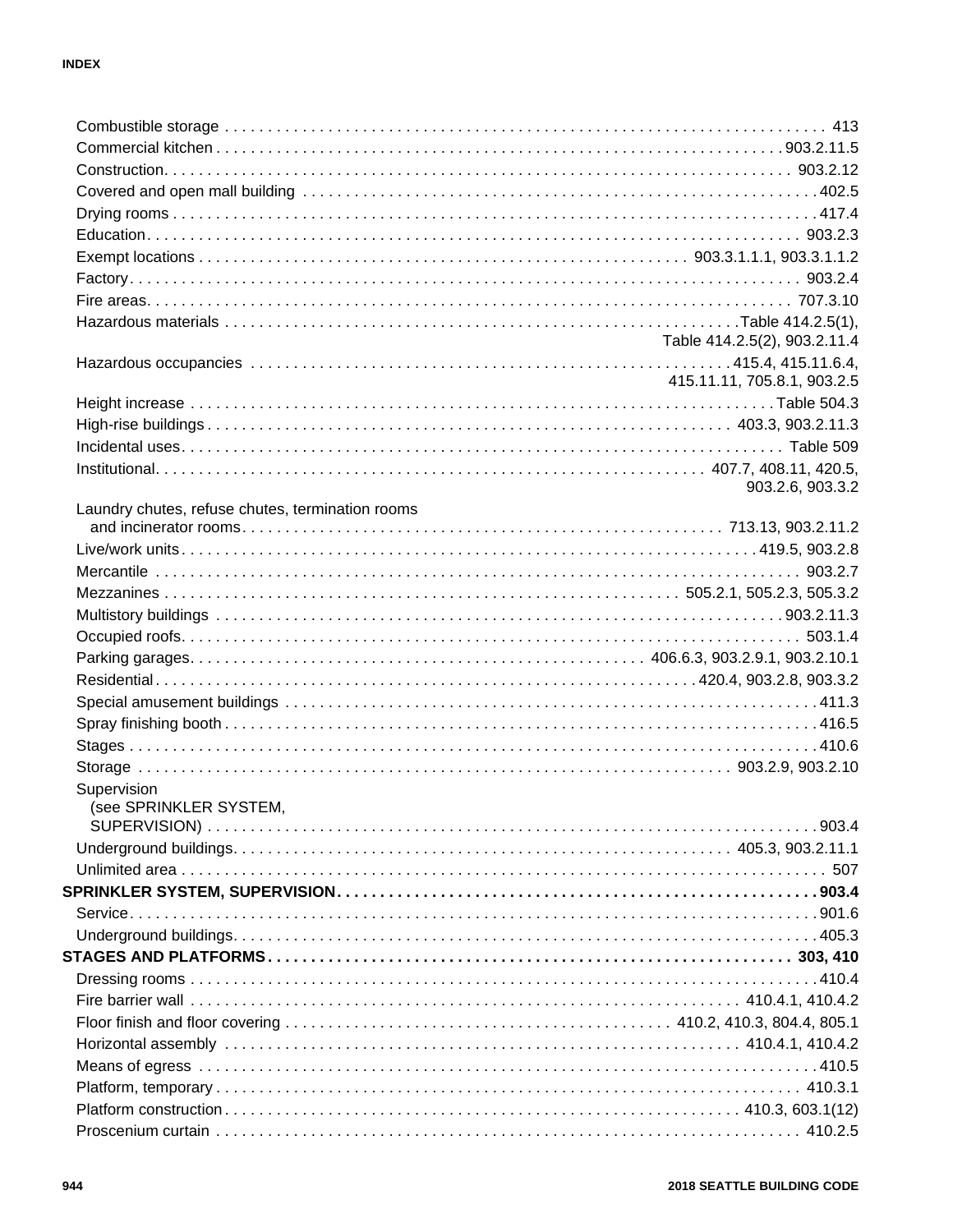| <b>STAIRWAY</b>                                      |                  |
|------------------------------------------------------|------------------|
| (see ALTERNATING TREAD DEVICES, SPIRAL STAIRWAYS,    |                  |
| <b>STAIRWAY CONSTRUCTION and STAIRWAY ENCLOSURE)</b> |                  |
| <b>STAIRWAY CONSTRUCTION</b>                         |                  |
|                                                      |                  |
| Circular (see Curved)                                |                  |
|                                                      |                  |
|                                                      |                  |
|                                                      |                  |
|                                                      |                  |
|                                                      |                  |
|                                                      |                  |
|                                                      |                  |
|                                                      |                  |
|                                                      |                  |
|                                                      |                  |
|                                                      |                  |
|                                                      |                  |
|                                                      |                  |
|                                                      |                  |
|                                                      |                  |
|                                                      |                  |
|                                                      |                  |
|                                                      |                  |
|                                                      |                  |
|                                                      |                  |
|                                                      |                  |
| Spiral                                               |                  |
|                                                      |                  |
|                                                      | 419.3.2, 1011.10 |
|                                                      |                  |
|                                                      |                  |
|                                                      |                  |
|                                                      |                  |
|                                                      |                  |
|                                                      |                  |
|                                                      |                  |
|                                                      |                  |
|                                                      |                  |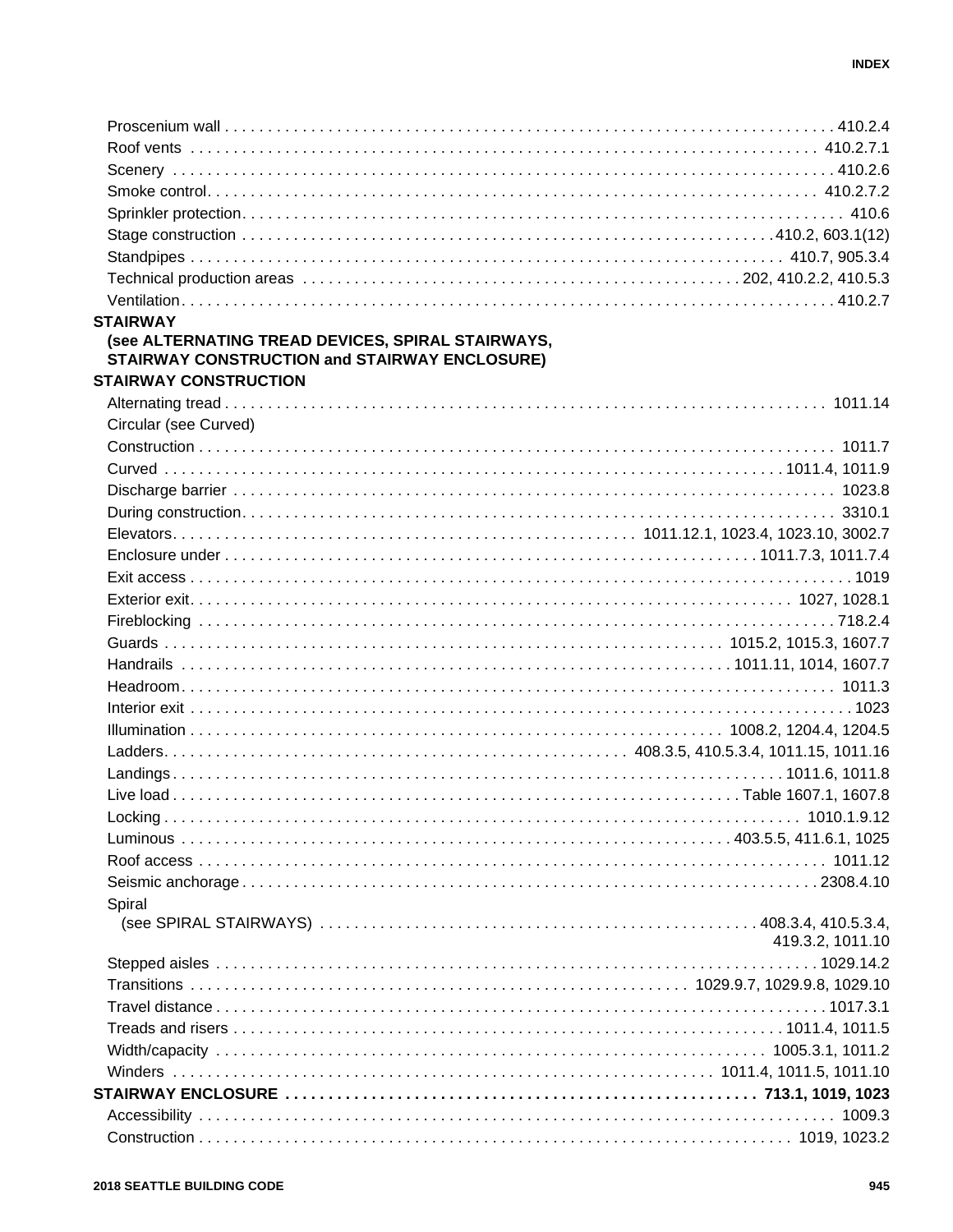|                                             | 1023.2, 1027.6         |
|---------------------------------------------|------------------------|
|                                             |                        |
|                                             |                        |
|                                             |                        |
|                                             |                        |
|                                             |                        |
|                                             |                        |
|                                             |                        |
|                                             |                        |
|                                             |                        |
| <b>STANDARDS (see REFERENCED STANDARDS)</b> |                        |
|                                             |                        |
|                                             |                        |
|                                             |                        |
|                                             |                        |
|                                             | 3003.1, 3007.8, 3008.8 |
|                                             |                        |
|                                             |                        |
|                                             | 421.7, 2702.2          |
|                                             |                        |
|                                             |                        |
|                                             |                        |
|                                             |                        |
|                                             |                        |
|                                             |                        |
|                                             |                        |
|                                             |                        |
| <b>STANDPIPE AND HOSE SYSTEMS</b>           |                        |
|                                             |                        |
|                                             |                        |
|                                             |                        |
|                                             |                        |
| <b>STANDPIPES, REQUIRED</b>                 |                        |
|                                             |                        |
|                                             |                        |
|                                             |                        |
|                                             |                        |
|                                             |                        |
|                                             |                        |
|                                             |                        |
|                                             |                        |
|                                             |                        |
|                                             |                        |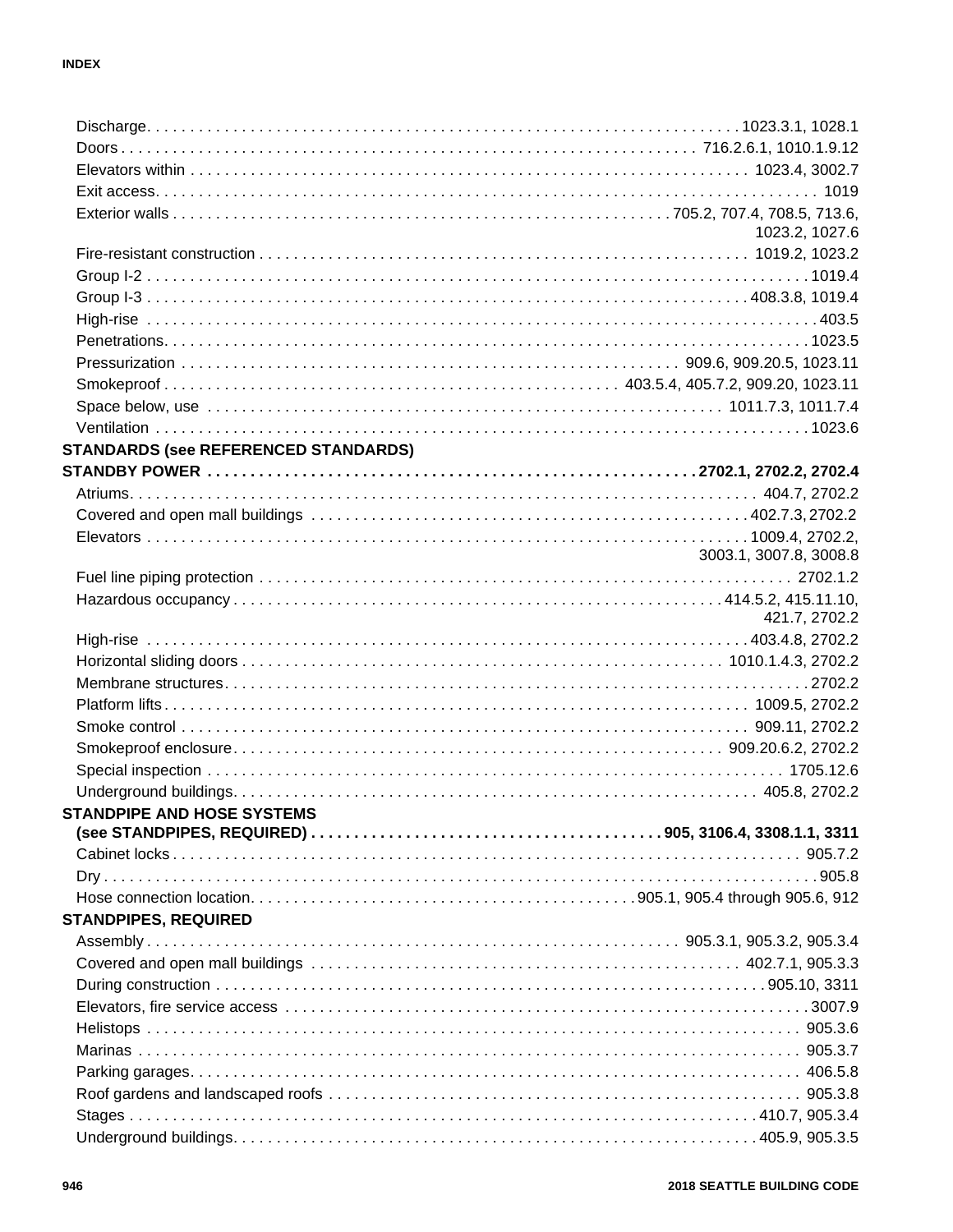|                  | 2207.1.1, 2210.2, 2211.1.1 |
|------------------|----------------------------|
|                  |                            |
|                  |                            |
|                  |                            |
|                  |                            |
|                  |                            |
|                  |                            |
|                  |                            |
|                  |                            |
|                  |                            |
|                  |                            |
|                  |                            |
|                  | 503, 505, 506, 507, 508    |
|                  |                            |
| Group provisions |                            |
|                  |                            |
|                  |                            |
|                  |                            |
|                  |                            |
|                  | 504, 505, 508, 510         |
|                  |                            |
|                  |                            |
|                  |                            |
| Means of egress  |                            |
|                  |                            |
|                  |                            |
|                  |                            |
|                  |                            |
|                  |                            |
|                  |                            |
|                  | 510.7, 510.8, 510.9        |
|                  |                            |
|                  |                            |
|                  |                            |
|                  |                            |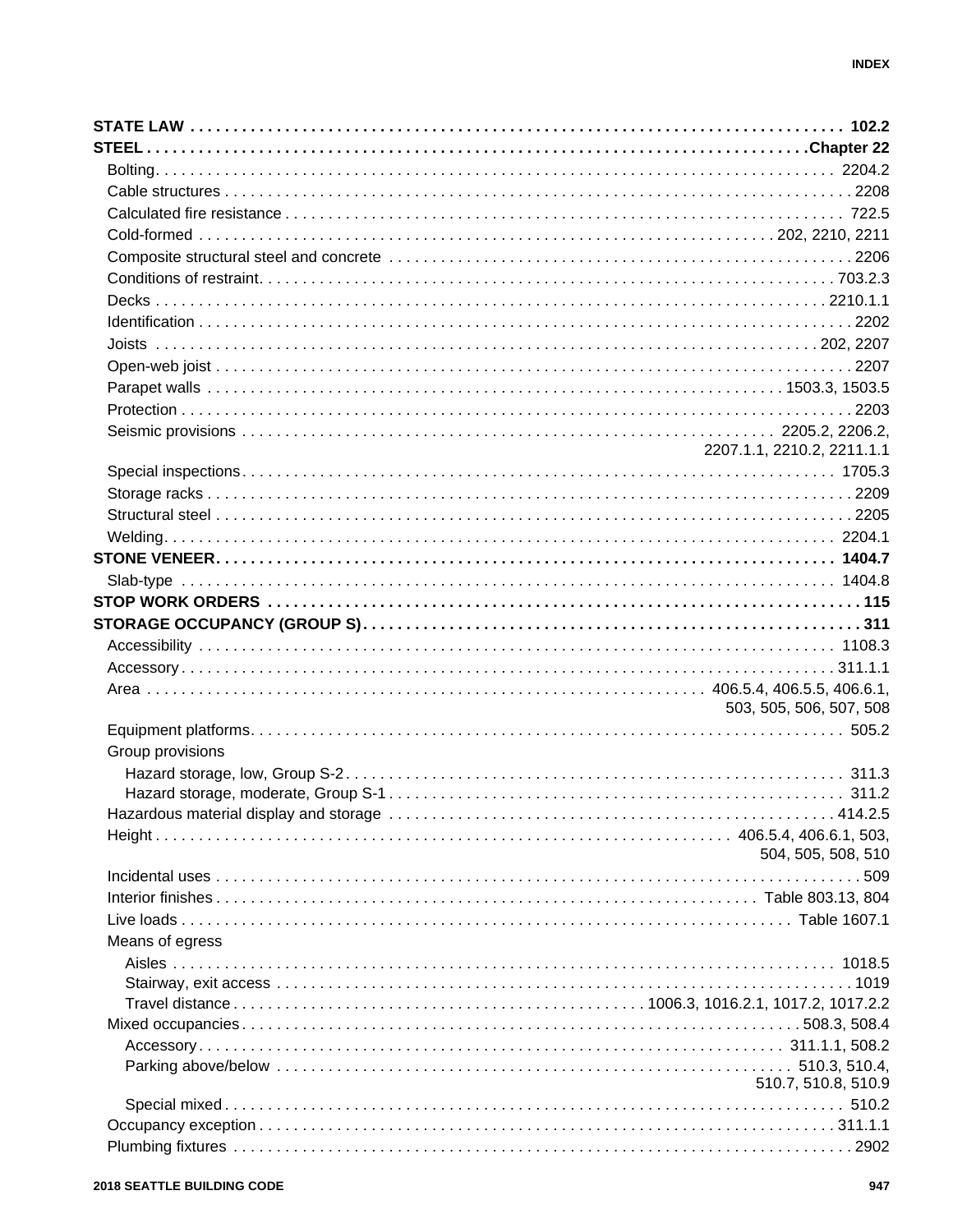| Special provisions            |          |
|-------------------------------|----------|
|                               |          |
|                               |          |
|                               |          |
|                               |          |
|                               |          |
|                               |          |
|                               |          |
|                               |          |
| Refuge area (see REFUGE AREA) |          |
|                               |          |
| <b>STRENGTH</b>               |          |
|                               |          |
|                               |          |
|                               |          |
|                               |          |
|                               |          |
|                               |          |
|                               |          |
|                               |          |
|                               |          |
|                               |          |
|                               |          |
|                               |          |
|                               |          |
|                               |          |
|                               |          |
|                               |          |
|                               |          |
|                               |          |
|                               |          |
| <b>SUSCEPTIBLE BAY</b>        |          |
| Definition                    | 202      |
|                               |          |
|                               |          |
|                               |          |
|                               |          |
|                               |          |
|                               |          |
|                               | 2902.1.1 |

### $\mathbf T$

|                                      | 410.5.3 |
|--------------------------------------|---------|
|                                      |         |
| <b>TELESCOPIC SEATING</b>            |         |
| (see FOLDING AND TELESCOPIC SEATING) |         |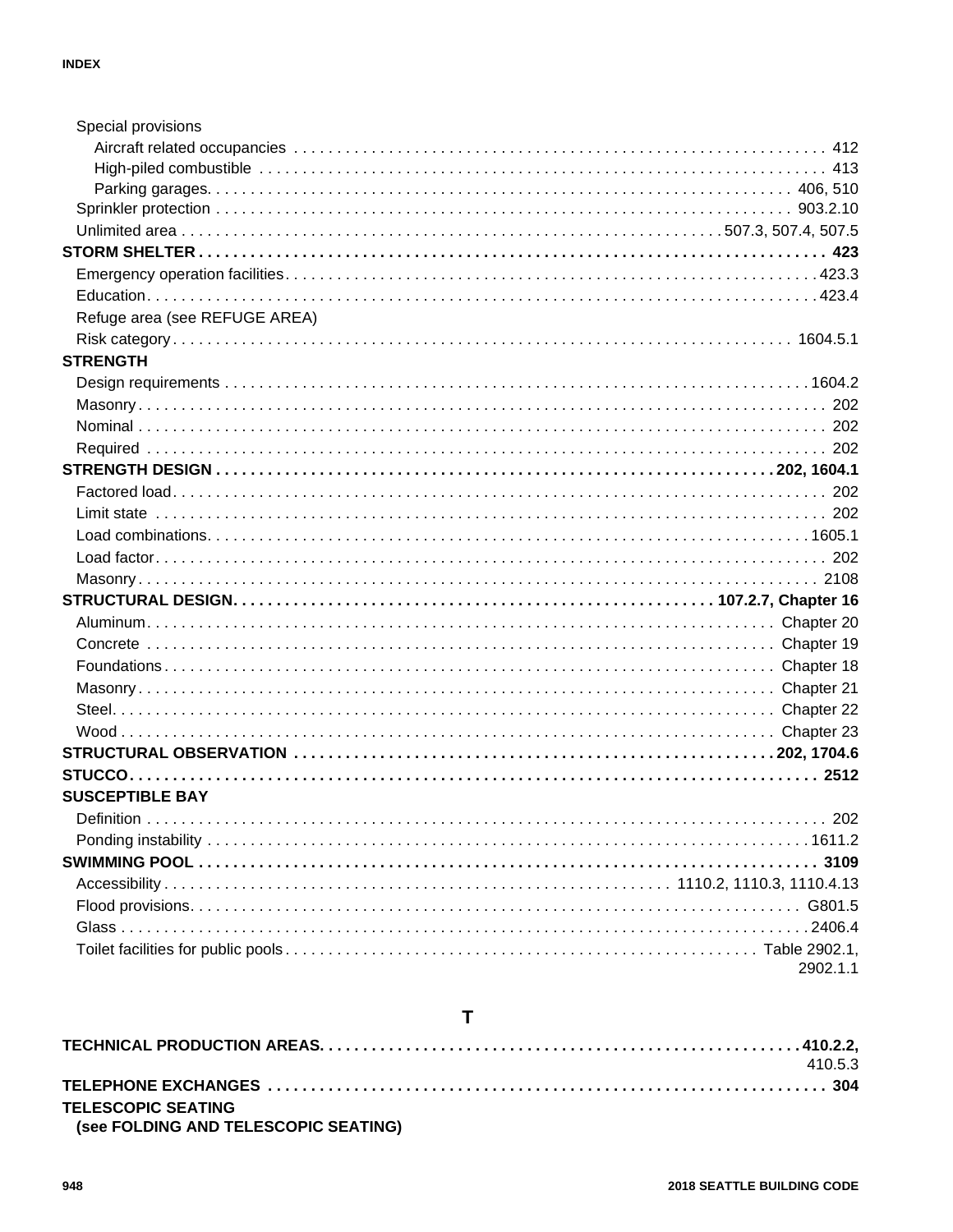| <b>TENANT SEPARATION</b>                           |                               |
|----------------------------------------------------|-------------------------------|
|                                                    |                               |
| <b>TENTS (see TEMPORARY STRUCTURES)</b>            |                               |
|                                                    |                               |
|                                                    |                               |
| <b>TESTING</b>                                     |                               |
|                                                    |                               |
|                                                    |                               |
|                                                    |                               |
|                                                    |                               |
|                                                    |                               |
|                                                    |                               |
|                                                    |                               |
|                                                    |                               |
|                                                    |                               |
|                                                    |                               |
|                                                    |                               |
|                                                    |                               |
|                                                    |                               |
|                                                    |                               |
|                                                    |                               |
|                                                    |                               |
|                                                    |                               |
|                                                    |                               |
|                                                    | 909.12.1, 909.13.3, 909.18,   |
|                                                    | 909.20.6.3, 909.21.7, 1705.18 |
|                                                    |                               |
|                                                    |                               |
| Structural                                         |                               |
| (see SPECIAL INSPECTIONS AND TESTS)                |                               |
|                                                    |                               |
| <b>THEATERS</b>                                    |                               |
| [see ASSEMBLY OCCUPANCY (GROUP A, PROJECTION ROOMS |                               |
|                                                    |                               |
|                                                    |                               |
|                                                    |                               |
|                                                    |                               |
| Ceramic (see CERAMIC TILE)                         |                               |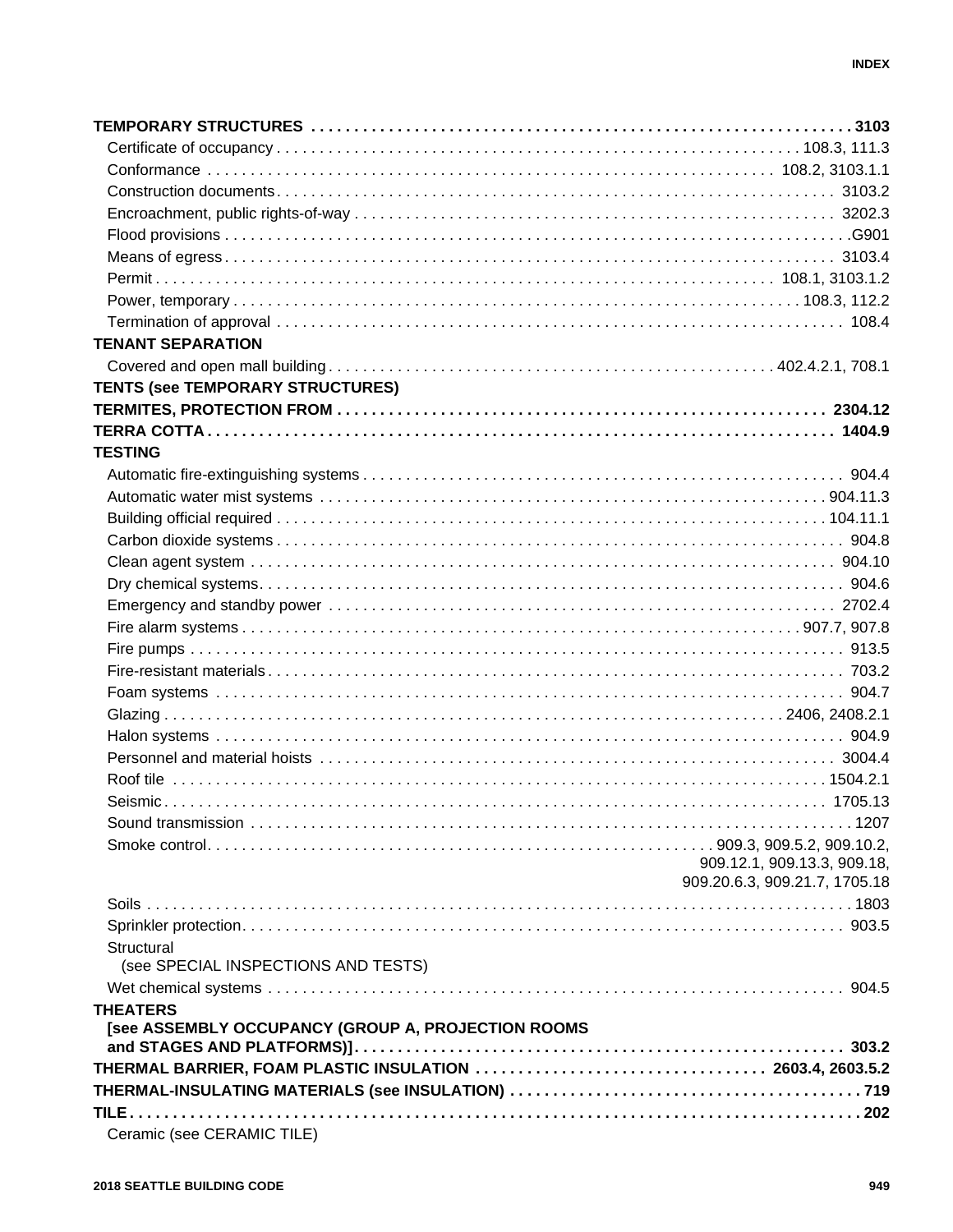|                                                                                                                      | 2902.3.3, 2903.3.6 |
|----------------------------------------------------------------------------------------------------------------------|--------------------|
|                                                                                                                      |                    |
|                                                                                                                      |                    |
|                                                                                                                      |                    |
|                                                                                                                      |                    |
|                                                                                                                      |                    |
|                                                                                                                      |                    |
|                                                                                                                      |                    |
|                                                                                                                      |                    |
| Urinals                                                                                                              |                    |
|                                                                                                                      |                    |
|                                                                                                                      |                    |
|                                                                                                                      |                    |
| <b>TORNADO SHELTER (see STORM SHELTER)</b>                                                                           |                    |
| <b>TOWERS</b>                                                                                                        |                    |
|                                                                                                                      |                    |
|                                                                                                                      |                    |
|                                                                                                                      |                    |
|                                                                                                                      |                    |
|                                                                                                                      |                    |
| <b>TOXIC MATERIALS EXAMPLE AND SERVICE SERVICE SERVICE SERVICE SERVICE SERVICE SERVICE SERVICE SERVICE SERVICE S</b> |                    |
| [see HIGH-HAZARD OCCUPANCY (GROUP H)]                                                                                |                    |
|                                                                                                                      |                    |
|                                                                                                                      |                    |
|                                                                                                                      |                    |
| <b>TRAVEL DISTANCE</b>                                                                                               |                    |
|                                                                                                                      |                    |
|                                                                                                                      |                    |
|                                                                                                                      |                    |
|                                                                                                                      |                    |
|                                                                                                                      |                    |
|                                                                                                                      |                    |
|                                                                                                                      |                    |
|                                                                                                                      |                    |
|                                                                                                                      |                    |
|                                                                                                                      |                    |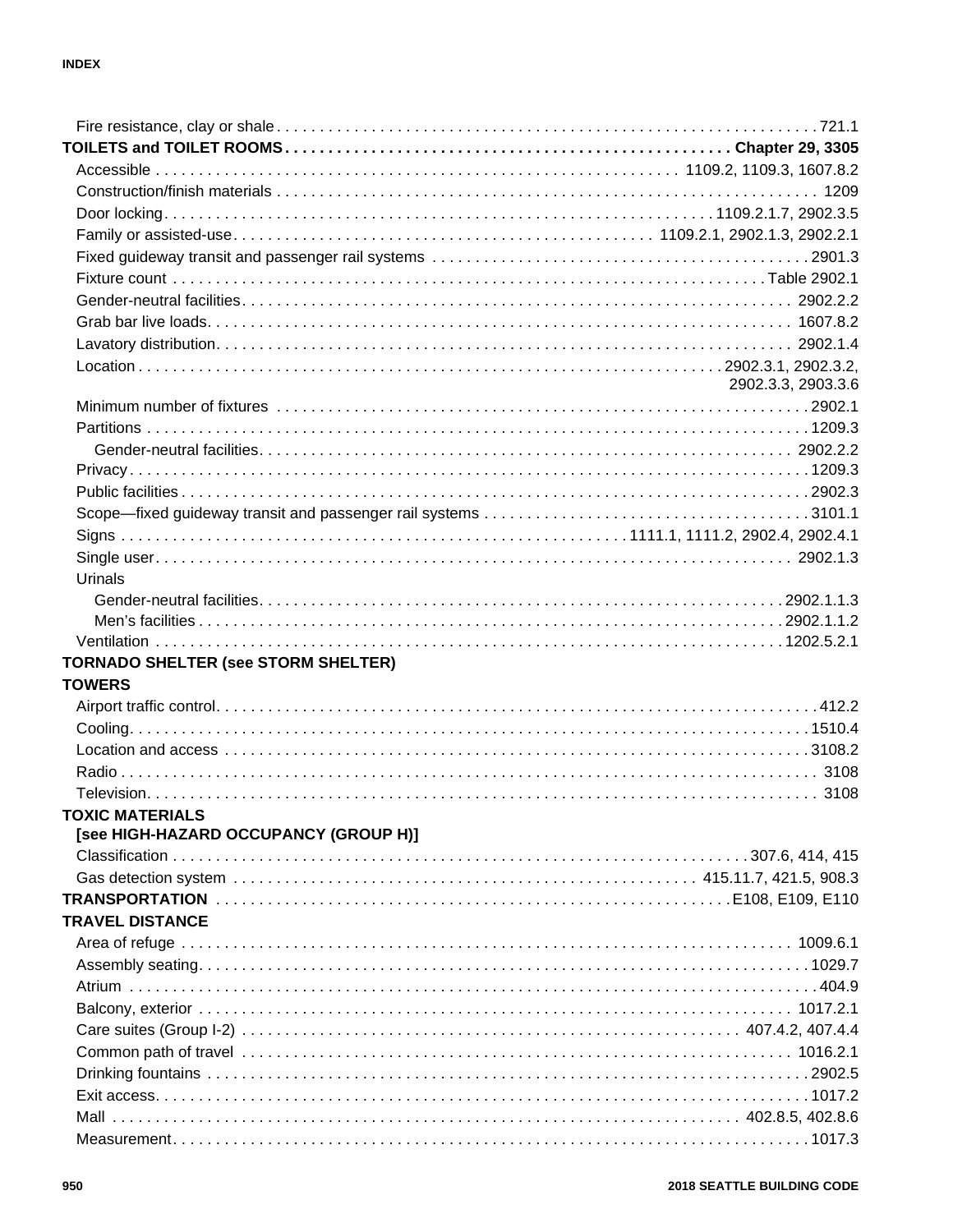| TREADS, STAIR (see STAIRWAY CONSTRUCTION) |  |
|-------------------------------------------|--|
|                                           |  |
|                                           |  |
|                                           |  |
|                                           |  |
|                                           |  |
| <b>TRUSSES</b>                            |  |
|                                           |  |
|                                           |  |
|                                           |  |
|                                           |  |
|                                           |  |
| <b>TSUNAMI</b>                            |  |
|                                           |  |
|                                           |  |
|                                           |  |
|                                           |  |

## $\bigcup$

| 1507.3.3, 1507.4.5, 1507.5.3,            |
|------------------------------------------|
| 1507.6.3, 1507.7.3, Table 1507.8,        |
| 1507.8.3, 1507.9.3, 1507.17.3, 1507.18.3 |
|                                          |
|                                          |
| 1507.6.4, 1507.7.4, 1507.8.4,            |
| 1507.9.4, 1507.17.4                      |
|                                          |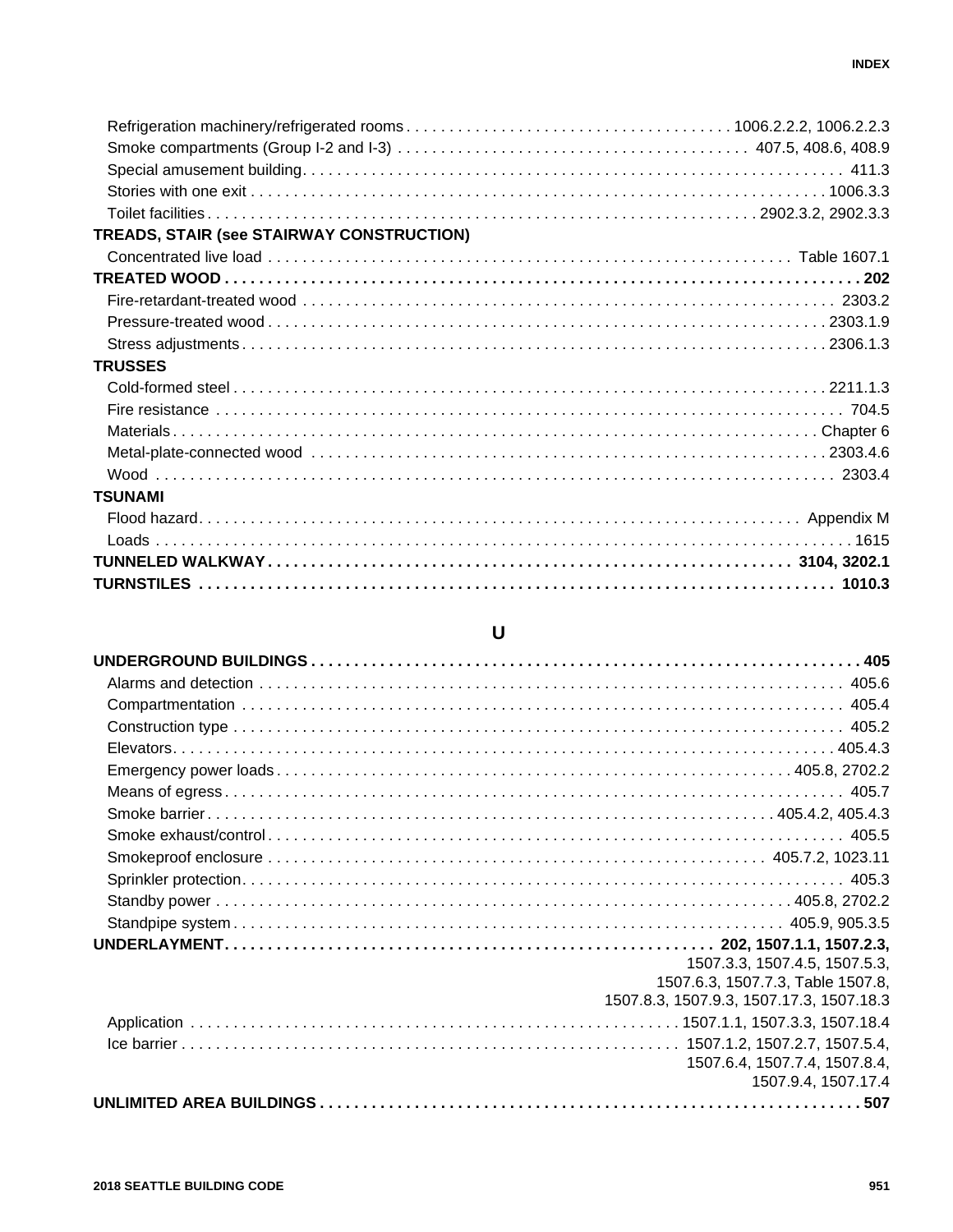| UNSAFE STRUCTURES AND EQUIPMENT     |                                                 |
|-------------------------------------|-------------------------------------------------|
|                                     |                                                 |
|                                     |                                                 |
|                                     |                                                 |
|                                     |                                                 |
|                                     |                                                 |
|                                     |                                                 |
|                                     | Table 414.5.1, Table 415.6.2,<br>415.7.1, 415.9 |
|                                     |                                                 |
|                                     |                                                 |
|                                     |                                                 |
|                                     |                                                 |
|                                     |                                                 |
|                                     |                                                 |
|                                     |                                                 |
|                                     |                                                 |
|                                     |                                                 |
|                                     |                                                 |
|                                     |                                                 |
|                                     |                                                 |
|                                     |                                                 |
| UTILITY AND MISCELLANEOUS OCCUPANCY |                                                 |
|                                     |                                                 |
|                                     |                                                 |
|                                     |                                                 |
|                                     |                                                 |
|                                     |                                                 |
|                                     |                                                 |
|                                     |                                                 |
|                                     |                                                 |
| Means of egress                     |                                                 |
|                                     |                                                 |
|                                     |                                                 |
|                                     |                                                 |
| Special provisions                  |                                                 |
|                                     |                                                 |
|                                     |                                                 |
|                                     |                                                 |
|                                     |                                                 |

### $\mathsf{V}$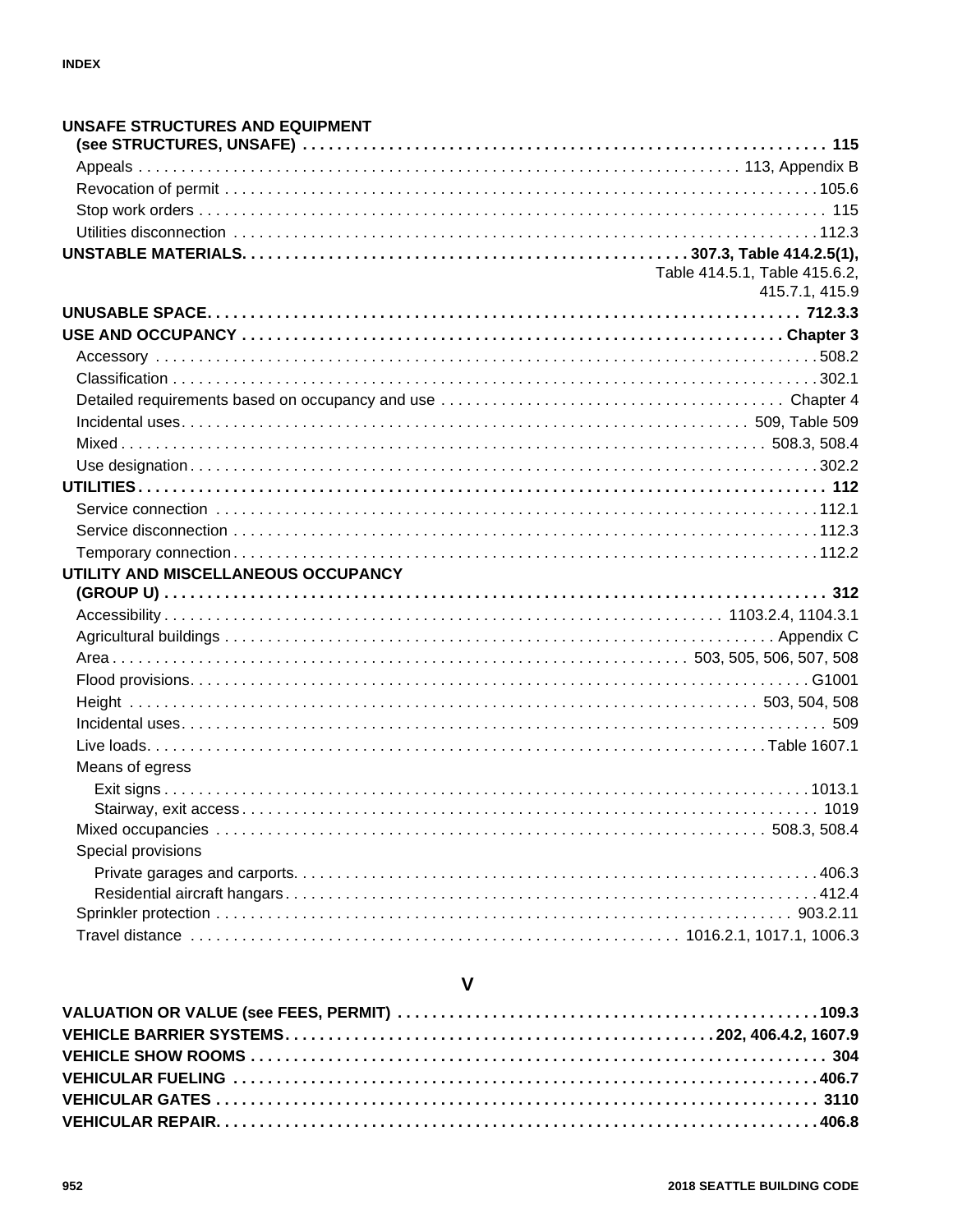#### **VENEER**

|                                    | 415.11.1.6, 415.11.5.8,          |
|------------------------------------|----------------------------------|
|                                    | 415.11.6.4, 415.11.7, 415.11.9.3 |
|                                    |                                  |
|                                    |                                  |
|                                    |                                  |
|                                    |                                  |
|                                    |                                  |
|                                    |                                  |
|                                    |                                  |
|                                    |                                  |
|                                    |                                  |
|                                    |                                  |
|                                    |                                  |
|                                    |                                  |
|                                    |                                  |
|                                    |                                  |
|                                    |                                  |
|                                    |                                  |
| <b>VERTICAL OPENING PROTECTION</b> |                                  |
|                                    |                                  |
|                                    |                                  |
|                                    |                                  |
|                                    |                                  |
|                                    |                                  |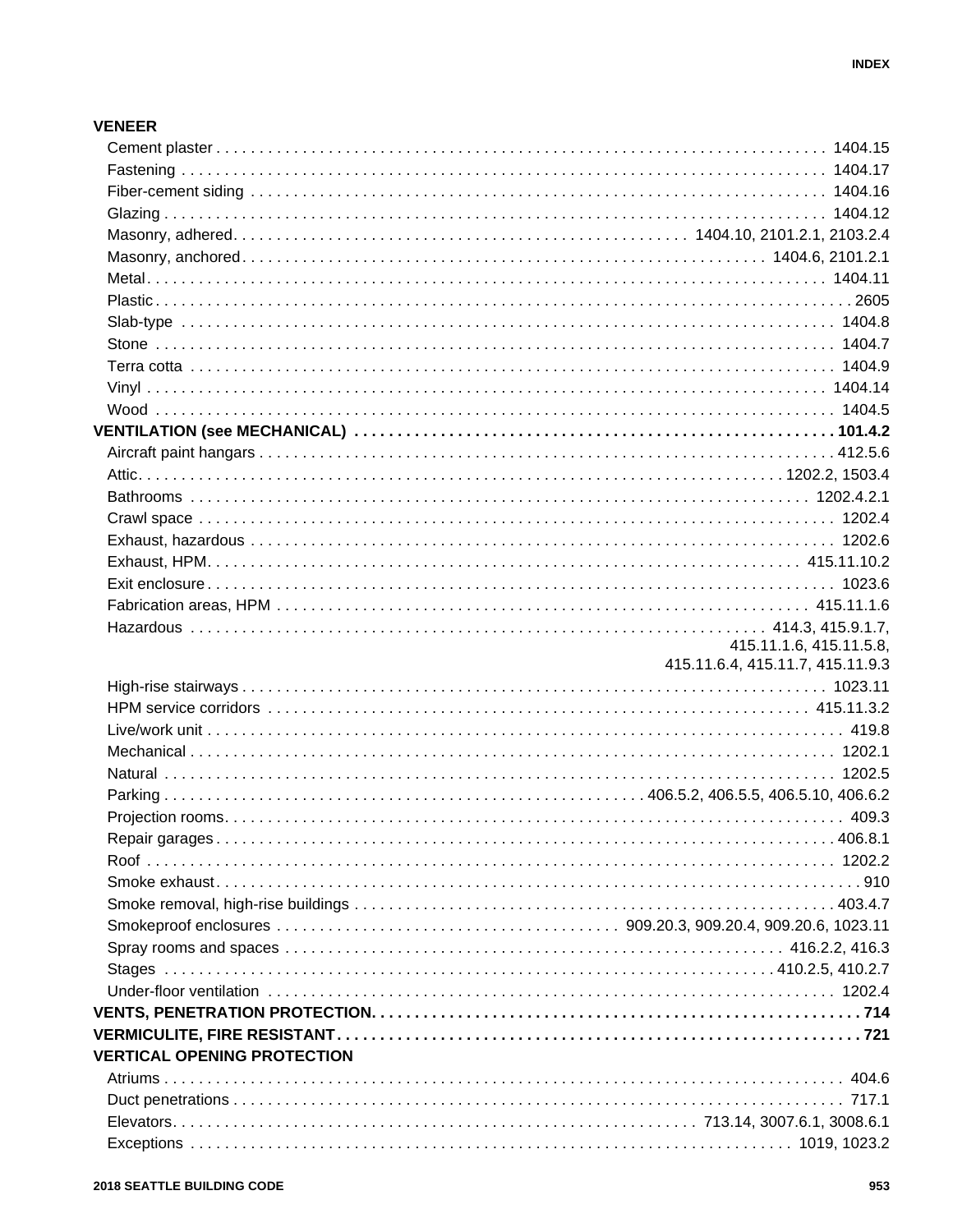| <b>VINYL</b>                           |  |
|----------------------------------------|--|
|                                        |  |
|                                        |  |
|                                        |  |
| <b>VOICE ALARM (see ALARMS, VOICE)</b> |  |

#### W

|                     | 705.5, 706.5.1, 707.4, 1402.4 |
|---------------------|-------------------------------|
|                     |                               |
|                     |                               |
|                     |                               |
|                     |                               |
|                     |                               |
|                     |                               |
|                     |                               |
|                     |                               |
|                     |                               |
|                     |                               |
|                     |                               |
|                     |                               |
|                     |                               |
|                     |                               |
| Veneer (see VENEER) |                               |
|                     |                               |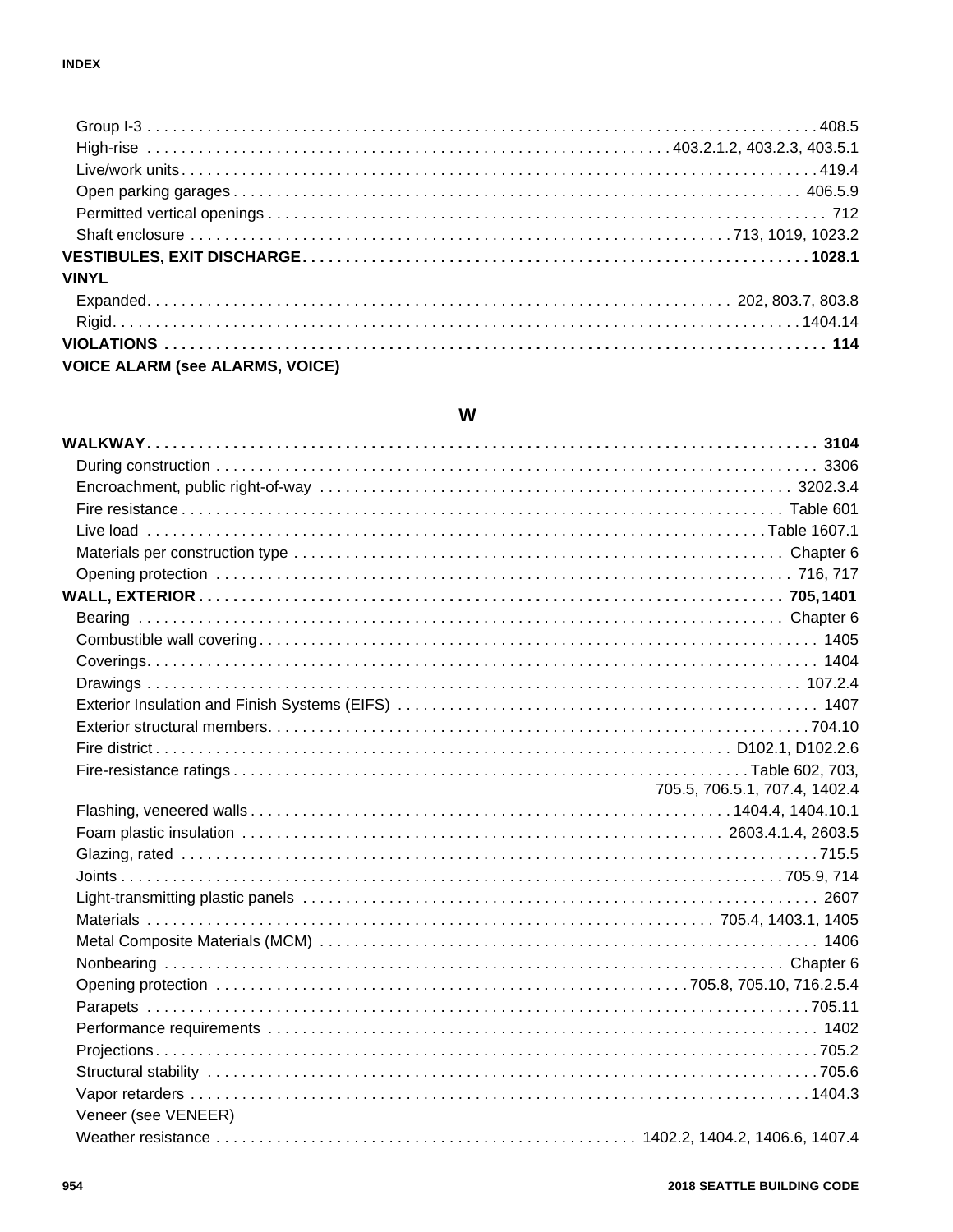| <b>WALL, FIRE (see FIRE WALLS)</b>                |                       |
|---------------------------------------------------|-----------------------|
| <b>WALL, FOUNDATION (see FOUNDATION)</b>          |                       |
| <b>WALL, INTERIOR</b>                             |                       |
|                                                   |                       |
|                                                   |                       |
| <b>WALL, INTERIOR NONBEARING (see PARTITIONS)</b> |                       |
|                                                   |                       |
|                                                   |                       |
|                                                   |                       |
| <b>WALL, PARTY (see FIRE WALLS)</b>               |                       |
|                                                   |                       |
|                                                   |                       |
| <b>WALL, RETAINING (see RETAINING WALL)</b>       |                       |
|                                                   |                       |
| <b>WALL, WOOD CONSTRUCTION</b>                    |                       |
|                                                   |                       |
|                                                   |                       |
|                                                   |                       |
|                                                   |                       |
|                                                   |                       |
|                                                   |                       |
|                                                   |                       |
|                                                   |                       |
|                                                   |                       |
| Sheathing (see SHEATHING)                         |                       |
|                                                   |                       |
|                                                   |                       |
|                                                   |                       |
|                                                   | 307.4, 307.5. 415.8.4 |
| <b>WEATHER PROTECTION</b>                         |                       |
|                                                   |                       |
|                                                   |                       |
|                                                   |                       |
| Materials, verification of steel                  |                       |
|                                                   |                       |
|                                                   |                       |
|                                                   |                       |
|                                                   |                       |
|                                                   |                       |
|                                                   |                       |
|                                                   |                       |
|                                                   |                       |
|                                                   |                       |
|                                                   |                       |
|                                                   |                       |
|                                                   |                       |
|                                                   |                       |
|                                                   |                       |
|                                                   |                       |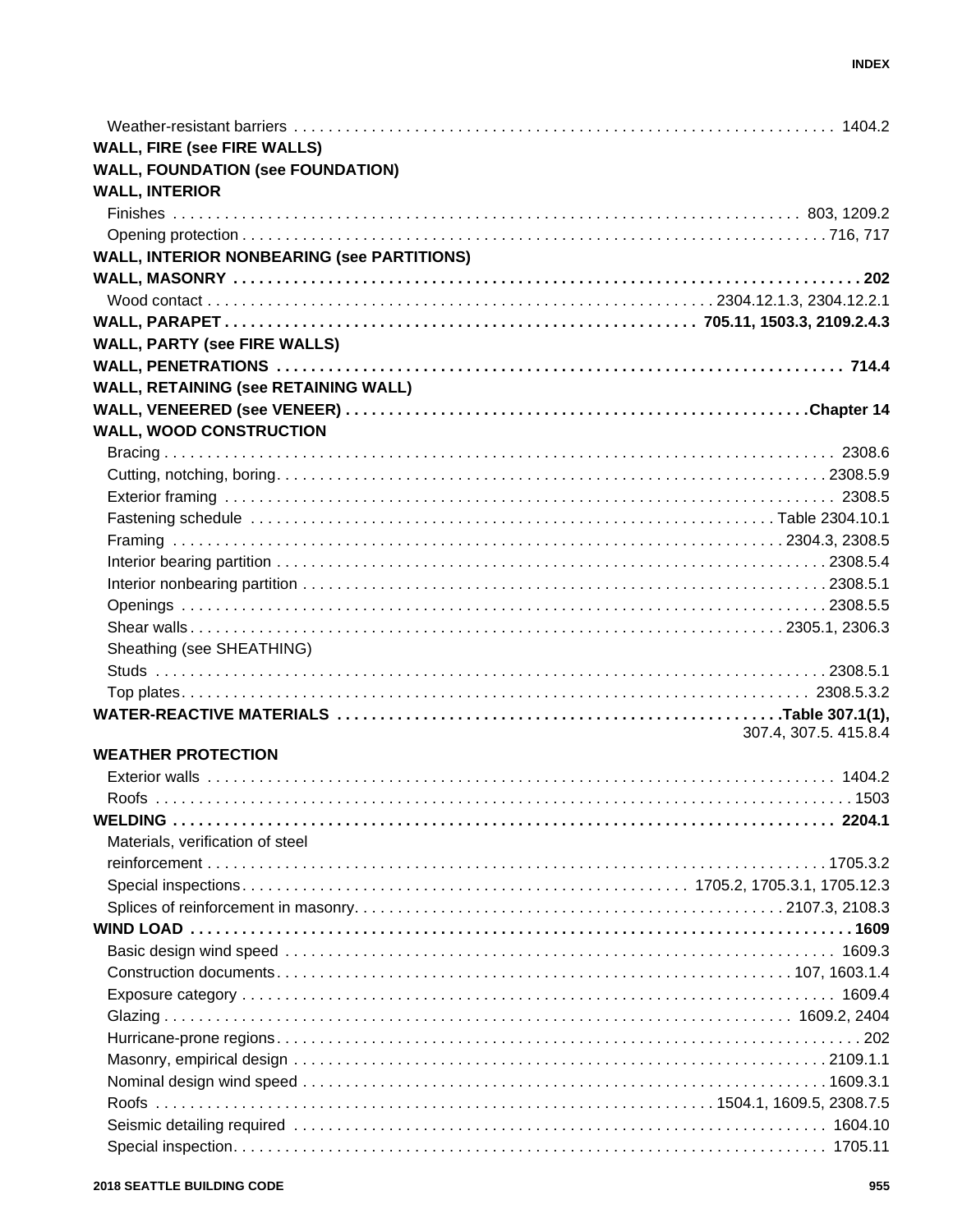| <b>WINDERS, STAIR (see STAIRWAY CONSTRUCTION)</b> |                           |
|---------------------------------------------------|---------------------------|
| <b>WINDOW</b>                                     |                           |
|                                                   |                           |
|                                                   |                           |
|                                                   |                           |
|                                                   |                           |
|                                                   |                           |
|                                                   |                           |
|                                                   |                           |
|                                                   |                           |
|                                                   |                           |
|                                                   |                           |
|                                                   |                           |
|                                                   |                           |
|                                                   |                           |
|                                                   |                           |
|                                                   |                           |
|                                                   |                           |
|                                                   |                           |
|                                                   | 2304.12.1.4, 2304.12.2.1, |
|                                                   | 2304.12.2.2, 2304.12.3    |
|                                                   |                           |
|                                                   |                           |
|                                                   |                           |
|                                                   |                           |
|                                                   |                           |
|                                                   |                           |
|                                                   |                           |
|                                                   |                           |
|                                                   |                           |
|                                                   |                           |
|                                                   | 2303.1.7                  |
|                                                   |                           |
|                                                   |                           |
|                                                   |                           |
|                                                   |                           |
|                                                   |                           |
|                                                   |                           |
|                                                   |                           |
|                                                   |                           |
|                                                   |                           |
|                                                   |                           |
|                                                   |                           |
|                                                   |                           |